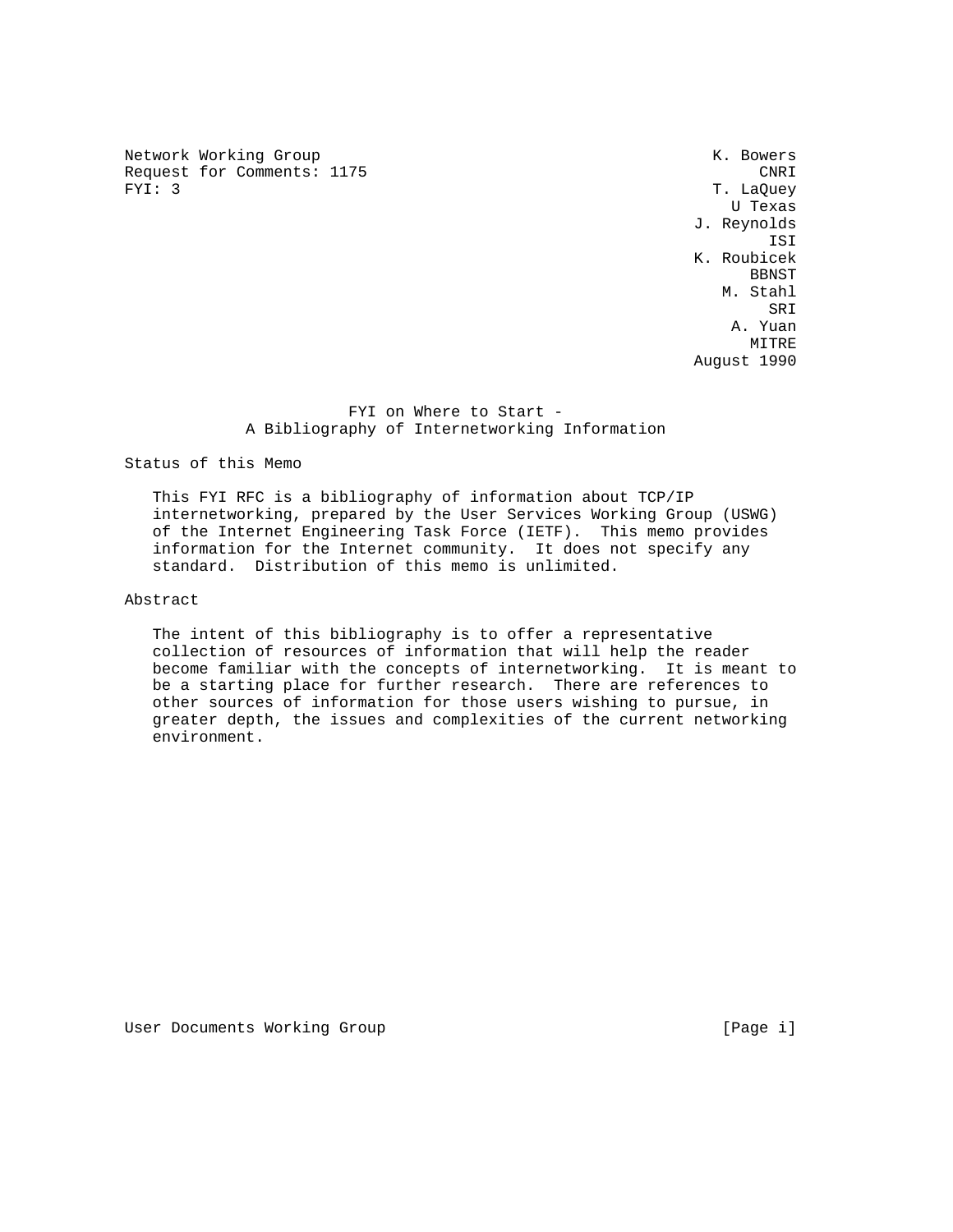## Table of Contents

|                                          | 2              |
|------------------------------------------|----------------|
|                                          | $\overline{2}$ |
|                                          | $\overline{2}$ |
|                                          | $\overline{2}$ |
| Obtaining Files By Anonymous FTP         | 3              |
| Submitting Entries to the Bibliography   | $\sqrt{4}$     |
|                                          | 6              |
|                                          | 9              |
|                                          | 11             |
|                                          | 16             |
|                                          | 18             |
|                                          | 19             |
|                                          | 23             |
|                                          | 24             |
|                                          | 27             |
| REQUEST FOR COMMENTS (RFC)               | 31             |
| The Request for Comments Document Series | 31             |
|                                          | 32             |
|                                          | 39             |
|                                          | 40             |

User Documents Working Group **[Page 1]**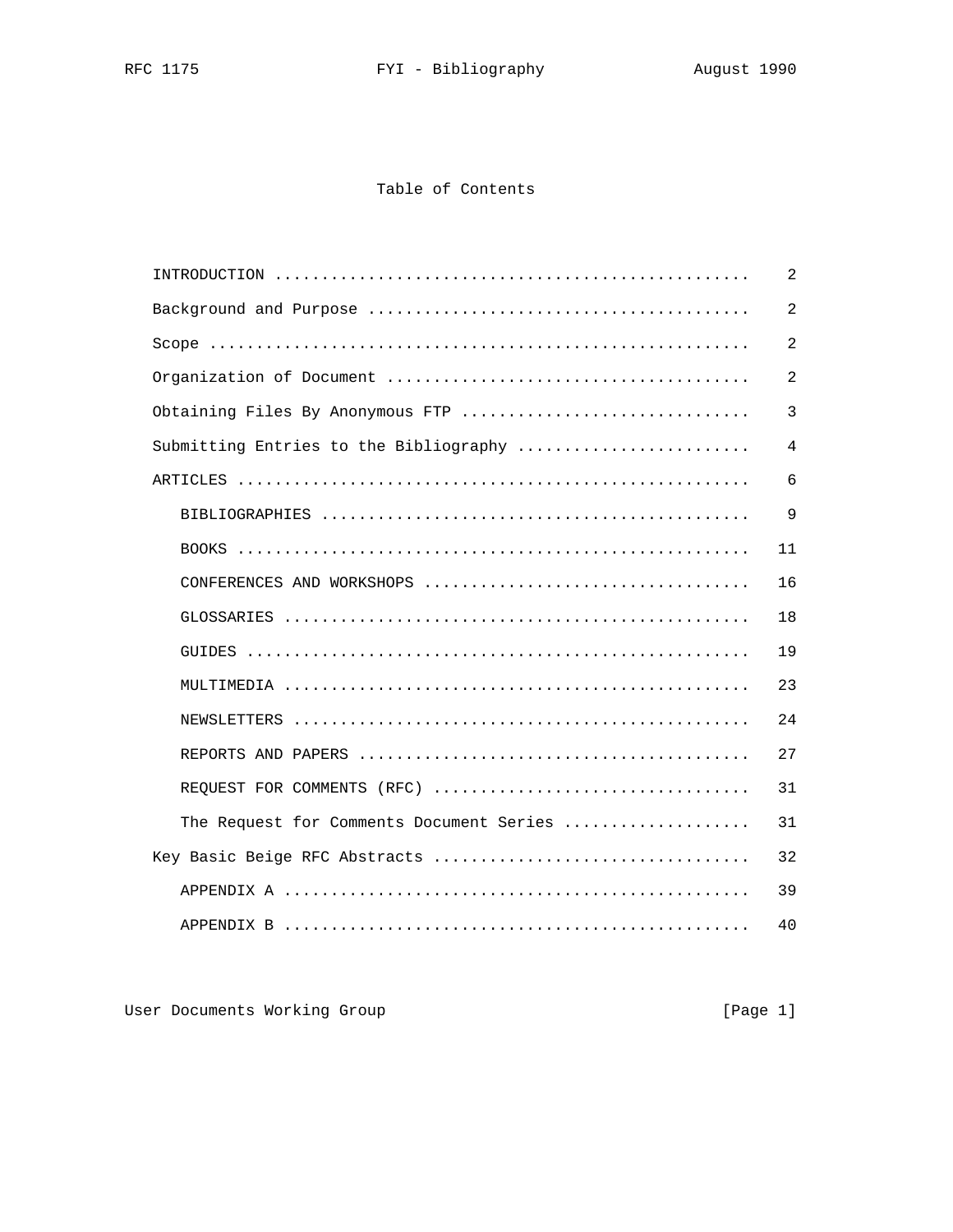### 1. Introduction

1a. Background and Purpose

 On 1 June 1989, several members of the IETF User Services Working Group convened an interim working group session at the JVNC Supercomputer Center in Princeton, NJ. The purpose of the meeting was to form a distinct working group that would assemble a bibliography of useful information about the Internet for end users and for those who help end users. The first official meeting of the User Documents Working Group was held at the Stanford IETF in July 1989. The goal of the working group was to prepare a bibliography of on-line and hard copy documents, reference materials, and multimedia training tools that address general networking information and "how to use the Internet". The target audience was beginner level and intermediate level end users.

#### 1b. Scope

 This bibliography is the result of volunteer work provided by members of the User Documents Working Group. The intent of this effort is to present a representative collection of materials that will help the reader become familiar with the concepts of internetworking and will form the basis for future study. This is, quite simply, a good place to start. References to other sources of information within this collection of materials will be useful to readers who wish to pursue, in greater depth, the issues and complexities of the current networking environment. Please send comments to us-wg@nnsc.nsf.net.

1c. Organization of Document

 This version of the bibliography is divided into 10 distinct categories of material, and each category is presented in a separate section:

- 2 ARTICLES
- 3 BIBLIOGRAPHIES
- 4 BOOKS
- 5 CONFERENCES AND WORKSHOPS
- 6 GLOSSARIES
- 7 GUIDES
- 8 MULTIMEDIA
- 9 NEWSLETTERS
- 10 REPORTS AND PAPERS
- 11 REQUESTS FOR COMMENTS (RFCs)

 Within each section, material is arranged in alphabetical order by author or authoring organization with the exception of Section 11:

User Documents Working Group [Page 2]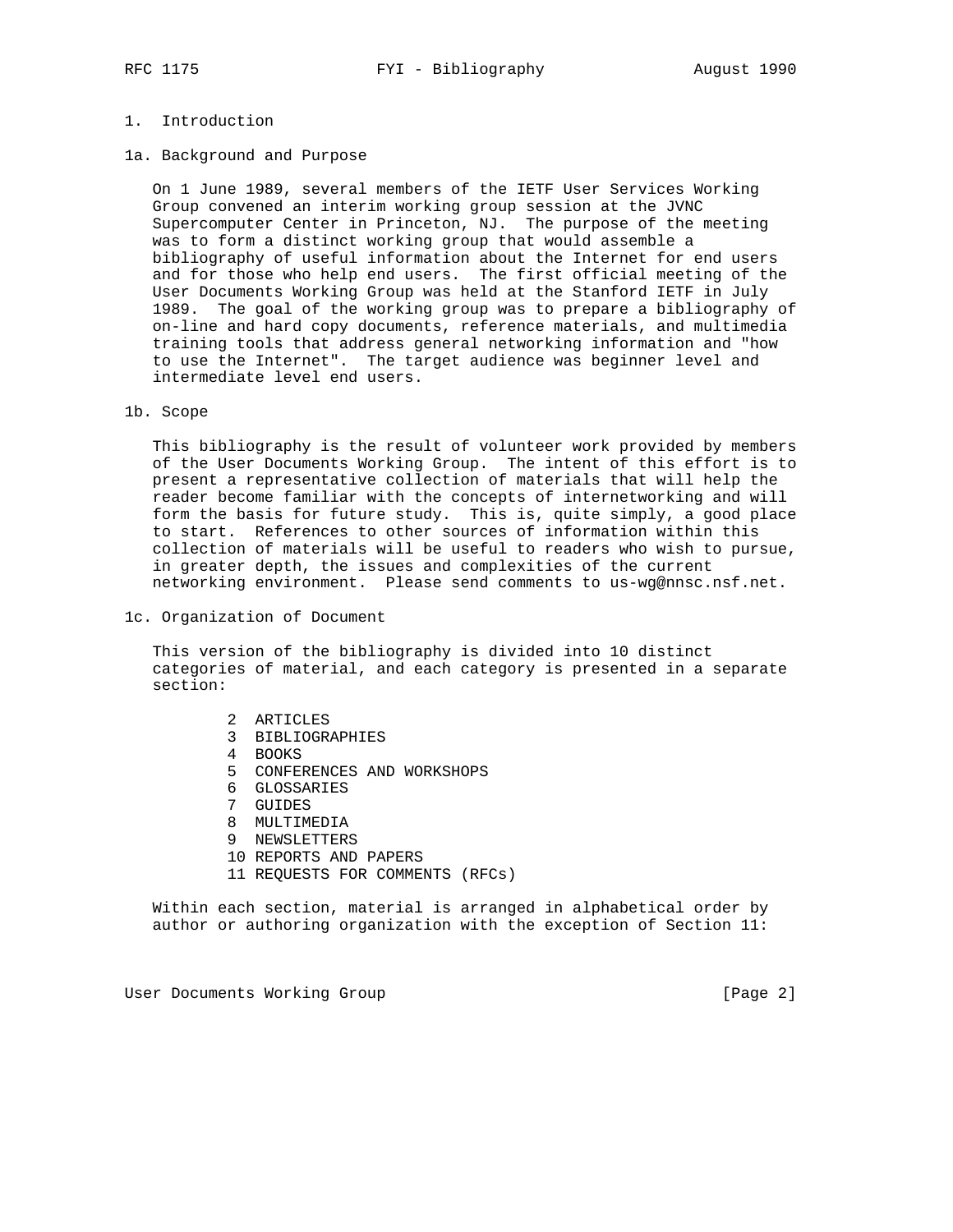REQUESTS FOR COMMENTS (RFCs). The RFCs are ordered numerically. All entries contain fairly standard bibliographic information and provide a short abstract with information on how to obtain the particular material addressed.

 For brand new network users, unsure of what to read first, we suggest reading Ed Krol's, "The Hitchhiker's Guide to the Internet" (listed in the Guide section). For general information on an introduction to Internet protocols, two documents are quite useful: Charles Hedrick's, "Introduction to the Internet Protocols", and Doug Comer's textbook, "Internetworking with TCP/IP: Principles, Protocols, and Architecture". Two excellent guides to existing networks are Tracy L. LaQuey's, "Users' Directory of Computer Networks" and John S. Quarterman's "The Matrix: Computer Networks and Conferencing Systems Worldwide". We strongly encourage the reader to scan the bibliography in its entirety as some items may be more applicable to personal needs or site requirements. (Please note that in many instances the abstracts are excerpts, provided verbatim, from the material described.)

1d. Obtaining Files By Anonymous FTP

 Much of the material referenced in this bibliography is available on-line and can be obtained by using the File Transfer Protocol (FTP). Directions on how to obtain on-line files by anonymous FTP action follow. In this example, the host used is nic.ddn.mil.

 Files may be obtained with the FTP program in conjunction with an ANONYMOUS login. Versions of the FTP program may vary from system to system, so the commands shown in this example may need to be modified to work on your system.

 % ftp nic.ddn.mil <== Use the FTP program to connect to nic.ddn.mil Connected to nic.ddn.mil 220 NIC.DDN.MIL FTP Server 5Z(47)-6 at Fri 23-Jun-89 09:38-PDT

 The system should respond with a message to indicate that a connection has been made. Users on a Unix system will probably be prompted for a login name. Type in "anonymous" as in the example below:

 Name (nic.ddn.mil:kbowers): anonymous 331 ANONYMOUS user ok, send real ident as password. Password: <== Type in <guest> at the password prompt

 Other systems may require the use of a "login" or "user" command to send the username to the server computer. Users unsure of the

User Documents Working Group [Page 3]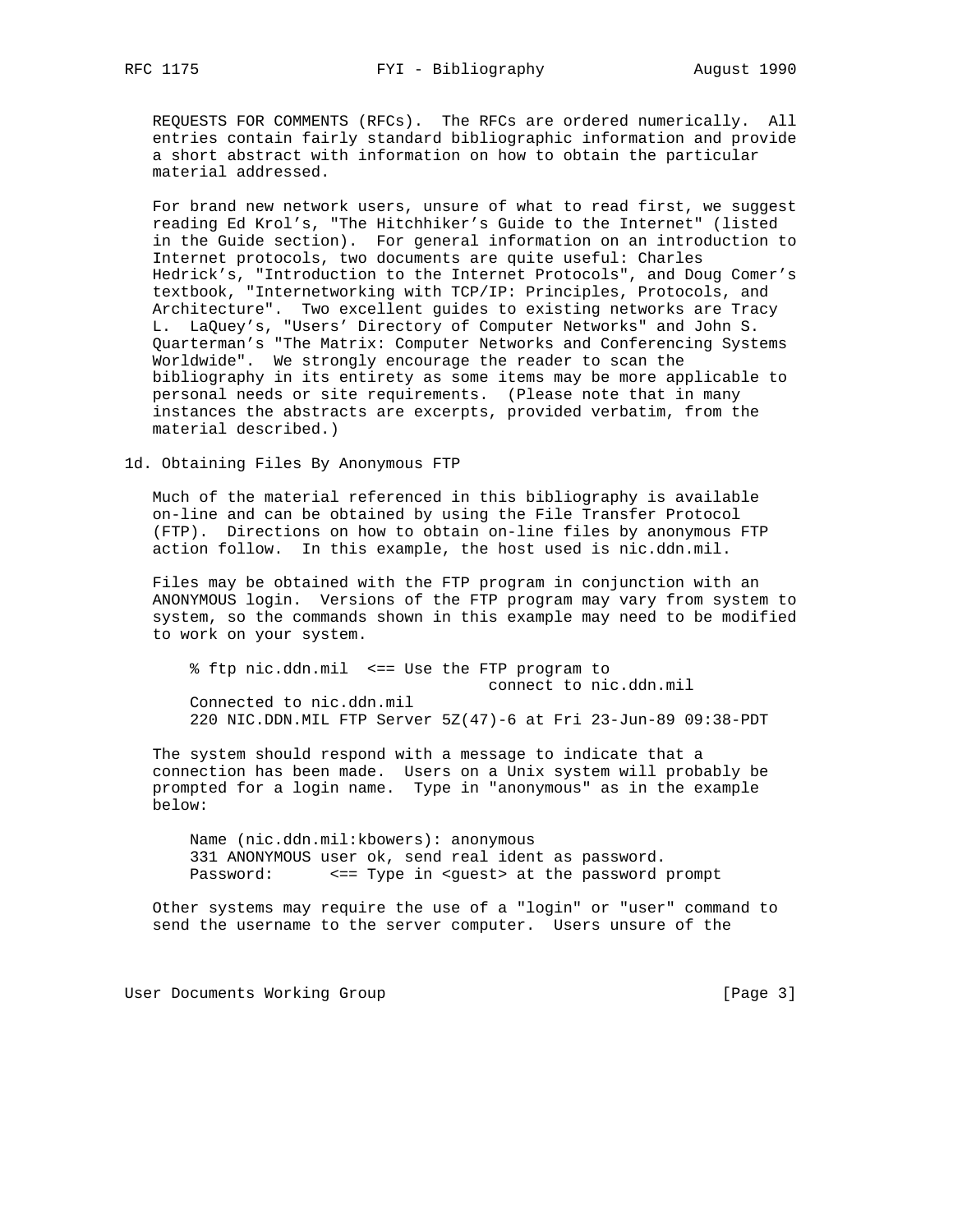RFC 1175 FYI - Bibliography August 1990

 command should contact a local site representative for the specific commands. After the username and password are sent to the system, a message to indicate that the login has been made successfully should appear: 230 User ANONYMOUS logged in at Fri 23-Jun-89 09:39-PDT, job 17. The user then connects to the directory in which the document to be retrieved resides. This is done with the cd command: ftp> cd RFC: 331 Default name accepted. Send password to connect to it. The user should now be connected to the RFC: directory. The "dir" or "ls" command will list the files available in this directory. ftp> dir 200 Port 4.124 at host 192.33.33.51 accepted. 150 List started. \*\*\* At this point a list of the files in the directory should appear \*\* 226 Transfer completed. The "get" command will get any file in the directory. ftp> get RFC821.TXT 200 Port 4.125 at host 192.33.33.51 accepted. 150 ASCII retrieve of TS<RFC>RFC.821.TXT.1 (49 pages) started. 226 Transfer completed. 124482 (8) bytes transferred. local: RFC.821.TXT remote: RFC.821.TXT 124482 bytes received in 55 seconds (2.2 Kbytes/s) The "quit" command leaves the FTP program. ftp> quit 221 QUIT command received. Goodbye. 1e. Submitting Entries to the Bibliography This is the first version of the "Where to Start" bibliography.

 Comments and suggested entries are welcome and should be sent by electronic mail to us-wg@nnsc.nsf.net.

User Documents Working Group and the contract of the contract of the contract of the contract of the US of the C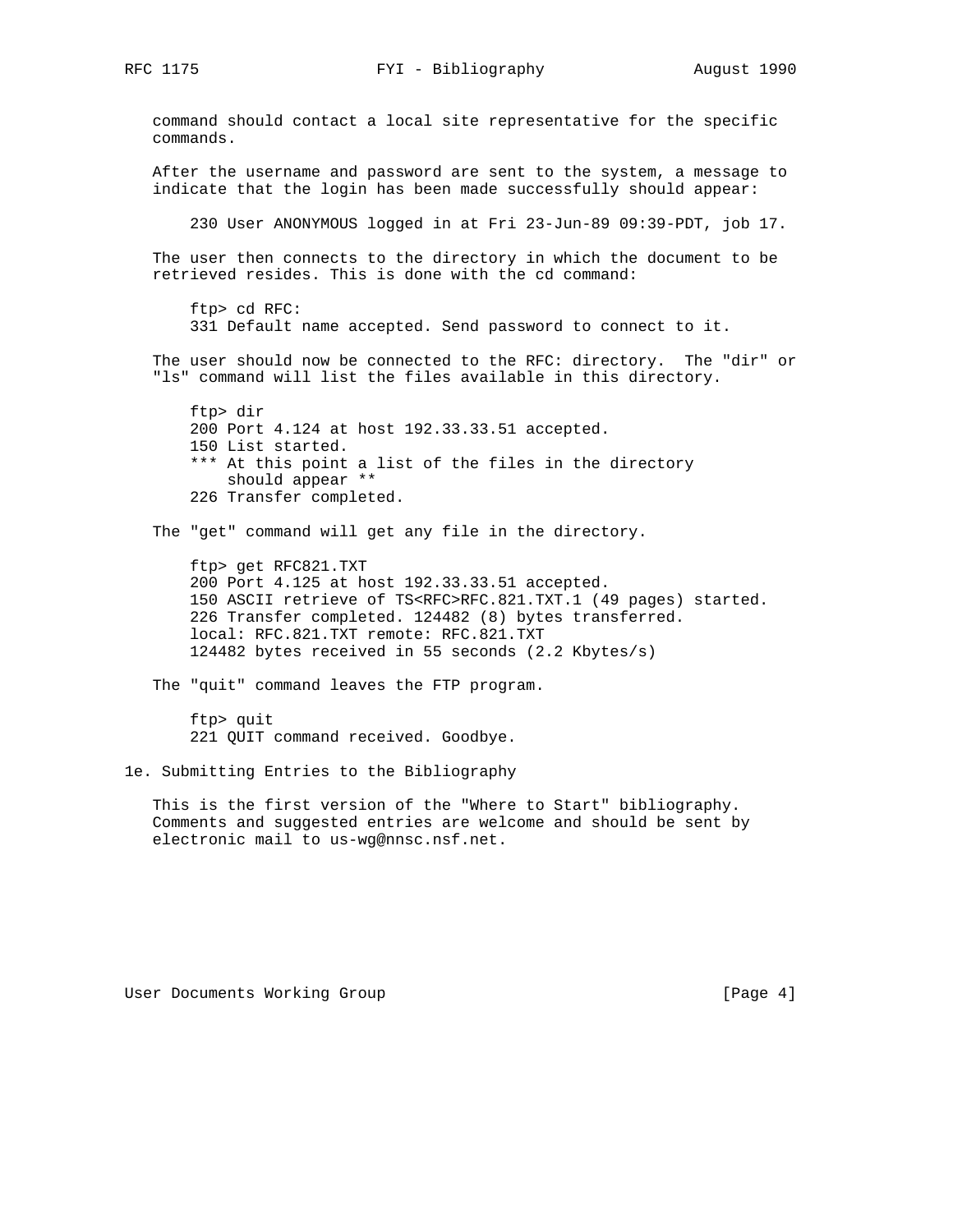To submit an entry for consideration, please provide the following specific details as appropriate: Author or authoring organization: Editor (if author is unavailable): Title: Journal (example: Time Magazine): Volume: Number: Number of pages: Specific pages within which the article is contained: Publisher or publishing organization: City of Publication: Date of document: Material category (Choose only one: article; bibliography; book; conference/ workshop; glossary; guide; multimedia; newsletter; on-line file; report/paper; RFC): Abstract: (Please provide a one paragraph abstract describing the thrust of the document/reference material/ multimedia training tool. Within the abstract include information on how one can obtain the

material described. See the entries in this

bibliography for examples.)

User Documents Working Group [Page 5]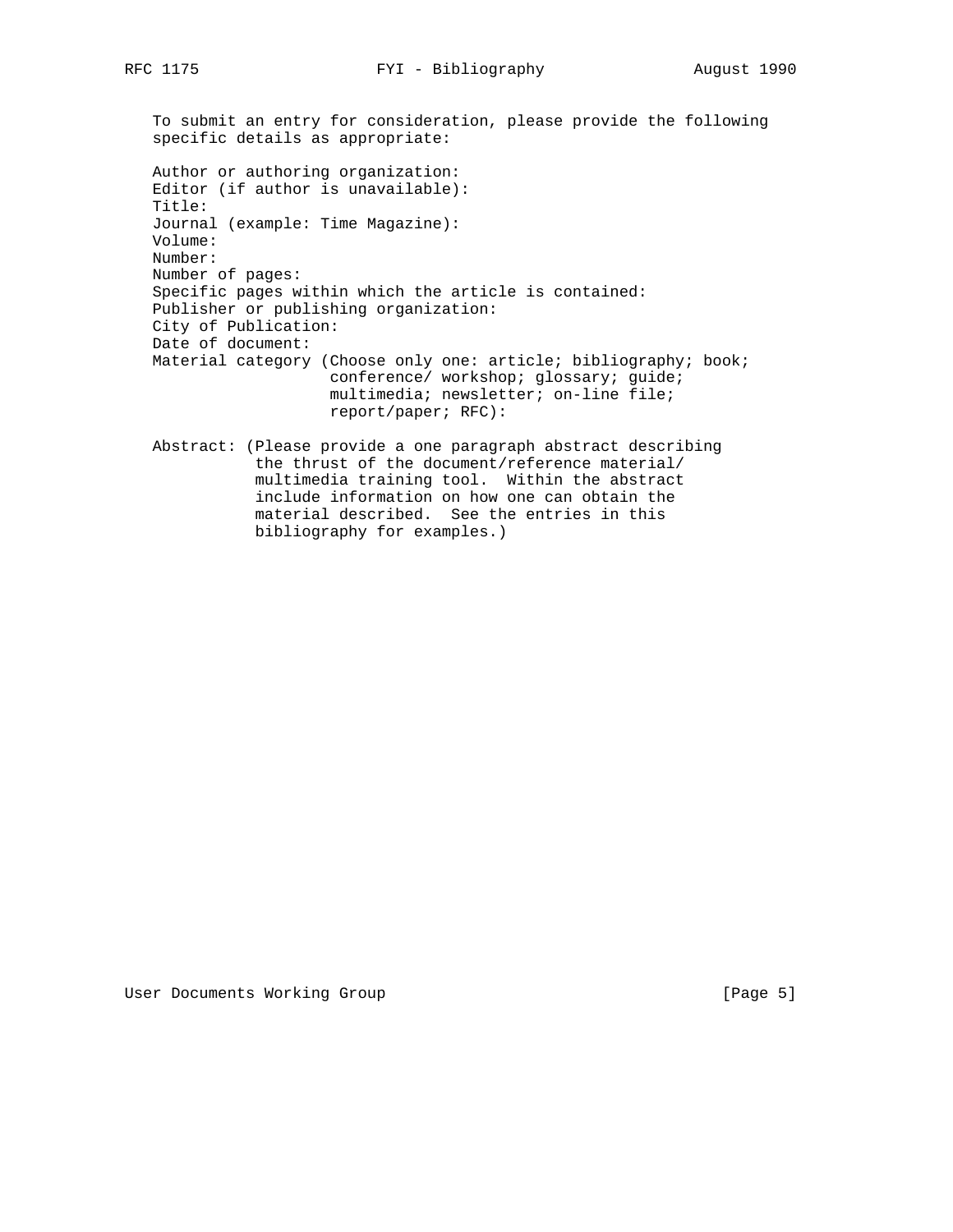### 2. ARTICLES

 Bell, Gordon, "Gordon Bell Calls for a U.S. Research Network," IEEE Spectrum, vol. 25, no. 2, pa. 54-57, IEEE Spectrum, New York, NY, Feb 1988.

 This article is written by Gordon Bell, the former Chair of the FCCSET subcommittee on computer networking, infrastructure and digital communications. It discusses the merits of a national network and the potential of such a network to trigger significant advances in computing and communications research. The most viable solution is a national research network organized and maintained by the Federal government. However, the success of such a venture is tied to the need for effective leadership in communications and a coordinated Federal science and technology policy.

 Catlett, Charles E., "The NSFNET: Beginnings of a National Research Internet," Academic Computing, vol. 3, no. 5, pp. 18-21, Academic Computing Publications, Inc., McKinney, TX, January 1989.

 This article explains the various layers of the NSFNET. It is one of several articles in this issue of Academic Computing which is devoted to the subject of networking.

 Horwitt, Elisabeth, "Science to Take the High-Speed Route," ComputerWorld, vol. 23, no. 33, p. 1, CW Publishing, Framingham, MA, August 14, 1989.

 This article describes the philosophy behind NREN and the motivational factors why a 3 Gigabit network is needed. Among those quoted are Senator Albert Gore, Jr., Steve Wolff (NSF) and Ken King (EDUCOM).

 Jacobsen, Ole J., "Information on TCP/IP," ConneXions, The Interoperability Report, vol. 2, no. 7, pp. 14-15, Interop, Inc., Mountain View, CA, July 1988.

 This article is a reference guide on where to find more information on TCP/IP and networks in the Internet.

 Jacobsen, Ole J., "Information Sources," ConneXions, The Interoperability Report, vol. 3, no. 12, pp. 16-19, Interop, Inc., Mountain View, CA, December 1989.

 This article is an update of the July 1988 article and provides information on TCP/IP, OSI, and other networking topics.

User Documents Working Group and the contract of the contract of the contract of the contract of the UP of the C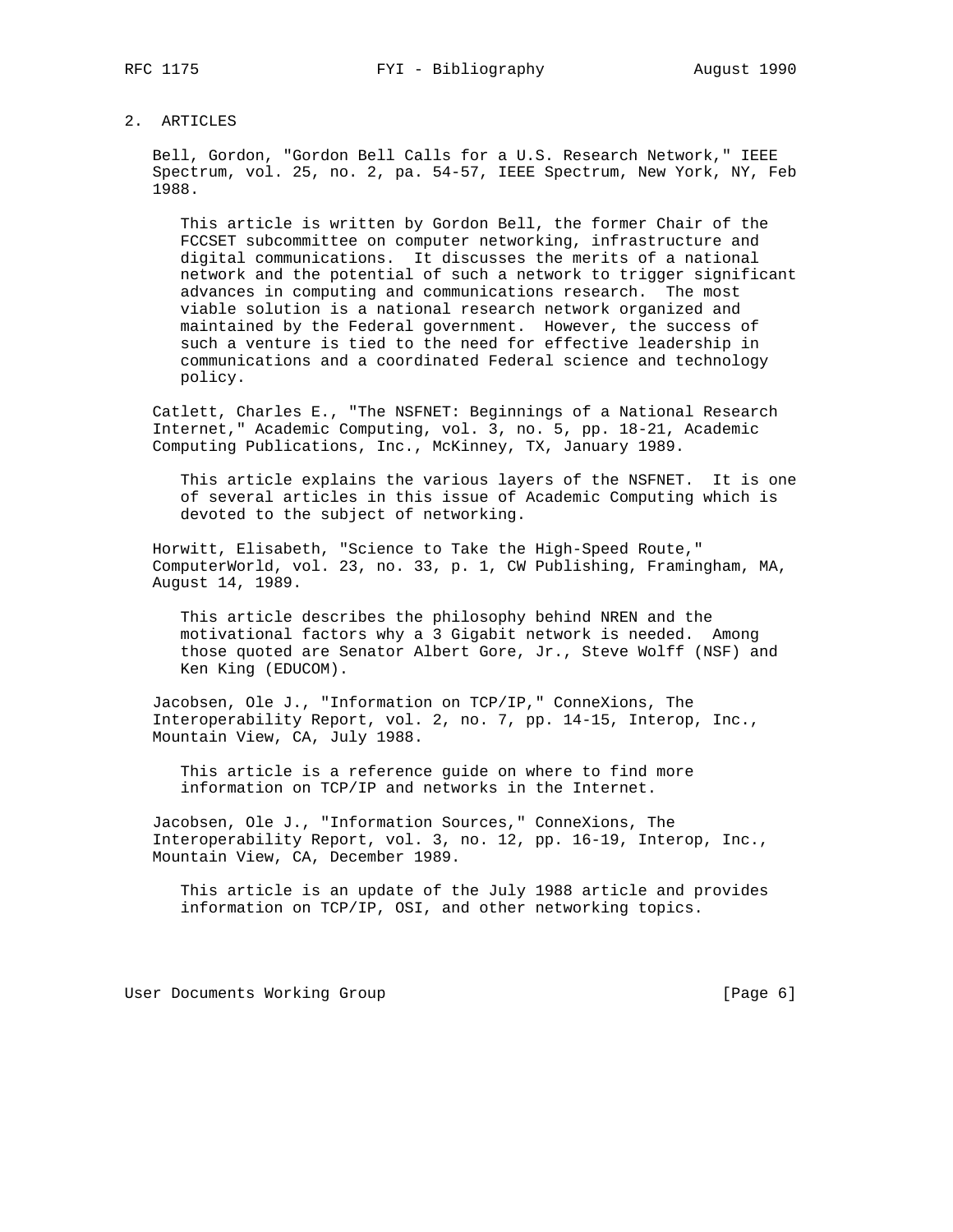LaQuey, Tracy L., "Networks for Academics," Academic Computing, vol. 4, no. 3, pp. 32-39, Academic Computing Publications, Inc., McKinney, TX, November 1989.

 A variety of computer networks serve academic needs at the nation's campuses. Their thrusts differ significantly, and it is not uncommon to find campuses subscribing to multiple networks. This article is an overview of the major players. This November 1989 issue of Academic Computing also contains other interesting articles on networking.

 Markoff, John, "A Supercomputer in Every Pot," New York Times, p. 1, New York, NY, December 29, 1988.

 This article discusses the need for a gigabit national network to provide researchers with high speed access to remote resources and to develop other useful network applications.

 Quarterman, John S. and Josiah C. Hoskins, "Notable Computer Networks," Communications of the ACM, vol. 29, no. 10, pp. 932-971, Association from Computing Machinery, Inc., New York, NY, October 1986.

 This is a summary of the state of the world of networks as of late 1986. Although influential in its time and still of historical interest, it has since been superseded by Quarterman's Book, The Matrix, published in October 1989.

 Quarterman, John S., "Etiquette and Ethics," ConneXions - The Interoperability Report, vol. 3, no. 4, pp. 12-16, Advanced Computing Environments, Mountain View, CA, March 1989.

 Learning how to use a computer system properly takes much longer than simply learning the mechanics of making it do things. Learning to use a system without offending other users and to maximum benefit involves etiquette. Learning to use a system without causing harm to others involves ethics. These are not completely separable subjects, and the former tends to blend into the latter as the seriousness of the situation increases. This article presents a discussion of these subjects, and some suggested guidelines for appropriate behavior.

 Quarterman, John S., "Mail through the Matrix," ConneXions - The Interoperability Report, vol. 3, no. 2, pp. 10-15, Advanced Computing Environments, Mountain View, CA, February 1989.

 There is a worldwide metanetwork of computer networks that use dissimilar protocols at the network or internet layer, but that

User Documents Working Group [Page 7]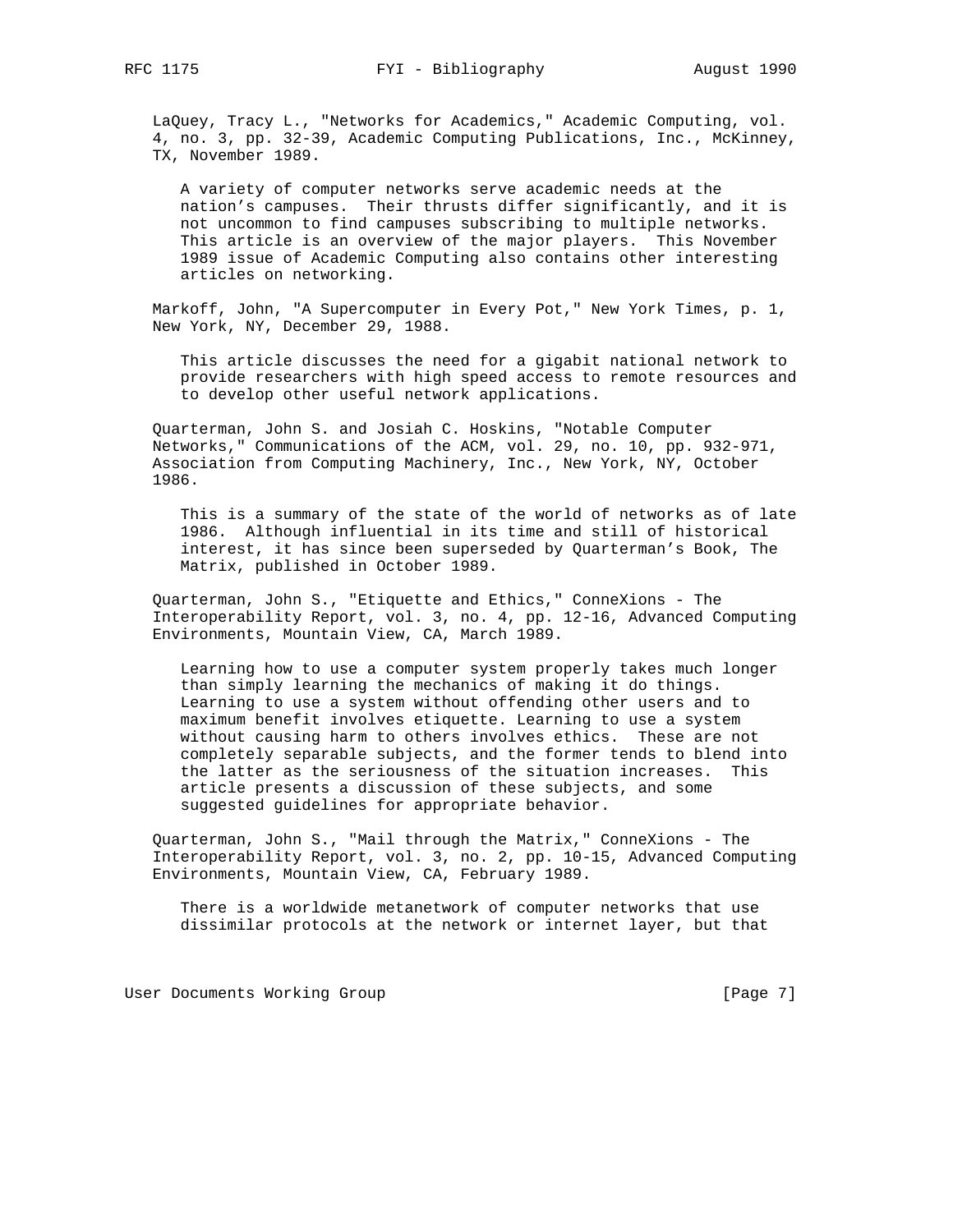communicate at the application layer. The set of such networks that are non-commercial, e.g., academic, research, or military, is sometimes called Worldnet. There are also some commercial networks and conferencing systems connected, and the metanetwork that includes all of these is what is called the Matrix. This article describes some problems associated with electronic mail correspondence through the Matrix.

 Schneidewind, Norman F., "Interconnecting Local Networks to Long distance Networks," IEEE Computer Magazine, vol. 16, no. No. 9, pp. 15-24, IEEE Computer Society, Los Alamitos, CA 90720, 10662 Los Vaqueros, (714) 821-8380, September 1983.

 This article emphasizes how approaches to interconnection, network access, network services, and protocol functions are related and overlap. Decisions on which approach to undertake are based on user requirements and existing specifications. Applications to TCP/IP and the DDN Internet are provided.

User Documents Working Group and the contract of the contract of the contract of the contract of the US of the C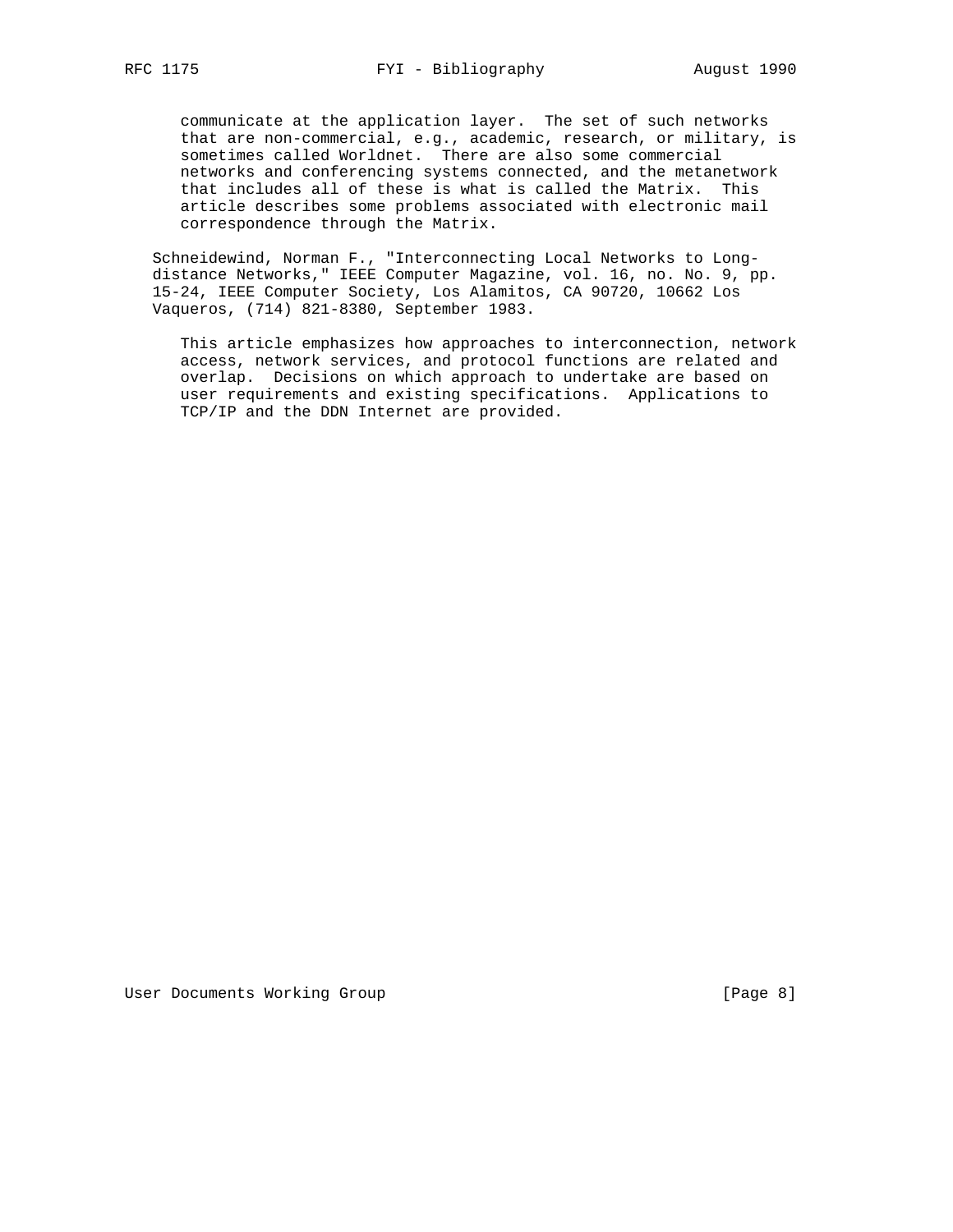### 3. BIBLIOGRAPHIES

Granrose, Jon, List of Anonymous FTP Sites.

 This is a list of Internet sites accepting anonymous ftp. This list is available on host pilot.njin.net, directory pub/ftp-list, see the files index, help and README for more information. This list is also regularly posted to the USENET newsgroups comp.misc and comp.sources.wanted. For more information, send electronic mail to odin@pilot.njin.net.

 Mogul, Jeffrey C., The Experimental Literature of The Internet: An Annotated Bibliography, 11 pgs., Digital Equipment Corporation, Palo Alto, CA, 1988.

 This annotated bibliography attempts to sift out the literature of the Internet as an experiment and reveal those publications which convey the experience acquired by the experimenters. This technical note was first published as WRL Research Report 88/3. For more information, contact: Digital Western Laboratory, 100 Hamilton Avenue, Palo Alto, California 94301.

 Partridge, C. ed., SIGCOMM Bibliographies, Computer Communication Review, ACM, New York, NY, Quarterly.

 SIGCOMM generates a quarterly bibliography of recent publications in computer networking and publishes it in Computer Communication Review and puts it on-line on nnsc.nsf.net.

 Sethi, Adarshpal S., Bibliography of Network Management, Computer Communication Review, vol. 19, no. 3, pp. 58-75, ACM SIGCOMM, New York, NY, July 1989.

 This bibliography contains nearly 200 articles on Network Management. Some of the major topics are Performance Monitoring and Management, Fault Management and Diagnosis, LAN Management, Management of Telecommunication Networks, and AI Applications in Network Management. Also available on-line on host nnsc.nsf.net, directory CCR/jul89, filename sethi.ps (postscript format).

 Spurgeon, Charles, List of University of Texas Network System (UTnet) Guides and Documents, The University of Texas at Austin, Austin, TX, May 17, 1990.

 This is a list of documents relating to the University of Texas at Austin network system (UTnet). These documents are intended for UTnet users, system administrators and others dealing with departmental networks and hosts attached to the UTnet system. The

User Documents Working Group [Page 9]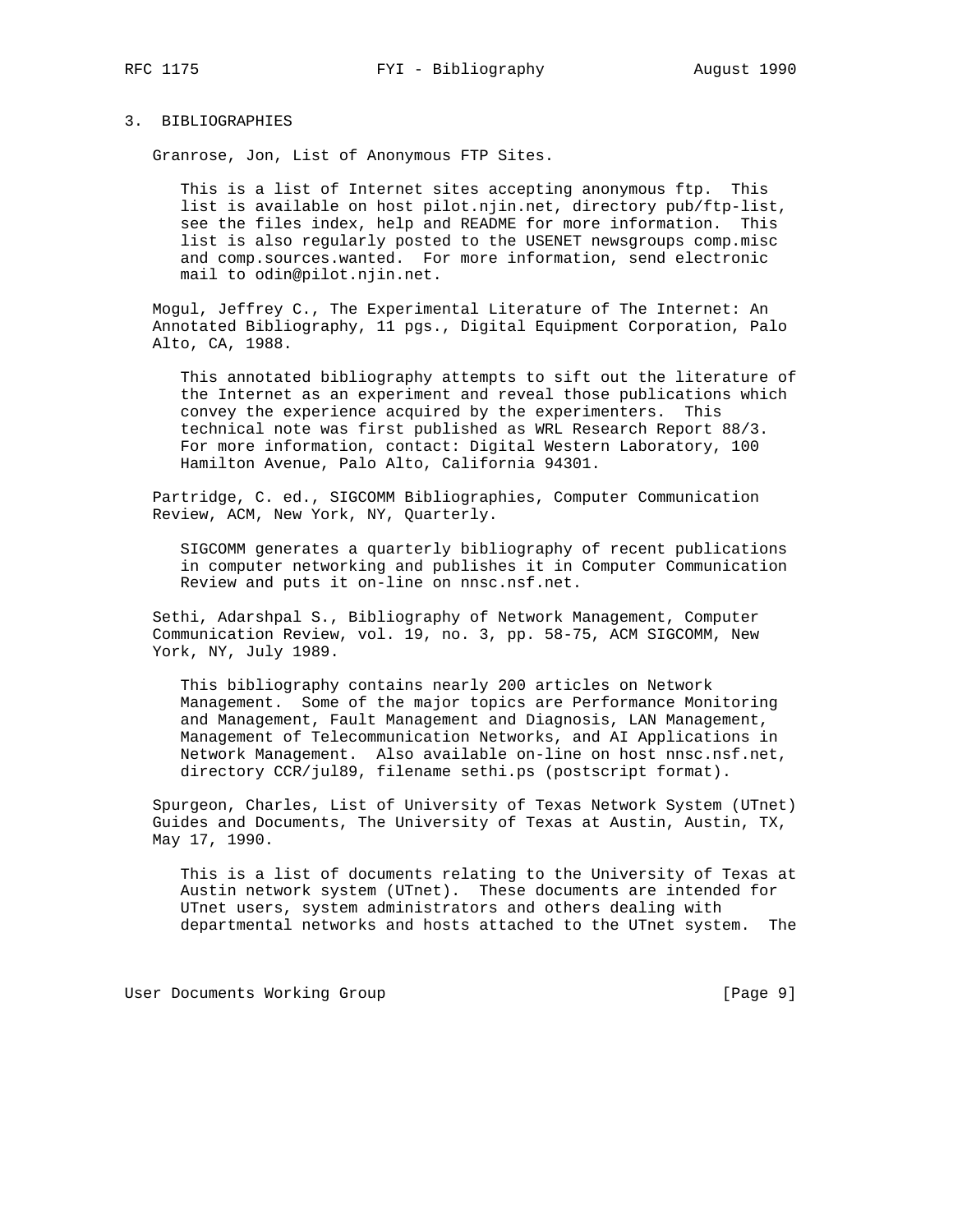list includes documents that deal with usage guidelines, TCP/IP host configuration, IP addresses and routing, UNIX security, networking terms, subnet policy, subnet gateway installation, broadcast storms and packet avalanches. Although these documents are specific to the UTnet system, they do provide information that may be useful to another site. This list, which describes the documents and how to get them, is available on-line on host emx.utexas.edu, directory pub/netinfo/utnet, filename README.

 Spurgeon, Charles, Network Reading List, 27 pgs., The University of Texas at Austin Computation Center, Austin, TX, April 1990.

 This is an annotated list of books and other resources of use to network managers who are using TCP/IP, UNIX, and Ethernet technologies. These three technologies share the same major attribute: network managers can use them to build interoperable network systems across a wide range of vendor equipment. This list is intended for campus network managers at the University of Texas at Austin, or anywhere TCP/IP, UNIX, and Ethernet are used to provide computer communications. Available on-line on host emx.utexas.edu, directory pub/netinfo/docs, filenames network reading-list.txt or network-reading-list.ps (.txt is in ascii format and .ps is in postscript format).

 SRI International, Network Information Systems Center, Bibliography About Network Protocols: A List for Background Reading, 7 pgs., SRI International, Network Information Systems Center, Menlo Park, CA, October 1989.

 A bibliography of recent articles and books pertaining to TCP and IP, X.25, the Transport Protocol (TP-4), OSI and other standards. Compiled by the DDN Network Information Center as a background reading list for vendors, this bibliography cites articles, mostly from open literature, representing a variety of viewpoints. This list does not contain references to the Requests for Comments (RFCs). Available on-line on host nic.ddn.mil, directory netinfo:, file protocols-dod.bib.

 Wobus, John M., Syracuse University Network Bibliography, Syracuse University Computing & Network Services, Syracuse, NY, April 9, 1990.

 This is a bibliography of publications on various kinds of networking. It is intended for use at Syracuse University and includes publications specific to Syracuse University as well as publications of more general interest. It is available online via anonymous ftp to host icarus.cns.syr.edu, directory info, filename netbib.txt.

User Documents Working Group and the contract of the contract of the contract of the contract of the US of the U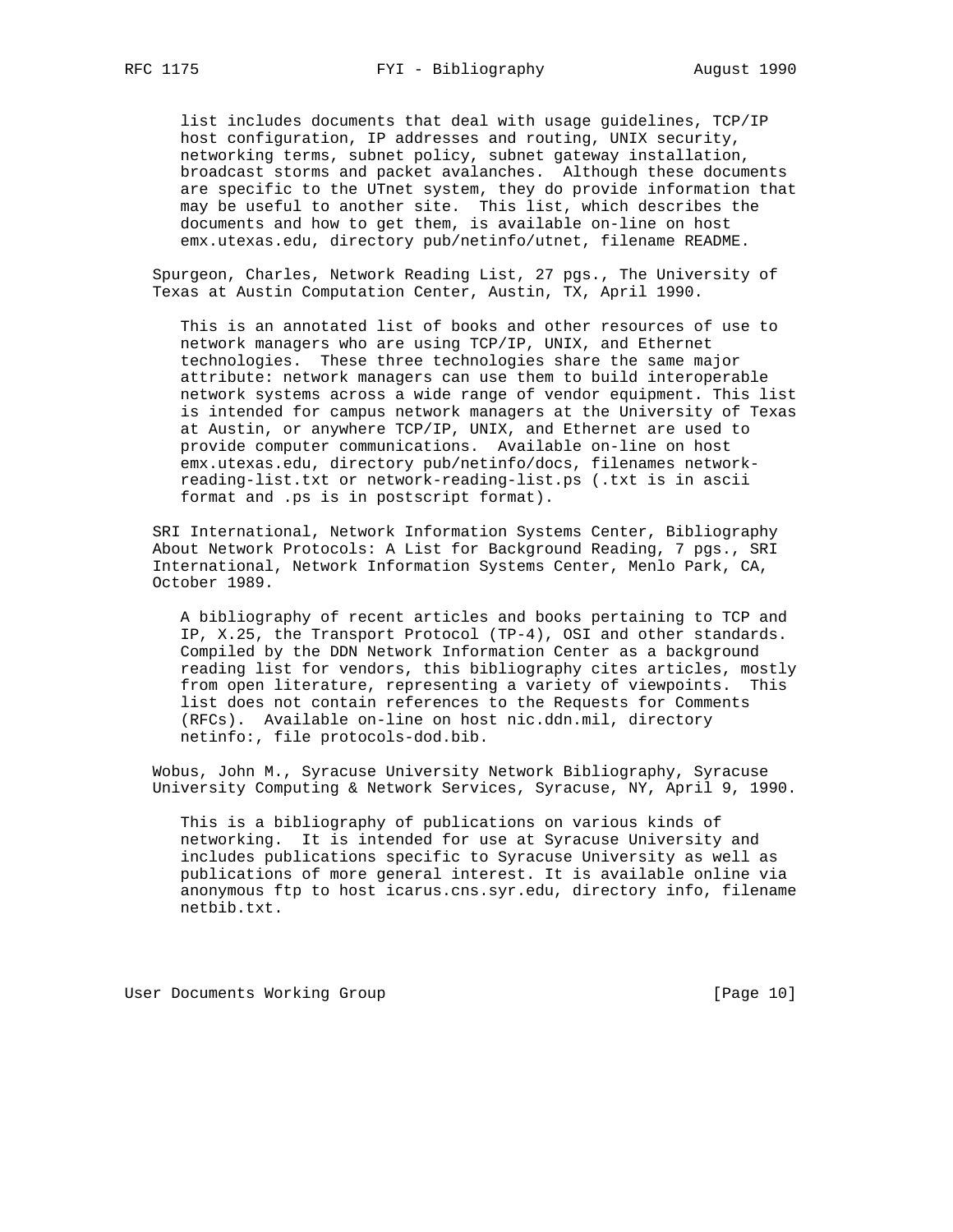#### 4. BOOKS

 Anderson, Bart, Bryan Costales, Harry Henderson, and The Waite Group, UNIX Communications, 542 pgs., Howard W. Sams & Company, Indianapolis, IN, 1987.

 UNIX Communications provides a good overview and comprehensive introduction on UNIX mail, the USENET News and UUCP with clear examples.

 Arms, Caroline, Campus Networking Strategies, 321 pgs., Digital Press, Bedford, MA, 1988.

 This book contains a survey of ten colleges and universities that have made or implemented grand plans for networking. The case studies cover the planning process, technical issues, and financing and management of an ongoing service organization. Chapters on protocols and standards, wiring, and national networks provide valuable technical background. A glossary defines frequently used networking terms. This book is a project of the EDUCOM Networking and Telecommunications Task Force (NTTF), a group of research universities engaged in joint programs to support the development of computer networking technology.

 Arms, Caroline ed., Campus Strategies for Libraries and Electronic Information, Vol. 3, 404 pgs., Digital Press, Bedford, MA, 1989.

 This book offers a comprehensive look at planning and implementation of libraries and information systems in higher education. This is volume 3 in EDUCOM Strategies Series on Information Technology. Order source for EDUCOM members is: pubs@educom.edu. Order source for non-members is: 1-800-343-8321. Order number: ey-cl85e.dp.

 Batt, Fred, Online Searching for End Users: An Information Sourcebook, 116 pgs., Oryx Press, Phoenix, AZ, 1988.

 This is a sourcebook for computer and information science which includes bibliographies and indexes.

 Comer, Douglas E., Internetworking With TCP/IP: Principles, Protocols, and Architecture, 382 pgs., Prentice Hall, Inc., Englewood Cliffs, NJ, 1988.

 This book provides an overview and introduction to TCP/IP. It contains an overview of the Internet; reviews underlying network technologies; examines the internetworking concept and architectural model; covers the basics of the Internet addressing

User Documents Working Group and the contract of the contract of the contract of the contract of the US of the C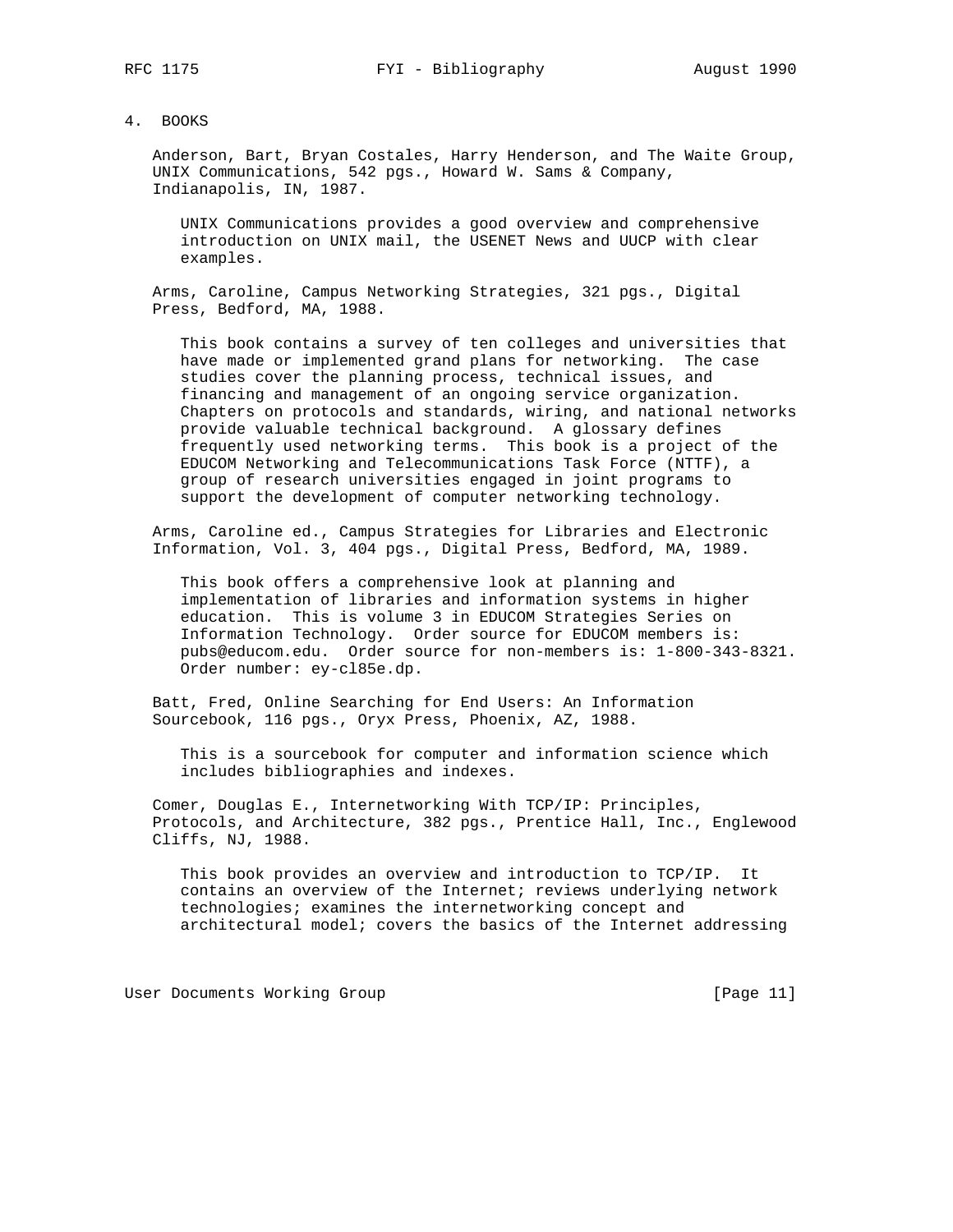and routing as well as protocol layering; explores the core gateway system and protocol gateways used to exchange routing information; and discusses application level services available in the Internet. It also contains several useful appendices including RFCs, a glossary of Internet terms, and the official DARPA Internet protocols.

 Connors, Martin, Computers and Computing Information Resources, 1271 pgs., Gale Research Co., Detroit, MI, 1987.

 This is a guide to approximately 6,000 print, electronic, and "live" sources of information on general and specific computer related topics in all disciplines.

 Feinler, Elizabeth J., Ole J. Jacobsen, Mary K. Stahl, and Carol A. Ward, DDN Protocol Handbook, 2749 pgs. [3 volumes], SRI International, DDN Network Information Center, Menlo Park, CA, December 1985.

 This is a three volume collection of documents addressing how to attach computers to the Defense Data Network (DDN) using the Department of Defense (DoD) suite of protocols. The first volume contains official military standard protocols, such as the Transmission Control Protocol/Internet Protocol (TCP/IP), and the File Transfer Protocol (FTP). Volume two includes all of the official Defense Advanced Research Projects Agency (DARPA) protocols. The final volume contains supplementary material of interest to protocol implementors. In addition, the handbook presents general information about the protocol standardization process itself, the agencies involved and their roles, and the means for obtaining further information. Available from SRI International, DDN Network Information Center, 333 Ravenswood Ave., Room EJ291, Menlo Park, CA 94025.

 Frey, Donnalyn and Rick Adams, !%@:: A Directory of Electronic Mail Addressing and Networks, Second Edition, 284 pgs., O'Reilly and Associates, Sebastopol, CA 1990.

 This handbook of electronic mail addressing and networks contains an electronic mail tutorial, short descriptions of networks, and helpful indices of domain names and ISO codes. It also has several useful appendices: second-level domains sorted by organization name, second-level domains sorted by domain name, ISO country codes sorted by country, same sorted by code, and UUCP mail handling.

User Documents Working Group [Page 12]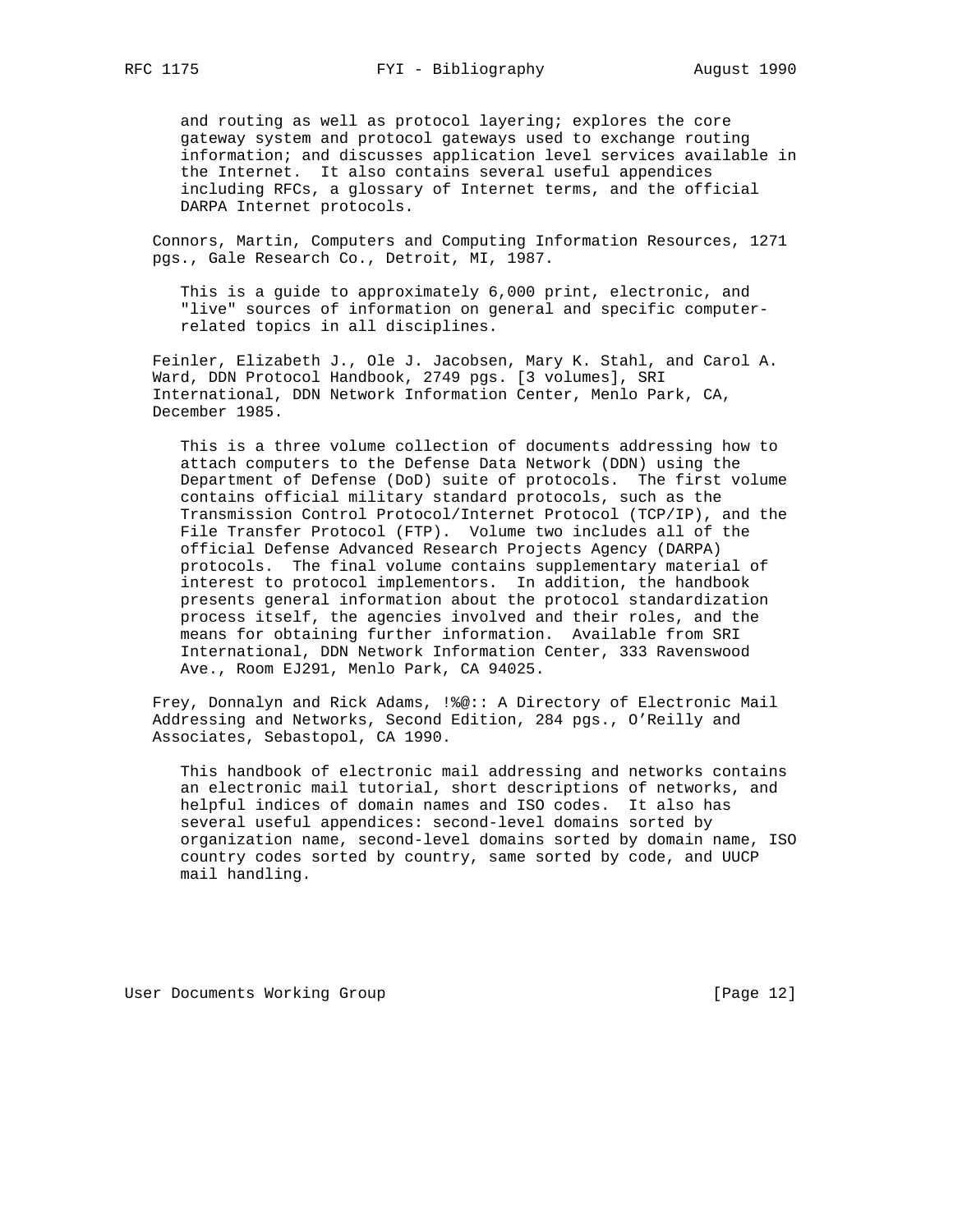Garcia-Luna-Aceves, Jose J., Mary K. Stahl, and Carol A. Ward, Internet Protocol Handbook: The Domain Name System (DNS) Handbook, 219 pgs., SRI International, Network Information Systems Center, Menlo Park, CA, August 1989.

 This handbook explains the Domain Name System (DNS) and the Internet Host Table. This is volume four of the DDN Protocol Handbook (see Feinler, E., et. al., DDN Protocol Handbook). This volume is divided into two sections. The first section covers the concepts and philosophy of the DNS as discussed in various articles and Requests for Comments (RFCs). The second section focuses on the transition from the Internet Host Table to the DNS. Detailed information on DNS protocol standards and implementations are provided as are guidelines for the establishment and operation of domain name servers. The handbook concludes with a glossary of DNS acronyms. Available from SRI International, Network Information Systems Center, 333 Ravenswood Ave., Room EJ291, Menlo Park, CA 94025.

 Karrenberg, Daniel and Anke Goos, European R&D E-mail Directory, 210 pgs., European Unix Systems Users' Group, Owles Hall, Owles Lane, Buntingford, Herts, England, December 1988.

 This book contains a reference of all organizations reachable by EARN and EUNet, the two major European electronic mail networks serving the research and development community. It contains an electronic mail tutorial and organization indexes. For more information, send electronic mail to euug@inset.uucp, or call +44 763 73039.

 LaQuey, Tracy L., User's Directory of Computer Networks, 653 pgs., Digital Press, Bedford, MA, May, 1990.

 This directory contains detailed lists of hosts, site contacts, and administrative domains, and general information on over 40 major networks. Included are tutorials on the Domain Name System, X.500, and Electronic Mail. An Organization List, which includes universities, colleges, research institutions, government agencies and companies, cross references much of the network and host information presented throughout the directory. Most of the lists and articles are provided or written by Network Information Centers and network contacts. For more information, send electronic mail to netbook@nic.the.net.

User Documents Working Group and the contract of the contract of the contract of the contract of the US of the U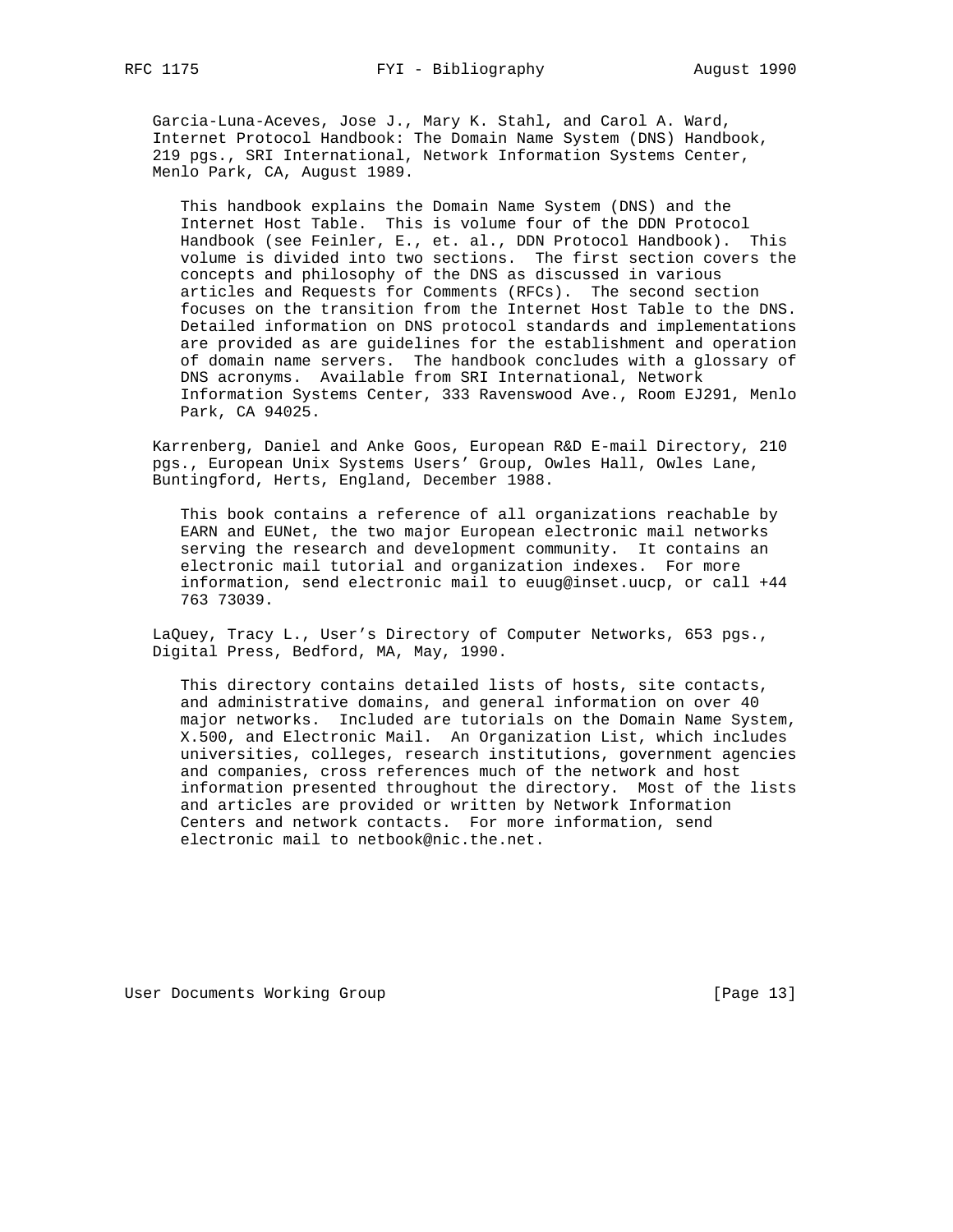McConnell, John, Internetworking Computer Systems : Interconnecting Networks and Systems, 318 pgs., Prentice Hall, Englewood Cliffs, NJ, 1988.

 An advanced reference series on Internetworking computer systems and computer networks. Includes bibliographical references and index.

 Quarterman, John S., The Matrix: Computer Networks and Conferencing Systems Worldwide, 746 pgs., Digital Press, Bedford, MA, 1990.

 A successor to the article "Notable Computer Networks" published by the CACM, October 1986, this book contains background material introducing important topics for readers unfamiliar with networks and conferencing systems. It provides descriptions of specific systems, organized geographically, in order to facilitate discussion of regional history. Maps are included. Syntaxes and gateways are provided for sending mail from one system to another. Access information is given for those wishing to join or research a system. Extensive reference sections are at the end of each chapter including a sixty page index of programs and protocols, networks and gateways, places and people. For more information, send electronic mail to matrix@longway.tic.com.

 Rose, Marshall T., The Open Book: A Practical Perspective on OSI, 651 pgs., Prentice Hall, Englewood Cliffs, NJ, 1989.

 This is a comprehensive book about Open Systems Interconnection (OSI). In particular, this book focuses on the pragmatic aspects of OSI: what OSI is, how OSI is implemented, and how OSI is integrated with existing networks. In order to provide this pragmatic look at OSI the book makes consistent comparisons and analogies of the OSI pieces with the TCP/IP suite of networking protocols.

 Stallings, William, Handbook of Computer-Communications Standards Volume 1: The Open System (OSI) Model and OSI-Related Standards, Macmillan, New York, NY, 1990.

 Stallings, William, Handbook of Computer-Communications Standards Volume 2: Local Area Network Standards, Macmillan, New York, NY, 1990.

 Stallings, William, Handbook of Computer-Communications Standards Volume 3: The TCP/IP Protocol Suite, Macmillan, New York, NY, 1990.

 This series systematically covers the major standards topics, providing the introductory and tutorial material not found in the

User Documents Working Group and the contract of the User of Page 14]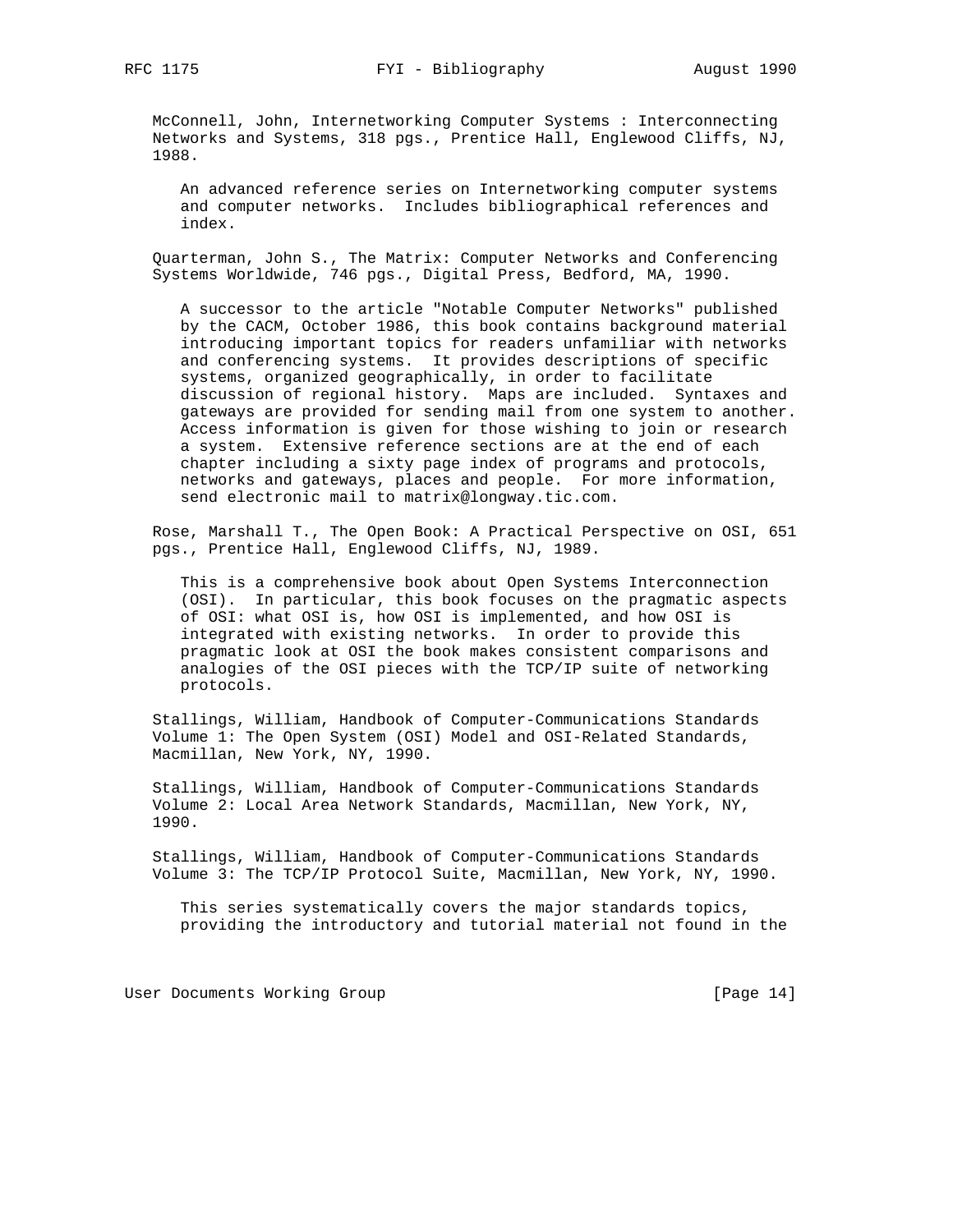actual standards documents. The books function as a primary reference for those who need an understanding of the technology, implementation, design, and application issues that relate to the standards.

 Stoll, Clifford, The Cuckoo's Egg: Tracking a Spy through the Maze of Computer Espionage, Doubleday, New York, NY, 1989.

 Clifford Stoll, an astronomer turned UNIX System Administrator, recounts an exciting, true story of how he tracked a computer intruder through the maze of American military and research networks. This book is easy to understand and can serve as an interesting introduction to the world of networking. Jon Postel says in a book review, this book "... is absolutely essential reading for anyone that uses or operates any computer connected to the Internet or any other computer network."

 Tanenbaum, Andrew S., Computer Networks, Second Edition, Prentice Hall, Englewood Cliffs, NJ, 1988.

 This book is a reference for computer communications. In addition to OSI, some aspects of TCP/IP are discussed.

 Todinao, Grace, Using UUCP and USENET: A Nutshell Handbook, 199 pgs., O'Reilly and Associates, Newton, MA, 1986.

 This handbook outlines how to communicate with both UNIX and non- UNIX systems using UUCP and cu. By example it shows how to read news and post your own articles to other USENET members.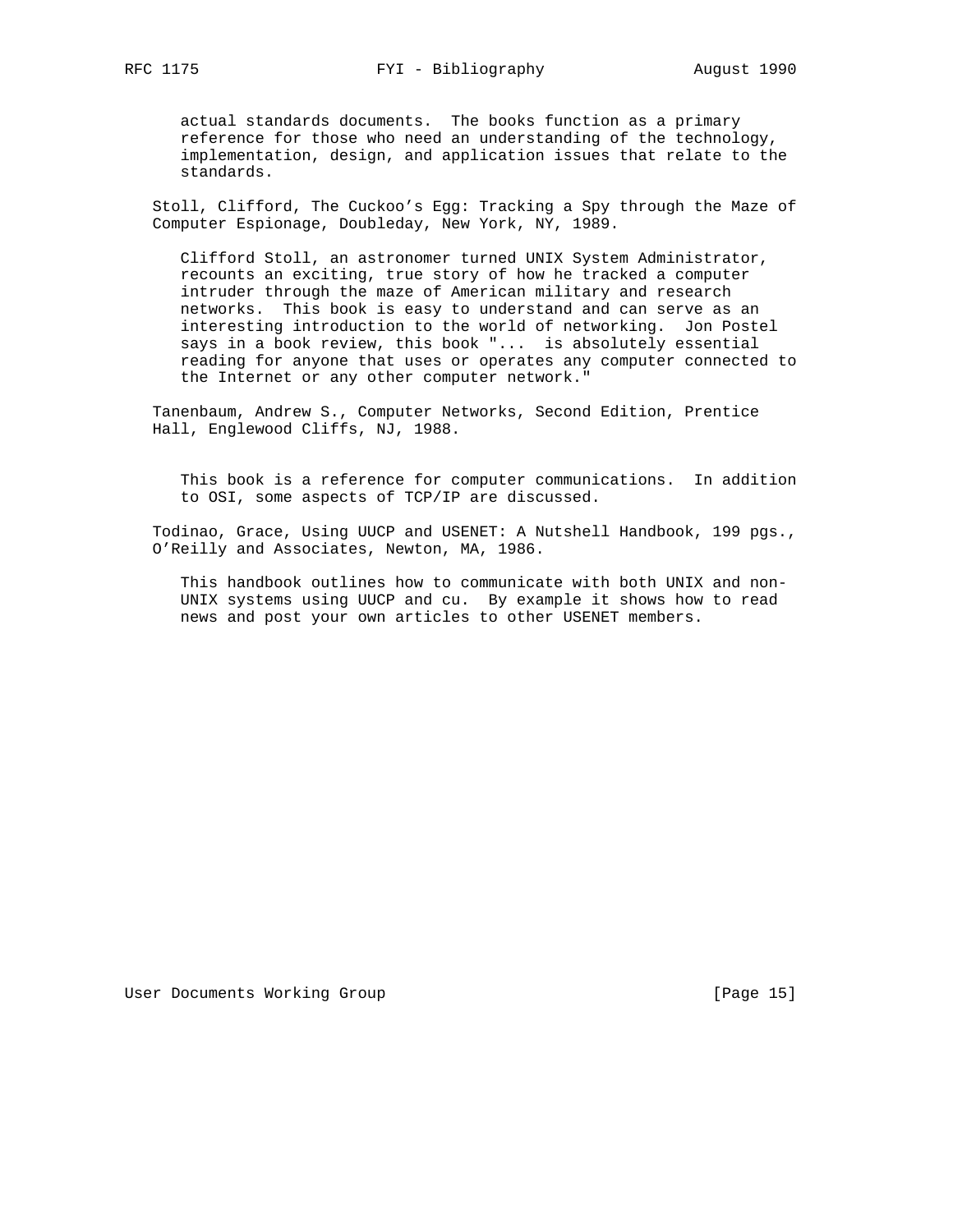## 5. CONFERENCES AND WORKSHOPS

 ACM SIGCOMM Symposium, The Association for Computing Machinery, New York, NY.

 The annual ACM SIGCOMM Symposium is the major ACM conference on research on computer communication. The symposium provides an international forum for the presentation and discussion of communication network applications and technologies, as well as recent advances and proposals on communication architectures, protocols, algorithms, and performance models. Papers on any field in computer communication are welcomed. The conference typically accepts about 25% of the papers submitted. ACM Special Interest Group on Data Communication (SIGCOMM) is the professional society for people interested in computer communication. Established as an ACM SIG in 1969, SIGCOMM published a quarterly journal, Computer Communication Review, in addition to hosting the SIGCOMM conference. For more information, send electronic mail to sigs@acmvm (Bitnet) or contact: Association for Computing Machinery, 11 West 42nd Street, New York, NY 10036-8097. Phone (212) 869-7440, fax (212) 869-0481.

 INTEROP Conference and TCP/IP OSI/ISO ISDN Internetworking Tutorials, Interop, Inc., Mountain View, CA.

 Interop, Inc. hosts a number of tutorials on internetworking topics including TCP/IP, OSI, X-Windows, ISDN, and so on. The tutorials are held concurrently with the INTEROP conference and also in several locations in the US and Europe throughout the year. In-house training can also be arranged. The INTEROP conference and exhibition is held every year in October. The format is 2 days of tutorials followed by 3 days of technical sessions. A large tradeshow where attendees can see vendors demonstrating interoperability on the show network is also part of INTEROP. The show network (dubbed "Show and Tel-Net") is also connected to several wide area networks including the Internet during the conference. For more information contact: Interop, Inc., 480 San Antonio Road, Suite 100, Mountain View, CA 94040. Phone: (415) 941-3399 or 1-800-INTEROP FAX: (415) 949-1779.

National Net Conference, EDUCOM, Washington, DC.

 This conference provides the annual forum in which the National Research and Education Network (NREN) partnership among education, government and industry is being forged. This conference facilitates strategic alliances to realize the NREN goals of advancing research productivity and technology transfer, broadening collaboration of the nation's leading scientists, and

User Documents Working Group **[Page 16]** [Page 16]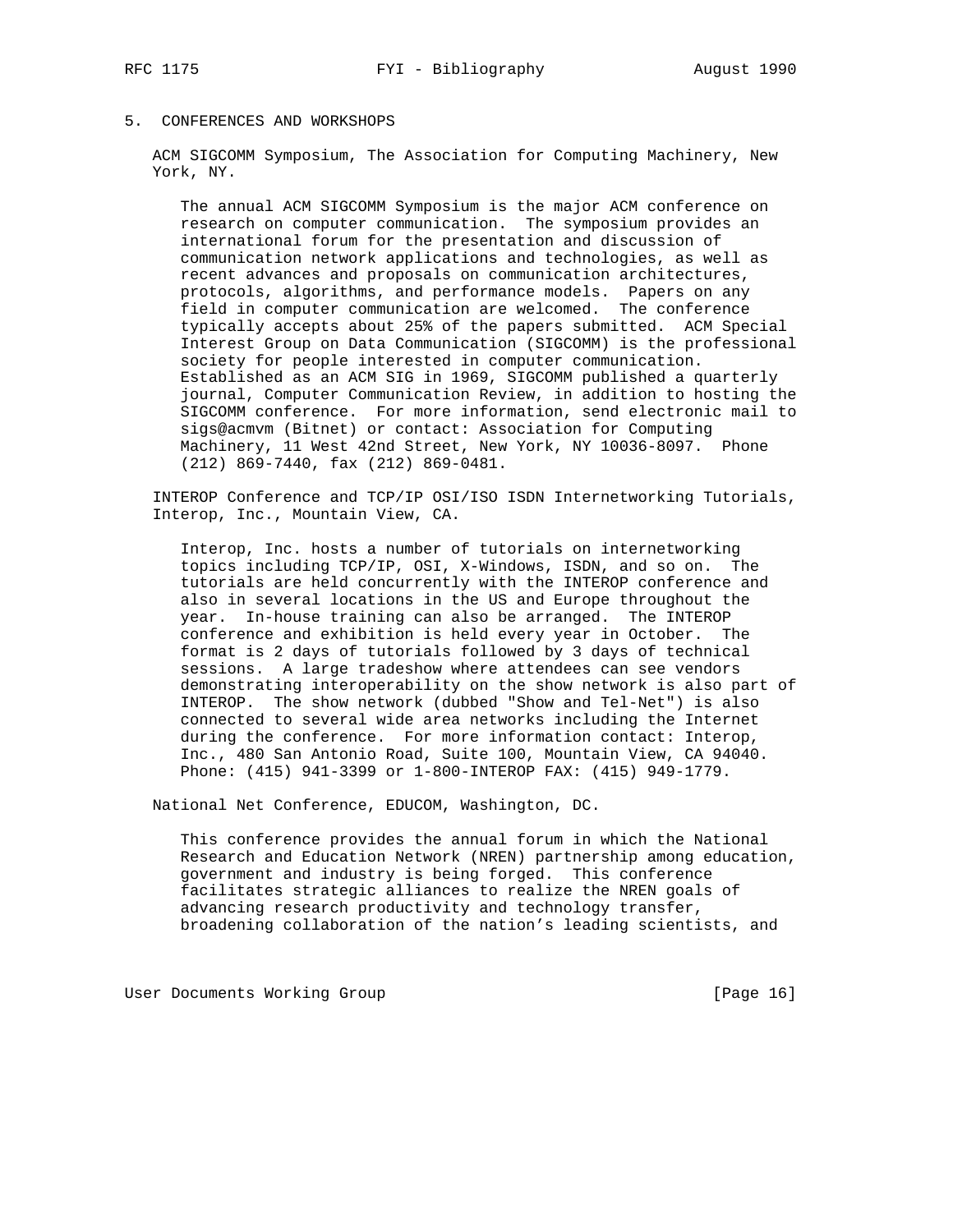improving educational access and quality. For more information, contact EDUCOM, 1112 16th Street, NW, EDUCOM, Suite 600, Washington, DC 20036 (202) 872-4200.

EDUCOM Conference, EDUCOM, Washington, DC.

 EDUCOM conferences are a forum for policymakers, administrators, faculty, corporate and government representatives who want to learn more about current and emerging trends in information technology, campus computing strategy and policy, networking and computer applications in teaching, research and administration. For more information, contact EDUCOM, 1112 16th Street, NW, EDUCOM, Suite 600, Washington, DC 20036 (202) 872-4200

 Internet Engineering Task Force (IETF), Corporation for National Research Initiatives, Reston, VA, Plenaries held 3 times/year.

 The IETF is a large open community of network designers, operators, vendors, and researchers whose purpose is to coordinate the operation, management and evolution of the Internet, and to resolve short- and mid-range protocol and architectural issues. It is a major source of proposed protocol standards which are submitted to the Internet Activities Board for final approval. The IETF meets three times a year and extensive minutes of the plenary proceedings are issued. For more information, send electronic mail to ietf-request@venera.isi.edu or contact the Corporation for National Research Initiatives, 1895 Preston White Drive, Suite 100, Reston, VA 22091, Attn: IAB Secretariat.

Open Systems Interconnection - OSI, The Omnicom Institute.

 Omnicom, Inc. is a comprehensive source for information and training in the Open Systems Interconnection (OSI) industry. They provide training courses, newsletter service, and consulting and technical support services. For more information, contact Omnicom Inc., 115 Park Street, SE, Vienna, VA 22180-4607 Phone: (703) 281-1135, FAX: (703) 281-1505

 Communication Networks Conference & Exposition, IDG Conference Management Group.

 This group provides 5-6 conferences a year focusing on network management, communications, OSI, standards, TCP/IP and assorted, associated tutorials. For more information, contact IDG Conference Management Group, P.O. Box 9171, Framingham, MA 01701 Telephone: (800) 225-4698, (508) 879-6700, FAX: (508) 872-8237.

User Documents Working Group and the contract of the contract of the contract of the contract of the US of the U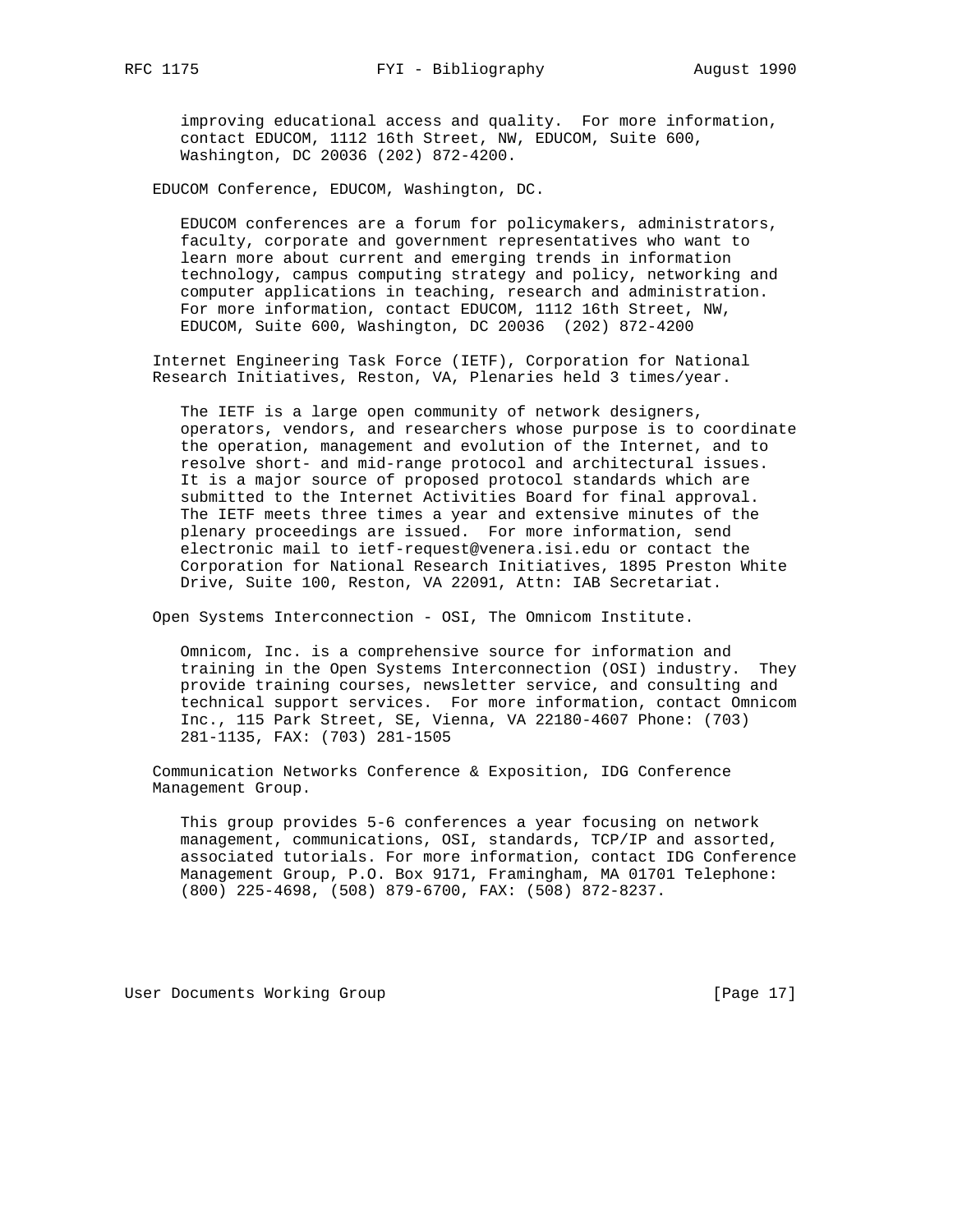### 6. GLOSSARIES

 Colorado State University, Glossary of Networking Terms, 2 pgs., Colorado State University, Boulder, CO.

 This is a condensed version of more common networking terms put together by the Colorado State University. Available on host csupwb.colostate.edu, directory general.info, file glossary.network.

 Darcy, Laura ed. and Louise Boston, ed., Webster's New World Dictionary of Computer Terms, 282 pgs., Simon and Schuster, New York, NY.

 This dictionary contains electronic data processing and computer terms.

 Edmunds, Robert A., The Prentice-Hall Standard Glossary of Computer Terminology, 489 pgs., Prentice-Hall, Business and Professional Division, Englewood Cliffs, NJ, 1985.

This is a standard glossary of computer terminology.

 Freedman, Alan, The Computer Glossary: The Complete Illustrated Desk, 776 pgs., AMACOM, New York, 1988.

 This glossary contains over 3000 definitions of computer terms. It can also be used as an encyclopedia for using, understanding and benefiting from computers.

User Documents Working Group **[Page 18]** [Page 18]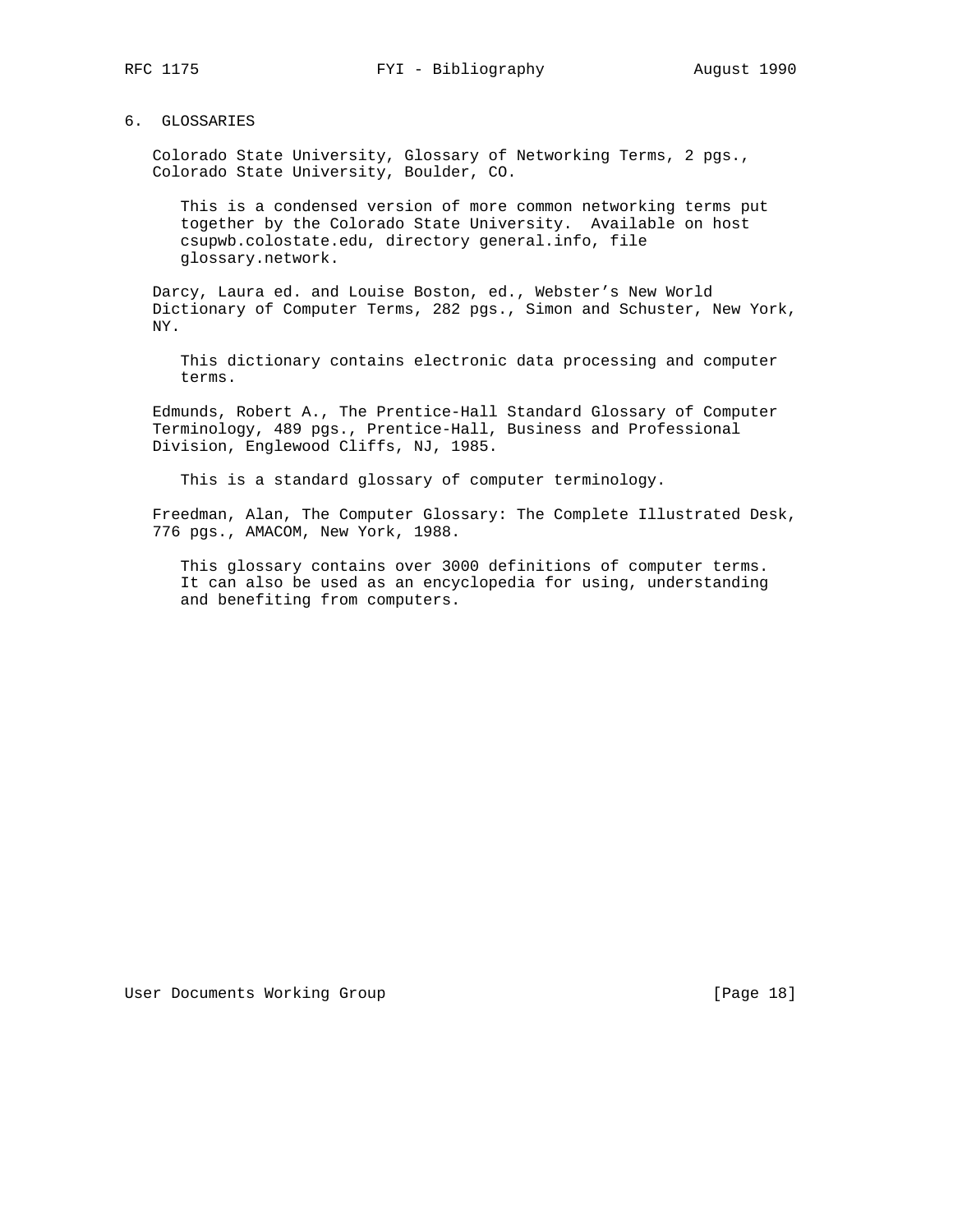### 7. GUIDES

 California Education and Research Federation Network - CERFnet, CERFnet User's Guide , May 1990, approx. 60 pgs., California Education and Research Federation Network-CERFnet, San Diego, CA, May 1990.

 CERFnet User's Guide includes general information on CERFnet (such as a topology map and membership list), acceptable use policies, troubleshooting procedures, descriptions of the CERFnet mailing lists and network information services, information on the NSFNET and MERIT, other mid-level networks, and the Internet. It also includes the Internet Resource Guide produced by the NNSC, the Internet Accessible Library Catalogs and Databases produced by Dr. Art St. George, as well as other useful articles. The guide is available on-line on NIC.CERF.NET, directory cerfnet, filename cerfnet\_guide. Both postscript and ascii formats are available. To request a hard copy of the guide send electronic mail to help@cerf.net. CERFnet charges a fee for hard copy versions of the guide.

 Chew, John J. ed., Inter-Network Mail Guide, 4 pgs., Trigraph, Inc., Toronto, Canada, December 89 (issued monthly).

 This bulletin documents methods of sending mail from one network to another. It is maintained by John J. Chew (poslfit@gpu.UTCS.UToronto.CA), and is posted monthly to comp.mail.misc and news.newusers.questions (USENET newsgroups). It is also available via the LISTSERV at UNMVM. Send a message to listserv@unmvm (or listserv%unmvm.bitnet@cunyvm.cuny.edu) and in the body of the message say GET NETWORK GUIDE. The guide will be sent to you. For more information, send electronic mail to Intermail-Request@intermail.isi.edu.

 Colorado State University Computer Center, Colorado State University's SUBNET MANAGER'S GUIDE, 32 pgs., Colorado State University Computer Center, Ft. Collins, CO, April 1989.

 Although a guide written specifically for CSUNET's subnet managers, it has general reference material containing common networking questions and concerns. Available on-line on host csupwb.colostate.edu, directory subnet.managers.info, filename guide.

 Damon, Lee and Dale Weber, How to use the UUCP <===> Fido-Net<tm> Gateway, 6 pgs. (19640 bytes), Plano, TX, December 9, 1988.

This tutorial explains how to send mail from a Fido-Net site

User Documents Working Group [Page 19]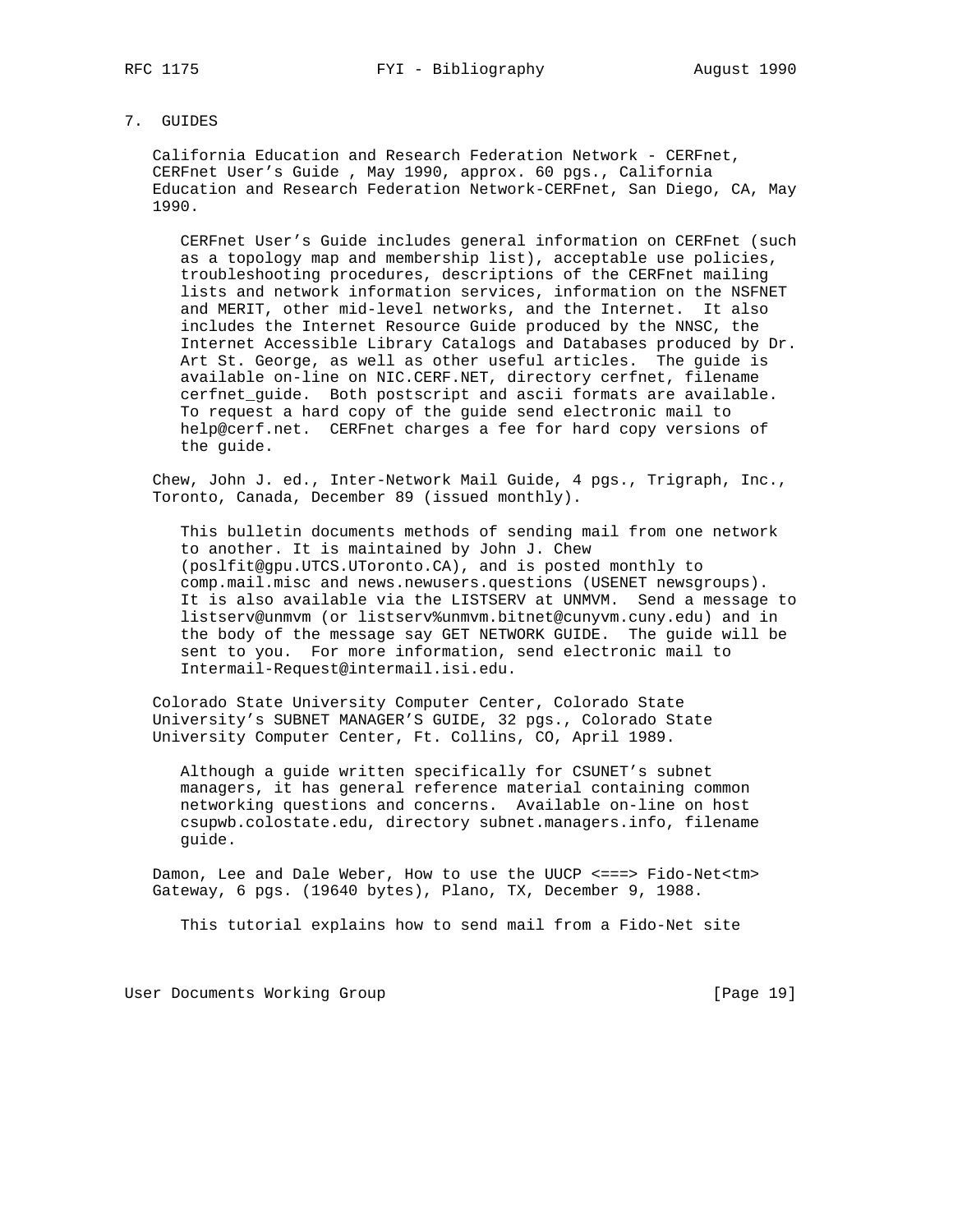to/from a UUCP or Internet site. Available on-line on host emx.utexas.edu, directory user.wg/documents, filename internet.fidonet.

 Dennett, Stephen C. ed., Elizabeth J. Feinler, ed., Francine Perillo, ed., Mary K. Stahl, ed., and Carol A. Ward, ed., DDN New User Guide, 74 pgs., DDN Network Information Center, Menlo Park, CA, December 1985, revised November 1987.

 This is a guide written for new users of the DDN. It covers the structure of the DDN and how it is administered, network connection, registration, network use and services, and a bibliography and glossary of terms. Also included are appendices which contain information about network special interest groups (SIGs), commonly-asked questions, and network contacts. Available on-line on host nic.ddn.mil, directory netinfo:, filename nug.doc. Hard copies may be obtained by writing to SRI International, Network Information Systems Center, 333 Ravenswood Ave., Room EJ291, Menlo Park, CA 94025.

 Dorio, Nancy, Marlyn Johnson, Sol Lederman, Elizabeth Redfield, and Carol A. Ward, DDN Protocol Implementations and Vendors Guide, 386 pgs., SRI International, DDN Network Information Center, Menlo Park, February 1989.

 This is a reference guide to products and implementations associated with the DoD Defense Data Network (DDN) group of communication protocols with emphasis on Transmission Control Protocol/Internet Protocol (TCP/IP) and OSI. The four sections of the guide: provide information on policy and evaluation procedures; discuss software and hardware implementations and include a discussion on analysis tools with a focus on protocol and network analyzers. Any products mentioned in this guide are not specifically endorsed or recommended by the Defense Communications Agency (DCA). Available on-line on host nic.ddn.mil, directory netinfo:, file vendors-guide.doc, or contact SRI International, Network Information Systems Center, 333 Ravenswood Ave,. Room EJ291, Menlo Park, CA 94025.

 Krol, Ed, The Hitchhiker's Guide to the Internet, 24 pgs., University of Illinois Urbana, Urbana-Champaign, IL, September 1989.

 This guide offers a quick introduction to some of the concepts and jargon, pitfalls and structure of the TCP/IP Internet. This primer also contains instructions (with examples) for finding and fetching more information from various Network Information Centers. It provides hints on how to retrieve on-line files and how to be a good Internet neighbor. Available on-line on host

User Documents Working Group **by the Community Community** [Page 20]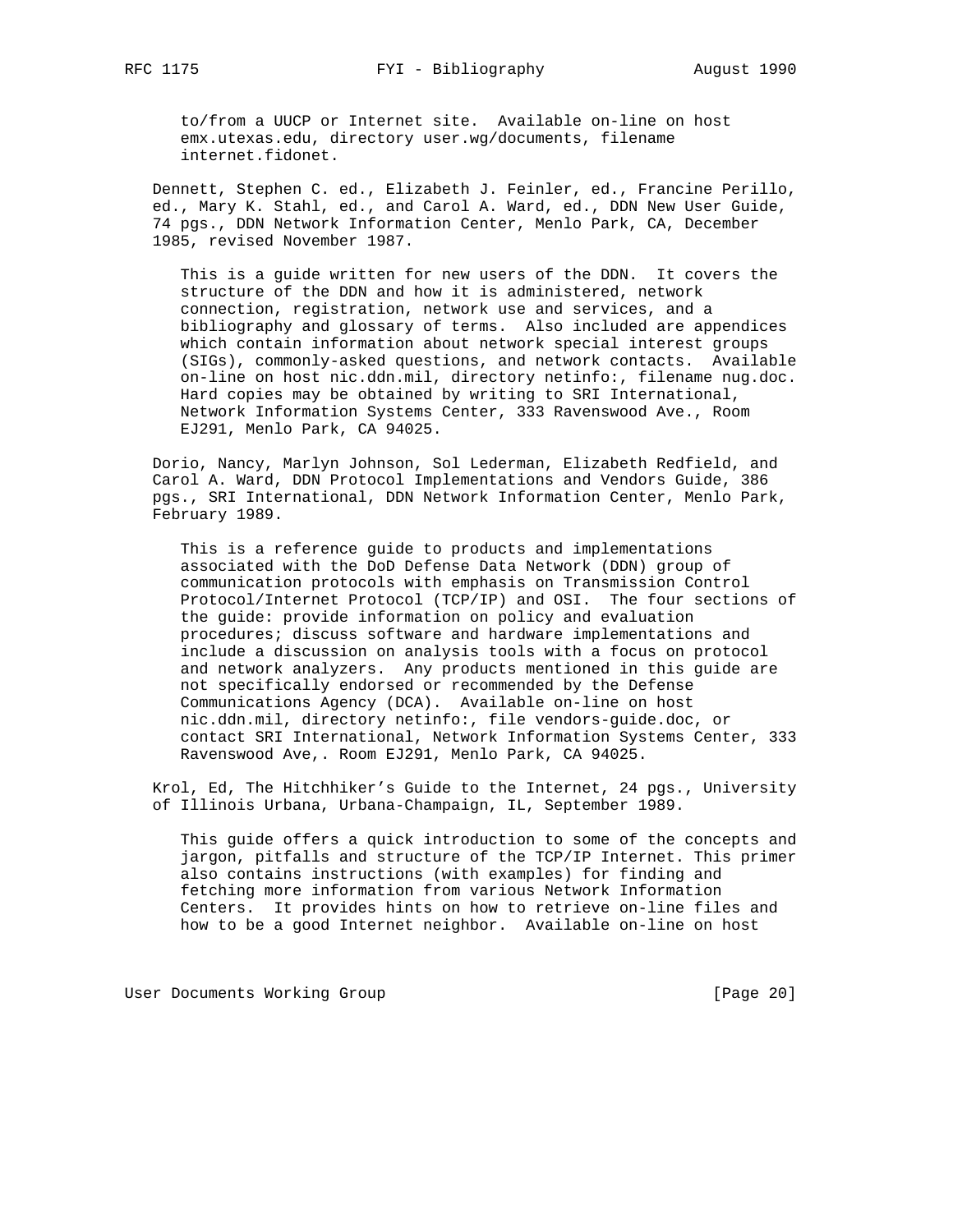nic.ddn.mil, directory RFC, filename RFC1118.TXT.

 Link, Adrianne, UNIX Mail Hints, 7 pgs., National Center for Atmospheric Research Scientific Computing Division, Boulder, CO, May 1988.

 This guide contains several useful UNIX mail procedures and is intended for users who are familiar with UNIX mail. For more information, send electronic mail to Mary Buck, maryb@ncar.ucar.edu, or contact the National Center for Atmospheric Research, Scientific Computing Division, P.O. Box 3000, Boulder, CO 80307-3000. (303) 497-1232

 NSF Network Service Center, Internet Resource Guide, 170 pgs., NSF Network Service Center, Cambridge, MA, 1989.

 This is a guide to computational resources, library catalogs, archives, white pages, networks and network information centers, available via the Internet. It includes description and contacts for specific information. Available on on-line host nnsc.nsf.net, directory resource-guide. Subscription requests should be sent to resource-guide-request@nnsc.nsf.net, or contact the NNSC at (617) 873-3400.

 Pritchett, Norm, Centralized Mail Systems Summary, 8 pgs. (25446 bytes), Ohio State University, Columbus, OH, May 23, 1989.

 This guide is a summary of a survey to find out what people were doing with centralized mail systems. It includes points-of contact for the assorted mail systems addressed. Available on line on host emx.utexas.edu, directory user.wg/documents, filename central.mail.survey.

 St. George, Dr. Art and Mr. Ron Larsen, Internet-Accessible Library Catalogs and Databases, 18 pgs, University of New Mexico and University of Maryland, Albuquerque, NM, December 1989.

 This guide is an ongoing project listing on-line library catalogs and databases available within the United States. (This listing will be modified in the future to include available overseas libraries as well.) It is organized by state, and then by catalog and database source. This document can be obtained by sending a message to listserv@unmvm (or listserv%unmvm.bitnet@cunyvm.cuny.edu) and in the body of the message say GET INTERNET LIBRARY (text) or GET LIBRARY PS (Postscript). The list will be sent to you. For more information, send electronic mail to stgeorge@unmb.bitnet or stgeorge%unmb.bitnet@cunyvm.cuny.edu.

User Documents Working Group and the contract of the contract of the contract of the contract of the US of the C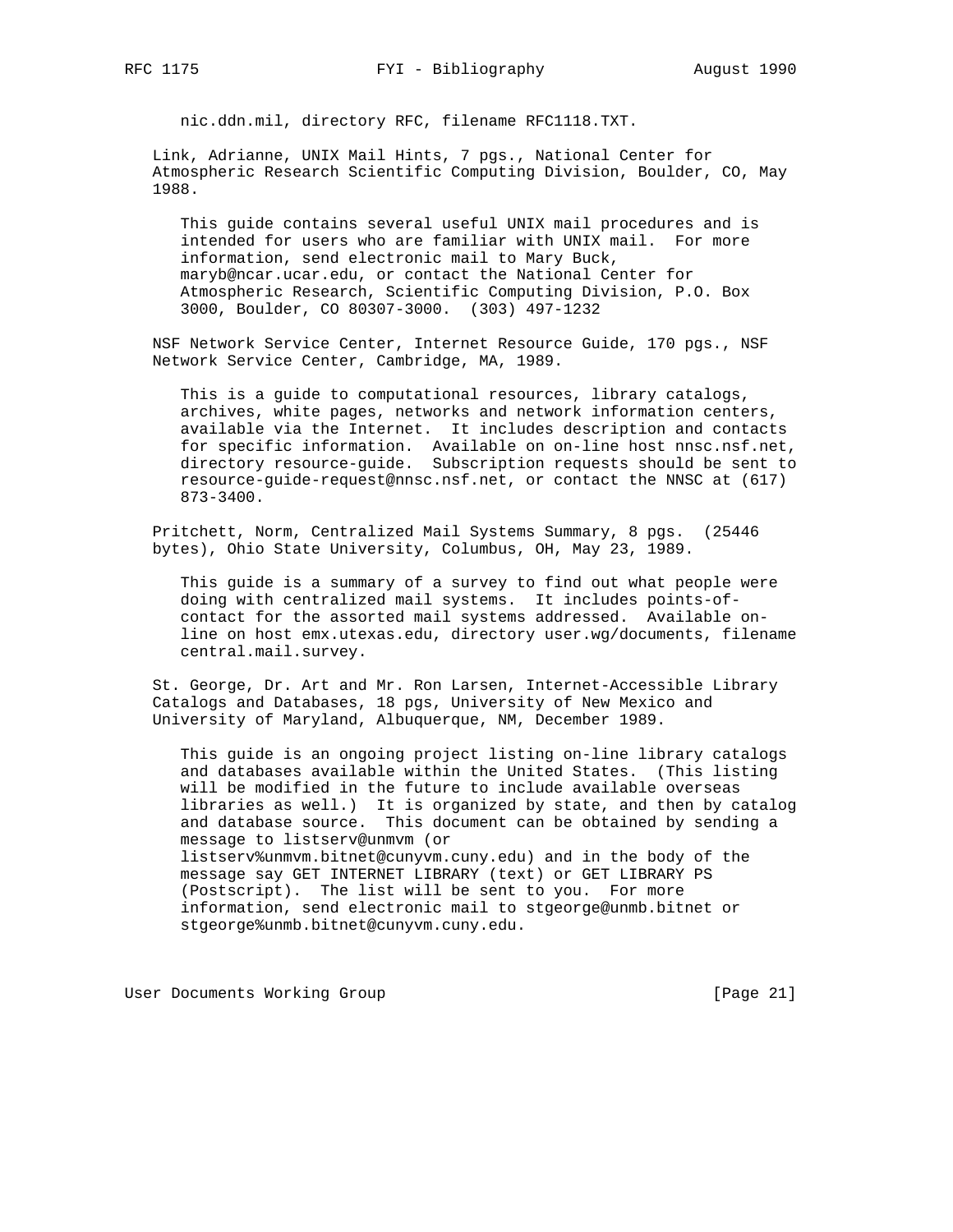IETF NOC Tools Working Group, Stine, Robert ed., Network Management Tool Catalog: Tools for Monitoring and Debugging TCP/IP Internets and Interconnected Devices, 187 pgs. (278217 bytes ascii or 126 pgs./511546 bytes postscript), Sparta, Inc., McLean, VA, December 1989.

 This catalog contains descriptions of several tools available to assist network managers in debugging and maintaining TCP/IP internets and interconnected communications resources. Entries in the catalog tell what a tool does, how it works and how it can be obtained. A useful network management tutorial is also included in the appendix. Available on-line on host nic.ddn.mil, directory FYI or RFC, filenames FYI2.txt or RFC1147.txt or FYI2.ps or RFC1147.ps (.txt is in ascii format and .ps is in postscript format). For more information, send electronic mail to us wg@nnsc.nsf.net.

User Documents Working Group **[Page 22]**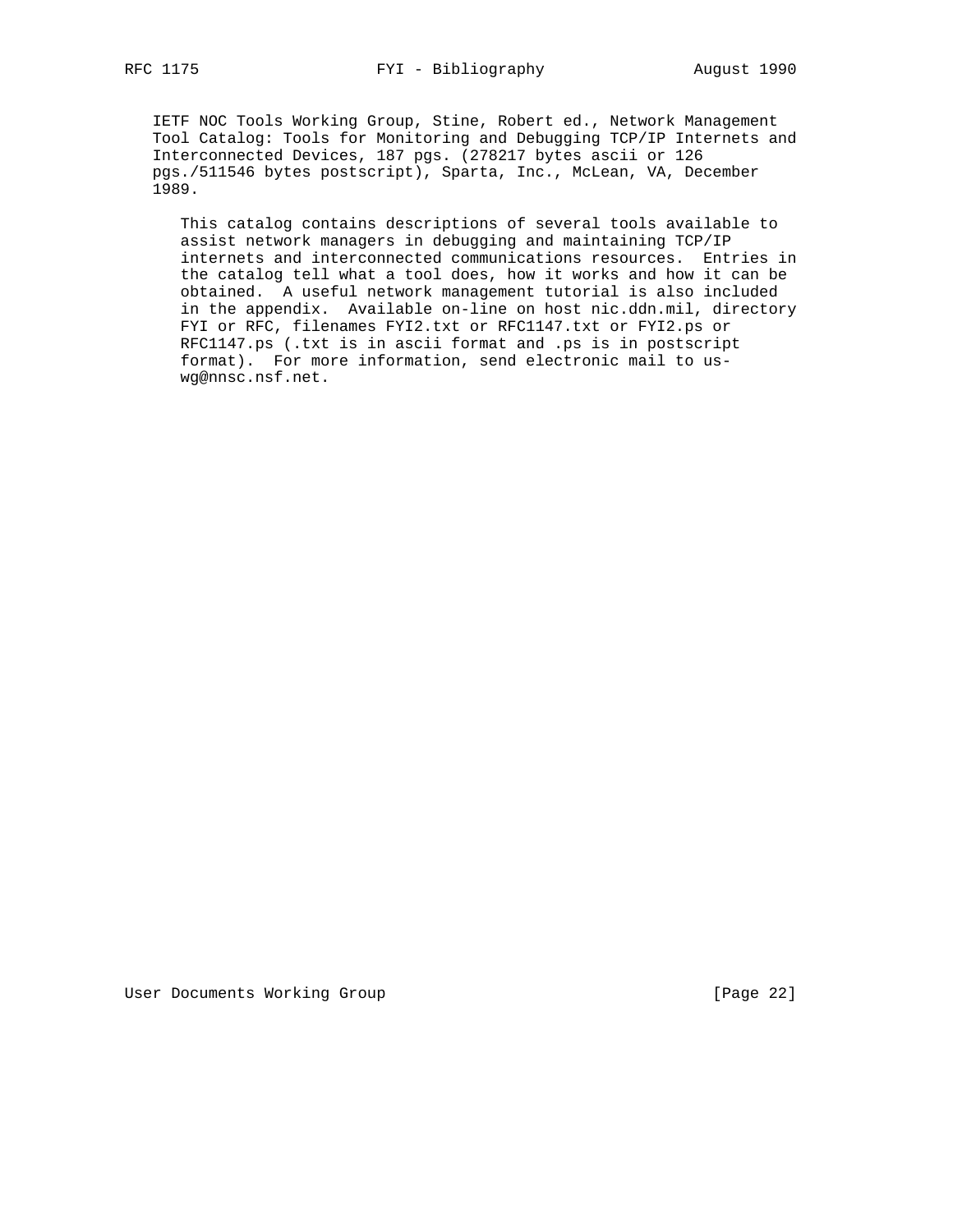### 8. MULTIMEDIA

 National Net Audiotapes, Recorded Resources Corporation, Millersville, MD, 1988, 1989, 1990.

 These tapes are recorded during sessions of the annual National Net conferences, held since 1987 in Washington, D.C. Description of the conference is listed in this bibliography in Conferences and Workshops. Availability information: 1988, 38 tapes; 1989, 33 tapes; 1990, 16 tapes. For more information, contact Recorded Resources Corporation, 8360 Maryland Rte. 3, Suite 16, P.O. Box 647, Millersville, MD 21108. (301) 621-7120

 IBM, MCI and Merit, The National Network, 20 min., MCI Video Production Center, McLean, VA, 1989.

 This presentation on the National Research and Education Network, cites various examples of computer-based applications: sharing distributed data for medical diagnosis, collaboration on assorted advanced research and technology projects, and more. A copy of this video may be obtained by writing Arvyette Patterson, MCI Video Library, 8003 West Park Drive, McLean, VA 22102. (703) 749-7234.

MIDNET, MIDNET 1989 Videotape, 5 min., MIDnet, Lincoln, NE, 1989.

 This short film discusses the need for MIDNET (one of the geographically regional networks connected to the NSFNet backbone) and its relationship to other networks. For more information, contact MIDNET, Computing Resource Center, University of Nebraska - Lincoln, 326 Administration, Lincoln, NE 68588. (402) 472-5108.

User Documents Working Group **[Page 23]**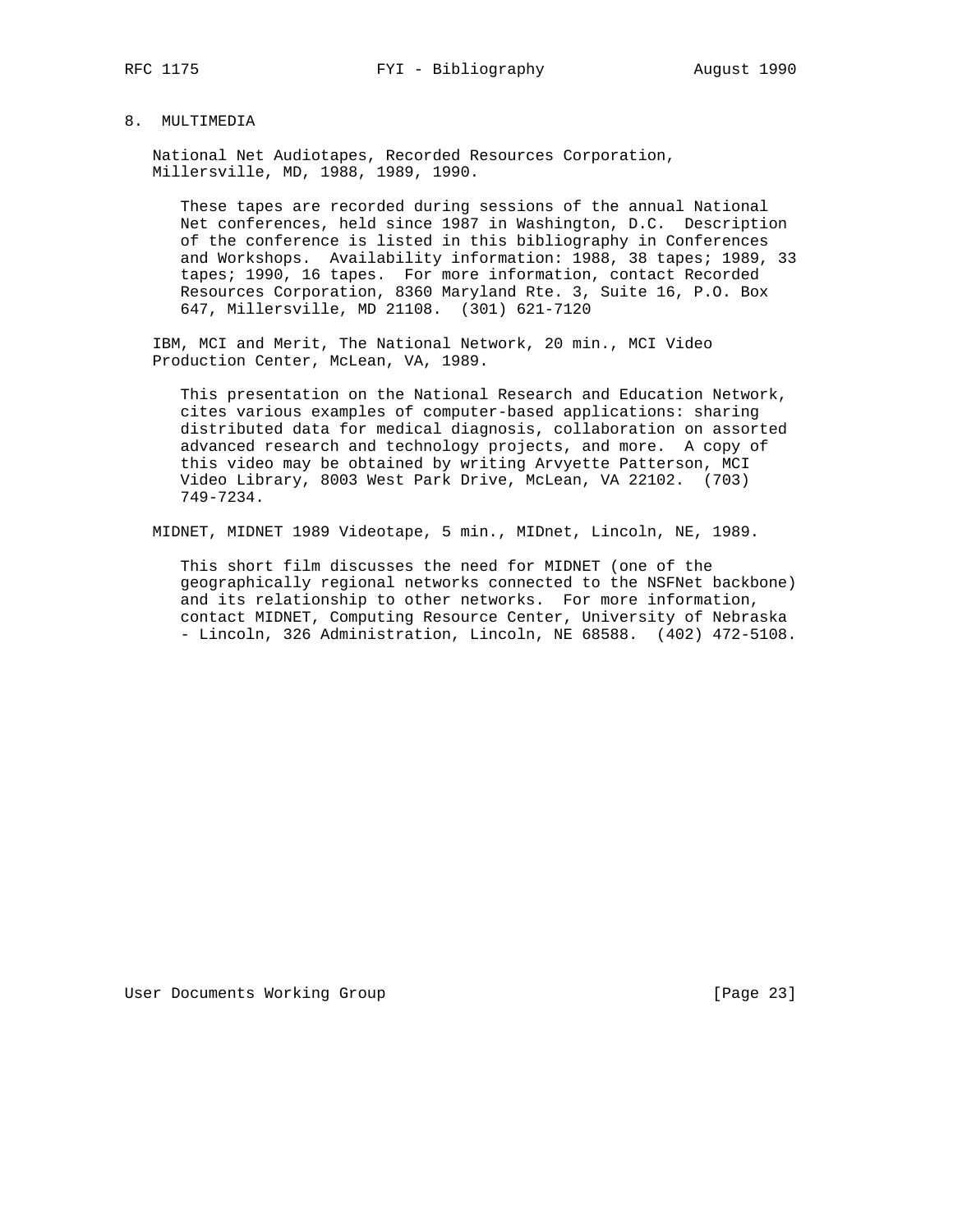### 9. NEWSLETTERS

PSINet Connection, PSI, Inc., Reston, VA.

 PSINet Connection is a bi-monthly newsletter which supplies the user with information on using the Internet, reporting on the national PSINet activities and network growth and commentary on current technical issues. For more information, send electronic mail to info@psi.com, or contact PSINet Connection, PO Box 3850, Reston, VA 22091. Phone (703) 620-6651.

 CERFnet News, California Education and Research Federation Network (CERFnet), San Diego, CA.

 CERFnet News is published six times a year by the California Education and Research Federation Network (CERFnet). It contains information pertinent to CERFnet users and Internet users, such as network technologies, (ex.: FDDI), a report on the latest activities of CERFnet, political and legislative related networking news, articles on different resources available on-line to Internet users (ex.: databases and library catalogs), and a column on notable activity on the Internet. CERFnet News is available on-line on host sds.sdsc.edu or nic.cerf.net, directory cerfnet\_news. For more information, send electronic mail to cerf-help@sds.sdsc.edu or contact the CERFnet office located at CERFnet, c/o San Diego Supercomputer Center, P. O. Box 85608, San Diego, CA 92138-5608. (619) 534-5087

CICnet, The Seeing Eye, CICNet, Inc., Ann Arbor, MI.

 The Seeing Eye is a bimonthly publication on the activities of CICNet, Inc. (CIC stands for Committee on Institutional Cooperation.) This newsletter deals with issues such as electronic communication and cooperation among universities, governments, and corporations, and the establishment of a coherent national research and education network. For more information, send electronic mail to maloff@merit.edu, or contact The CICNet Information Source, CICNet, Inc., 535 West William, Ann Arbor, MI. 48103-4943. (313) 747-4272

User Documents Working Group **by the Community Community** [Page 24]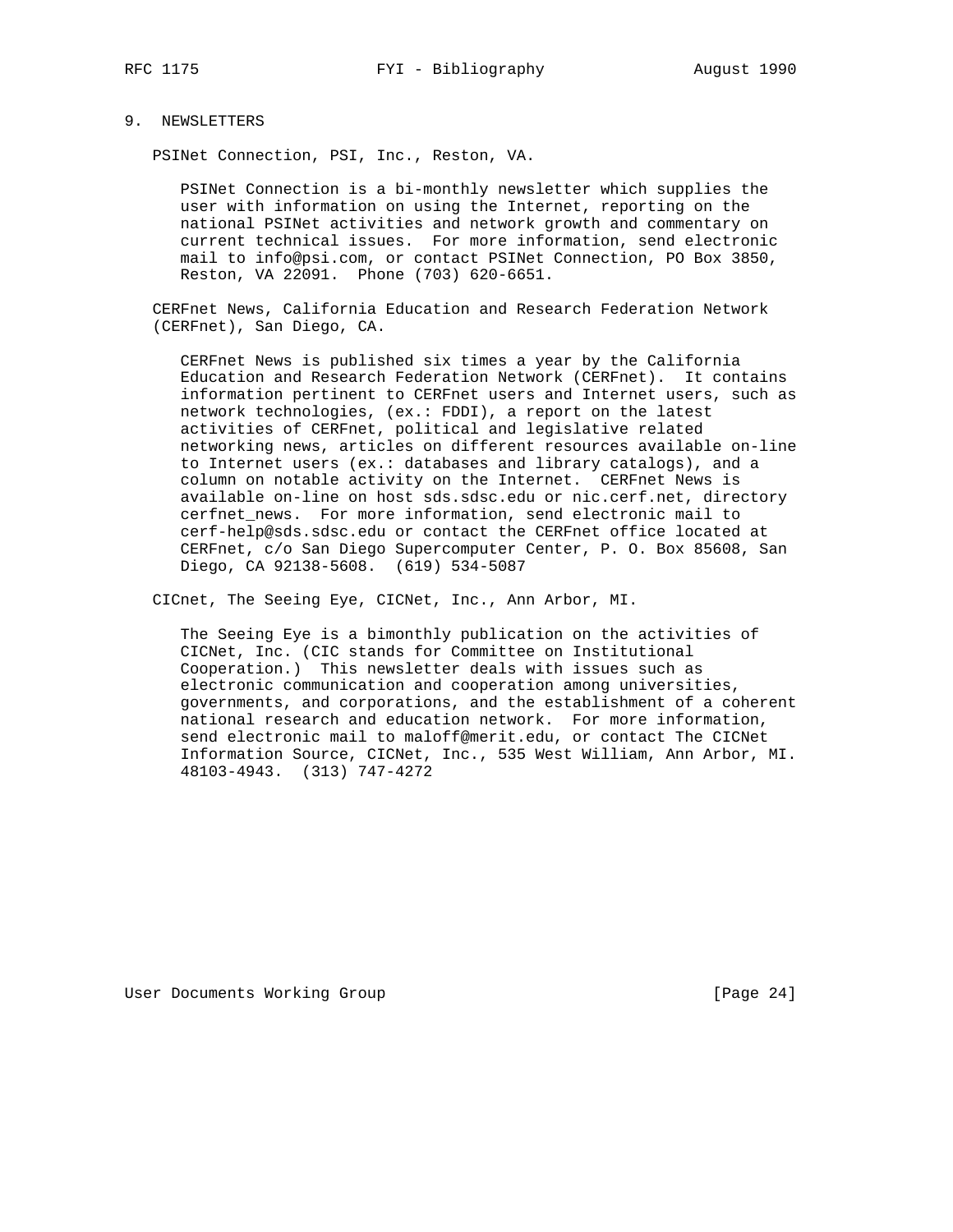ConneXions, Interop, Inc., Mountain View, CA.

 ConneXions - The Interoperability Report is published monthly and covers the computer and communications industry, with special emphasis on networking protocols such as TCP/IP and OSI. The articles are written by the experts in the field and are typically tutorial in nature. For more information, contact Interop, Inc., 480 San Antonio Road, Suite 100, Mountain View, CA 94040. (415) 941-3399.

 LinkLetter, Merit Computer Network/NSFNET Information Services, Ann Arbor, MI.

 This newsletter is a publication of the Merit Computer Network, managers of the NSFNET backbone project. The Link Letter focuses on the NSFNET backbone project and is available electronically and via hard copy. To subscribe, send electronic mail to NSFNET- Linkletter-Request@merit.edu.

Merit Network News, MERIT, Inc., Ann Arbor, MI.

 This newsletter is a free, quarterly publication of the Merit Computer Network, Michigan's regional computer network. The Merit Network News publishes information and documentation on the network itself, features articles about the computing environments at the Merit member institutions, and provides information about recent developments in networking technology. Merit News is available electronically or via hard copy. To subscribe, send electronic mail with your preferred method and addresses to Info@merit.edu, or contact Merit at (313) 764-9430.

NEARnet Newsletter, NEARnet, Cambridge, MA.

 The NEARnet Newsletter is a bimonthly publication for users of the New England Academic and Research Network (NEARnet) and others interested in academic and research networking. This newsletter contains articles about useful network applications and projects, NEARnet services, member organizations, and plans for the future. To subscribe, send electronic mail to nearnet-staff@nic.near.net, or contact NEARnet, BBN Systems and Technologies Corporation, 10 Moulton Street, Cambridge, MA 02138, Attn: Deborah Doyle MS 6/3A.

 NorthWestNet News, University Computing Services, University of Washington, Seattle, WA.

 This short monthly newsletter is intended primarily for member institutions of NWNET. The newsletter contains information of interest to users and staff of these institutions, with an

User Documents Working Group **[Page 25]**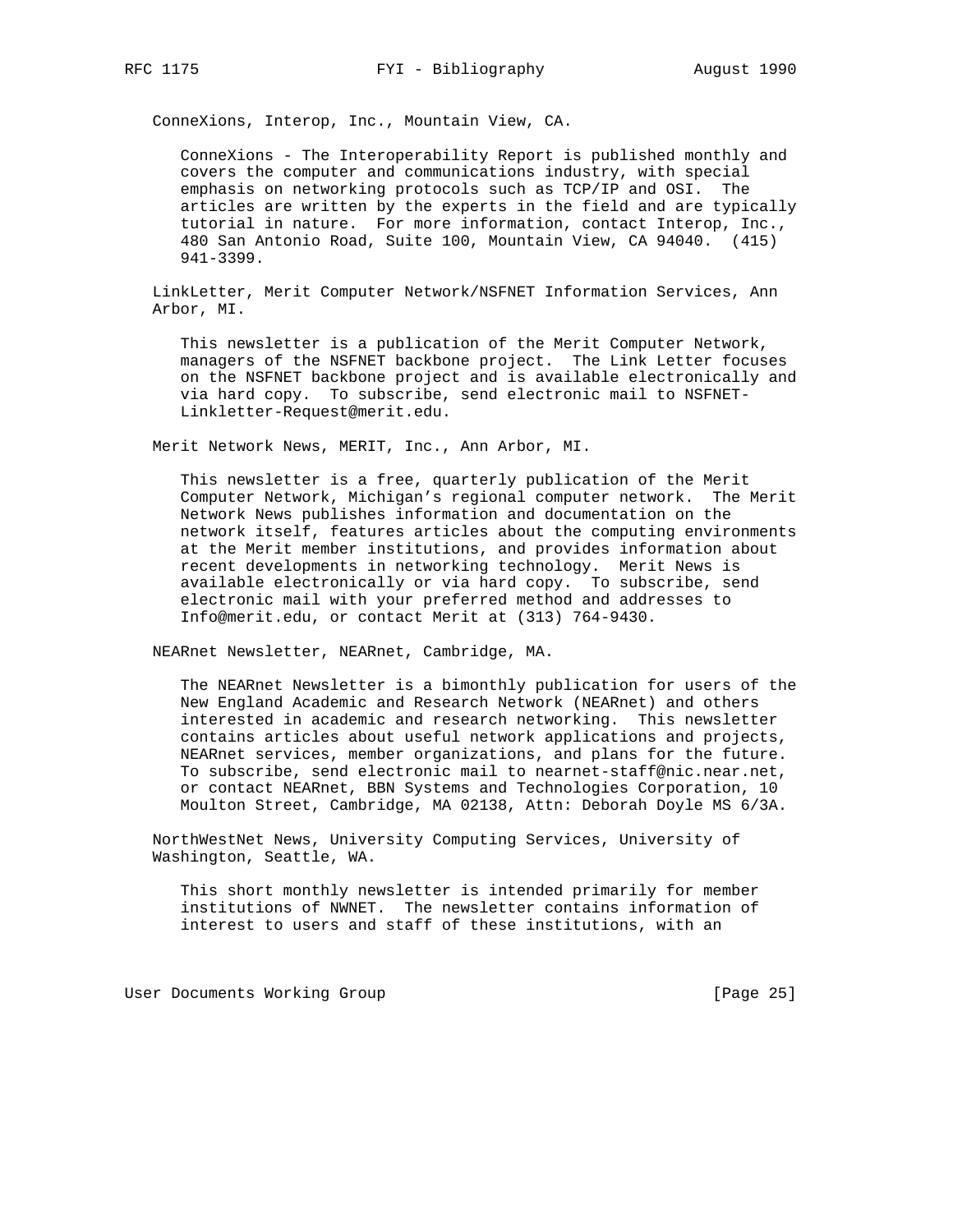emphasis upon announcing training opportunities in supercomputing and networking, upcoming NWNET meetings, and resources available to NWNET users. To subscribe, send electronic mail (for hard copy or on-line) to kochmer@uwavm.acs.washington.edu.

NSF Network News, NSF Network Service Center, Cambridge, MA.

 A newsletter published by the NSF Network Service Center approximately every 5 months. Its mission is to disseminate general information about NSFNET, its architecture, its protocols and its users. The newsletter also includes a map, showing all sites attached to NSFNET and its regional networks at the time of publication. To subscribe, send electronic mail to nnsc@nnsc.nsf.net or contact NNSC, BBN Systems & Technologies, 10 Moulton St., Cambridge, MA 02138.

NYSERNet News, PSI, Inc., Reston, VA.

 This bi-monthly newsletter supplies the user with information on using the Internet, reports on ongoing NYSERNet activities and network growth and commentary on current technical issues. To subscribe, send electronic mail to info@psi.com, or contact NYSERNet News, PO Box 3850, Reston, VA 22091. (703) 620-6651.

 UIUCnet Newsletter, University of Illinois Computing Services Office, Urbana, IL.

 The UIUCnet newsletter provides timely information about campus network issues. It covers new developments in campus networking in addition to providing tutorials and in-depth articles about both national networking and networking at the University of Illinois. Postscript versions (that are compressed) of the UIUCnet Newsletter are available on-line on host uxc.cso.uiuc.edu, directory UIUCnet. To subscribe, send electronic mail to uiucnet@uiuc.edu, or contact UIUCnet, Computing Services Office, 1304 W. Springfield Ave., Urbana, IL 61801.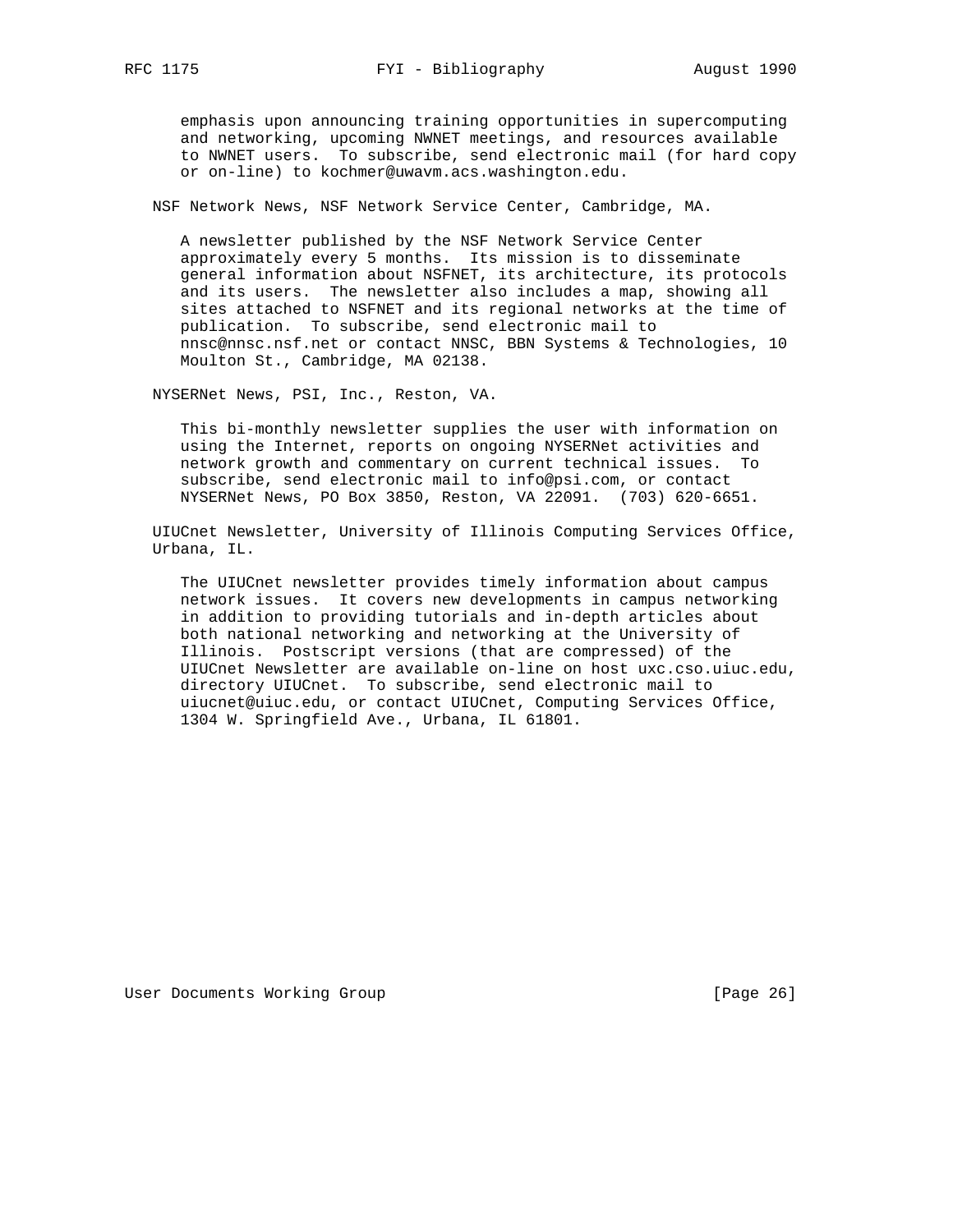# 10. REPORTS AND PAPERS

 Deutsch, Debra, An Introduction to the X.500 Series Network Directory Service, 13 pgs., BBN Systems & Technologies Corporation, Cambridge, MA, June 1988.

 This paper introduces the concepts and function of the Directory Services specified in the X.500 series and outlines how the CCITT and ISO have approached the associated technical issues. The discussion is at a fairly high level, but does assume a knowledge of networking concepts. It begins with an explanation of the model and concepts used in the standard; describes the services provided and the protocols that implement those services; describes some of the kinds of names and objects that the CCITT and ISO anticipate will appear in the database; and ends with a discussion of some issues that CCITT and ISO are expected to address in the near- to mid-future. Available by sending electronic mail to Debra Deutsch, ddeutsch@bbn.com.

 EDUCOM Networking and Telecommunications Task Force, The National Research and Education Network: A Policy Paper, 10 pgs., EDUCOM, Washington, DC, April 1989.

 This paper is based on conclusions reached at an EDUCOM NTTF national network workshop attended by representatives of government, education and industry on January 23-24, 1989 and from recommendations of task force committees. It addresses the goal and benefits of the NREN, access to the network and network services, and issues surrounding research and development. It also presents a model for network structure and management, and network financing. This document can be ordered by sending electronic mail to nttf@educom.edu, or contacting EDUCOM, 1112 16th Street NW, Suite 600, Washington, DC 20036, (202) 872-4200.

 EDUCOM Networking and Telecommunication Task Force, A National Higher Education Network: Issues and Opportunities, 19 pgs., EDUCOM, Princeton, NJ, May 1987.

 This paper is the first in a series of documents addressing the urgent need for a coordinated national highspeed computer network linking academic institutions, federal research laboratories, library resources, and industrial partners. Appendix 1 contains a statement by the President of EDUCOM to the Science, Research and Technology Subcommittee of the US House of Representatives. This document can be ordered by sending electronic mail to nttf@educom.edu, or contacting EDUCOM, 1112 16th Street NW, Suite 600, Washington, DC 20036. (202) 872-4200.

User Documents Working Group **[Page 27]** [Page 27]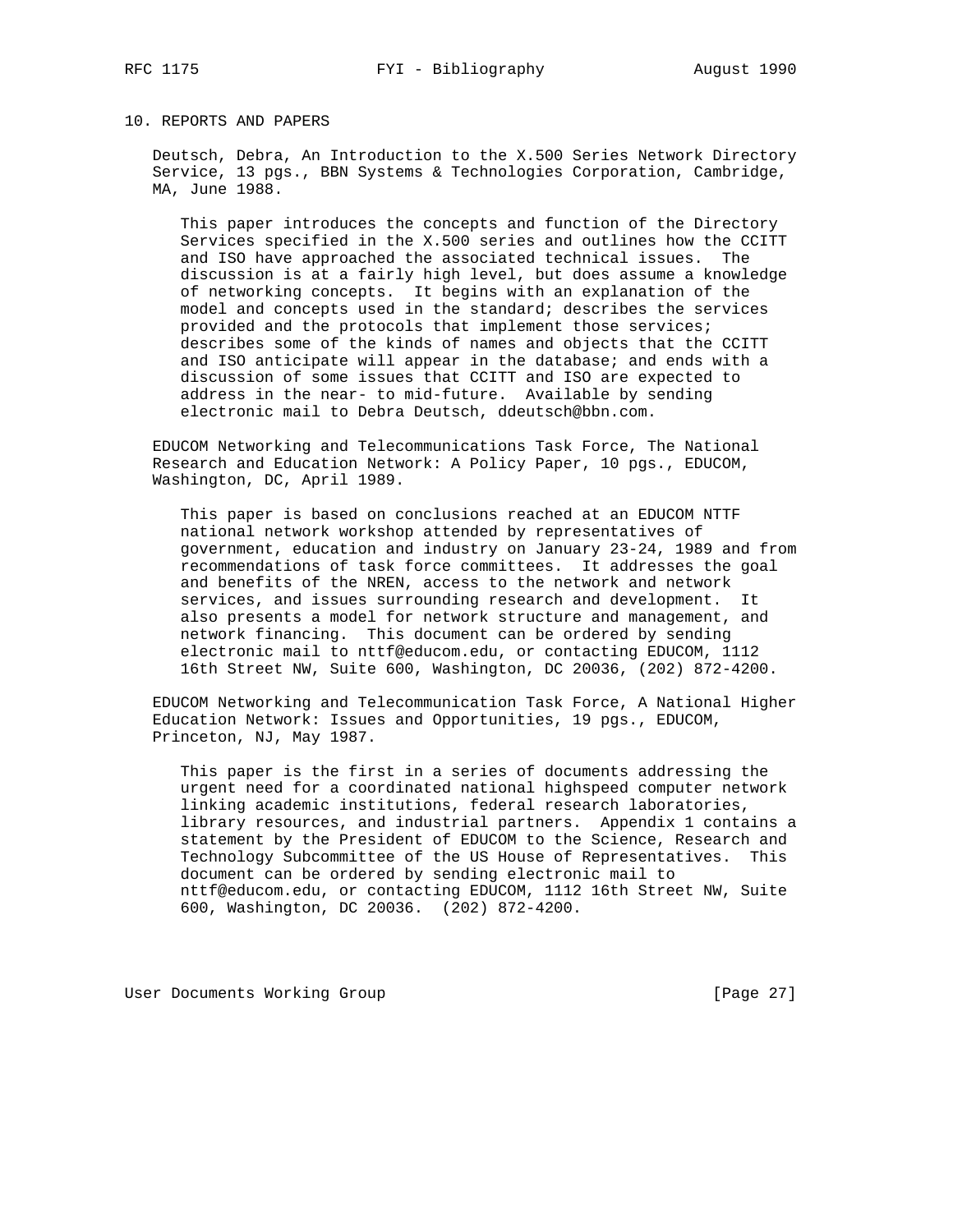Federal Coordinating Council for Science, Engineering, and Technology (FCCSET), A Research and Development Strategy for High Performance Computing, 29 pgs., Office of Science and Technology Policy, Washington, DC, Nov 20 1987.

 Prepared by the FCCSET Committee on Computer Research and Applications, this report is the result of a systematic review of the status and directions of high performance computing and its relationship to federal R&D. It contains both a summary of findings and a summary of recommendations addressing high performance computers, software technology and algorithms, networking and basic research and human resources. This document was released by the Executive Office of the President, Office of Science and Technology Policy, Washington, DC 20506. To order, call OSTP Publications at (202) 395-7347.

 Federal Research Internet Coordinating Committee, Draft Program Plan for the National Research and Education Network, 25 pgs., Federal Research Internet Coordinating Committee (FRICC), Washington, DC, May 1989.

 This report is the final draft of a joint agency program plan to develop a National Research and Education Network (NREN). It addresses the concerns identified in the review conducted by the ad hoc committee of the National Research Council, as documented in the report "Toward A National Research Network". It details steps to be taken by the Federal government to establish the NREN and covers the first five years of the expected ten year development path. For more information, contact the Federal Research Internet Coordinating Committee, US Dept. of Energy, Office of Scientific Computing ER-7, Washington, DC 20545.

 Hedrick, Charles L., Introduction to the Internet Protocols, 34 pgs., Rutgers University Computer Science Facilities Group, Piscataway, NJ, July 3, 1987.

 This paper give an introduction to the Internet networking protocols (TCP/IP). It includes a summary of the facilities available and brief descriptions of the major protocols in the family. Available on-line on host topaz.rutgers.edu, directory pub/tcp-ip-docs, filenames tcp-ip-intro.1 and tcp-ip- intro.2.

 Hedrick, Charles L., Introduction to Administration of an Internet base Local Network, 46 pgs., Rutgers University Computer Science Facilities Group, Piscataway, NJ, July 24, 1988.

 This document is written for people who intend to set up or administer a network based on the Internet networking protocols

User Documents Working Group **[Page 28]**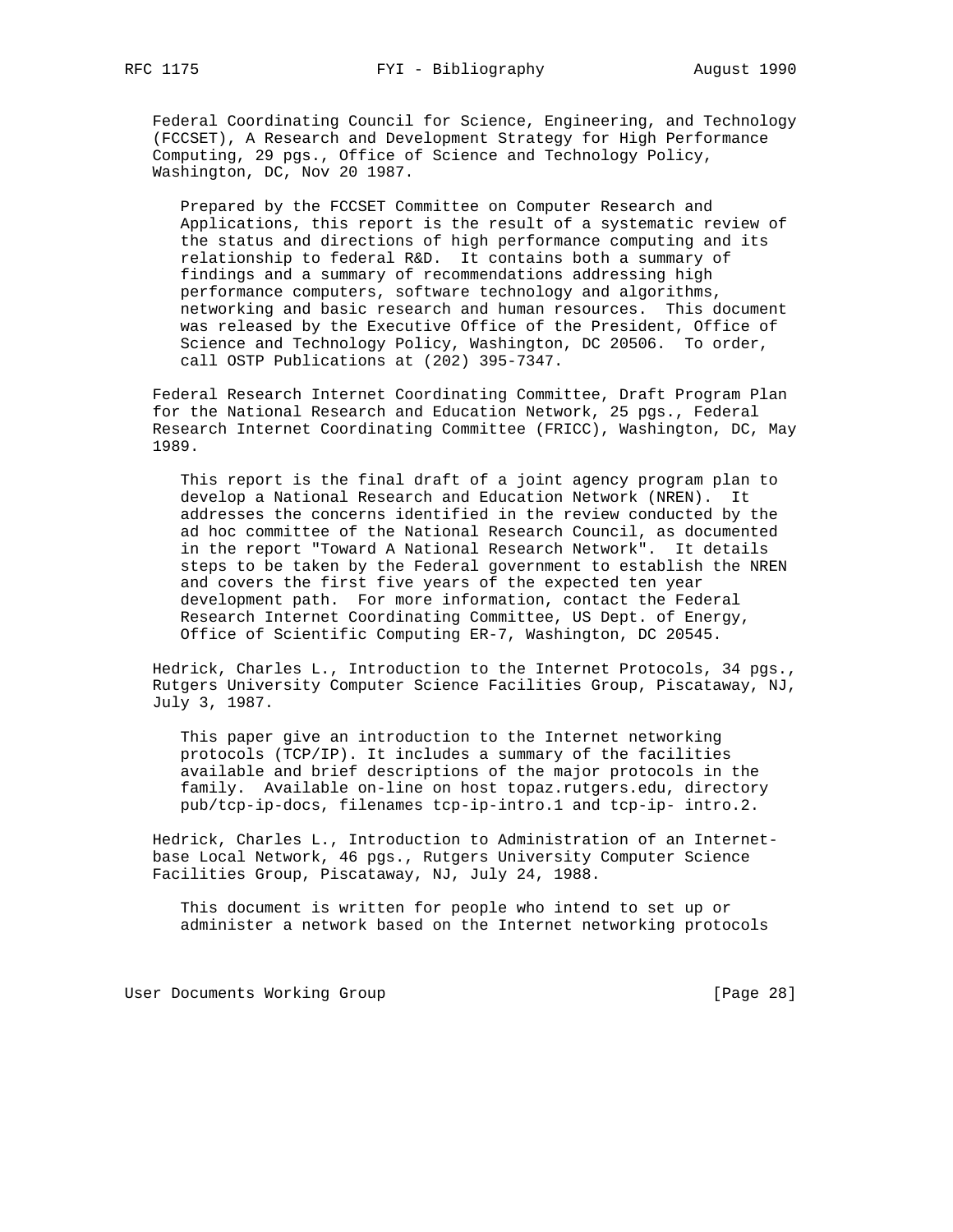(TCP/IP). Available on-line on host athos.rutgers.edu, directory runet, filename tcp-ip-admin.doc or tcp-ip-admin.ps (.doc is in ascii format and .ps is in postscript format).

 National Research Council, Toward a National Research Network, 55 pgs., National Academy Press, Washington, DC, 1988.

 This report was prepared by the National Research Network Review Committee (NRNRC) on the proposed establishment of a high performance national computer network for researchers. Three sets of issues are examined: the technical feasibility of the network proposals developed by the Committee on Computer Research and Applications of the Federal Coordinating Council for Science, Engineering and Technology (FCCSET); the utility of the proposed network to the research community; and developments in computer technology that might encroach upon the proposed network and associated services. The committee's findings with issues and recommendations are presented in this report. This document is available from the Computer Science and Technology Board, 2101 Constitution Ave. NW, Washington, DC 20418.

 Raveche, Harold J., Duncan H. Lawrie, and Alvin M. Despain, A National Computing Initiative, The Agenda for Leadership, 77 pgs., Society for Industrial and Applied Mathematics, Philadelphia, PA, February 1987.

 In response to congressional inquiries and urged on by the extraordinary opportunities created by rapid developments in high-performance computing, the Federal Coordinating Council on Science, Engineering and Technology (FCCSET) recommended that several federal agencies convene expert panels to assess high performance computing. In attendance were 45 recognized leaders from industry, academe and national laboratories. In three separate sub-panels, they considered the steps necessary to grasp the opportunities and face the challenges of the next decade: in particular, to maintain U.S. leadership in computing technology and the strengthening of our competitive position vis-a-vis our trading partners. The three sub-panel reports follow an executive summary of the workshop. For copies, contact Society for Industrial and Applied Mathematics, 1400 Architects Building, 117 South 17th Street, Philadelphia, PA 19103-5052.

 Reynolds, Joyce K., The Helminthiasis of the Internet, 33 pgs. (77,033 bytes), USC/Information Sciences Institute, Marina del Rey, CA, December 1989.

 This report looks back at the helminthiasis (infestation with, or disease caused by parasitic worms) of the Internet that was

User Documents Working Group **[Page 29]** [Page 29]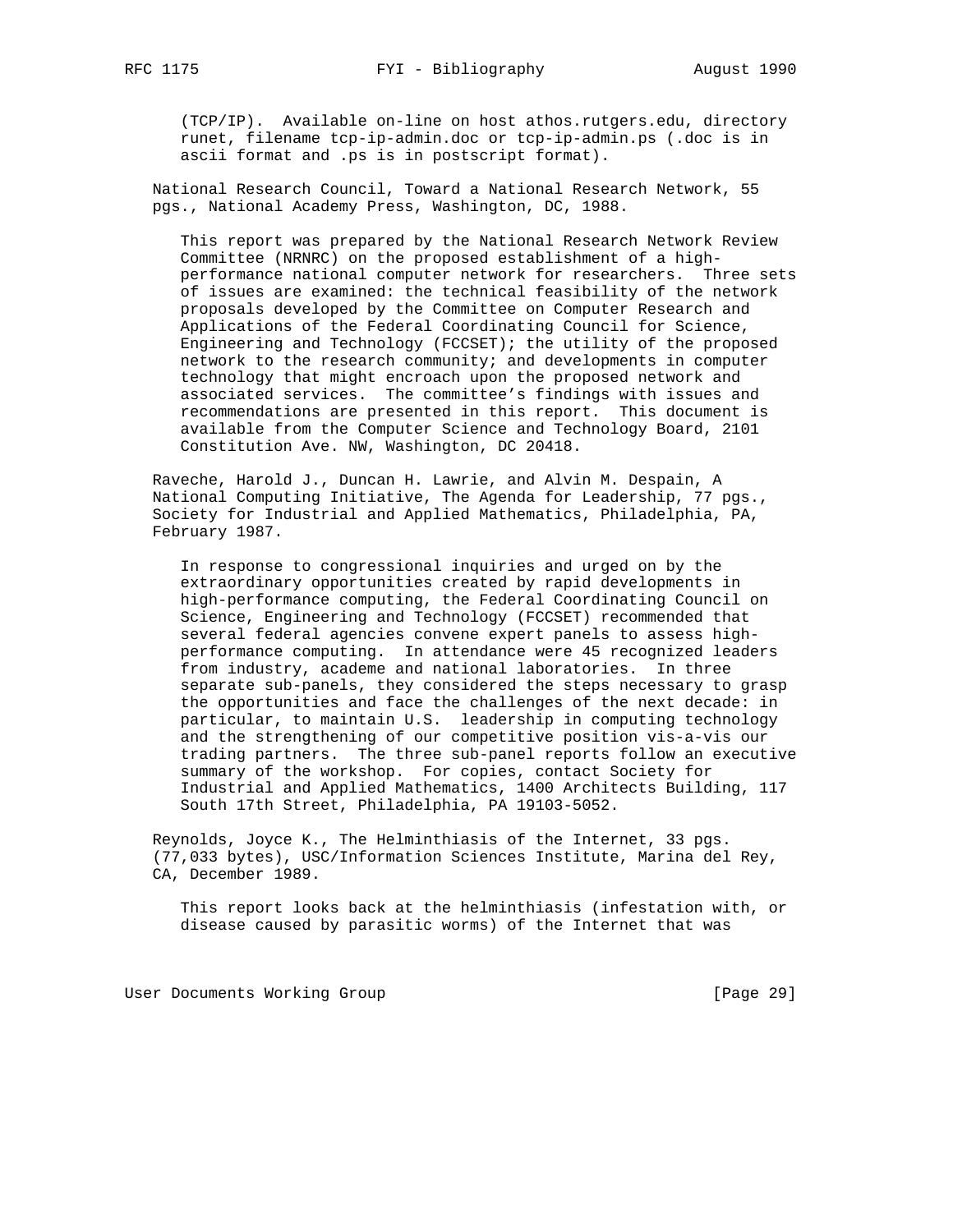unleashed the evening of 2 November 1988. It provides information about an event that occurred in the life of the Internet. This document provides a glimpse at the infection, its festering, and cure. The impact of the worm on the Internet community, ethics statements, the role of the news media, crime in the computer world, and future prevention is discussed. A documentation review presents four publications that describe in detail this particular parasitic computer program. Reference and bibliography sections are also included. Available on-line on host nic.ddn.mil, directory RFC, filename RFC1135.TXT.

 Shapiro, Norman Z. and Robert H. Anderson, Toward an Ethics and Etiquette for Electronic Mail, 50 pgs., The Rand Corporation, Santa Monica, CA, July 1985.

 This report, prepared for the National Science Foundation, provides important general attributes of electronic mail systems, computers, or communications systems, and the effects of those attributes on the quality and appropriateness of communication. Hard copies may be obtained, for a fee, from: Publications Distribution Services, The RAND Corporation, P.O. Box 2138, Santa Monica, CA 90406-2138.

 U.S. General Accounting Office, Computer Security - Virus Highlights Need for Improved Internet Management, 36 pgs., United States General Accounting Office, Washington, DC, 1989.

 This report (GAO/IMTEC-89-57), by the U.S. Government Accounting Office, describes the worm and its effects. It gives a good overview of the various U.S. agencies involved in the Internet today and their concerns vis-a-vis computer security and networking. Available on-line on host nnsc.nsf.net, directory pub, filename GAO\_RPT; and on nis.nsf.net, directory nsfnet, filename GAO\_RPT.TXT.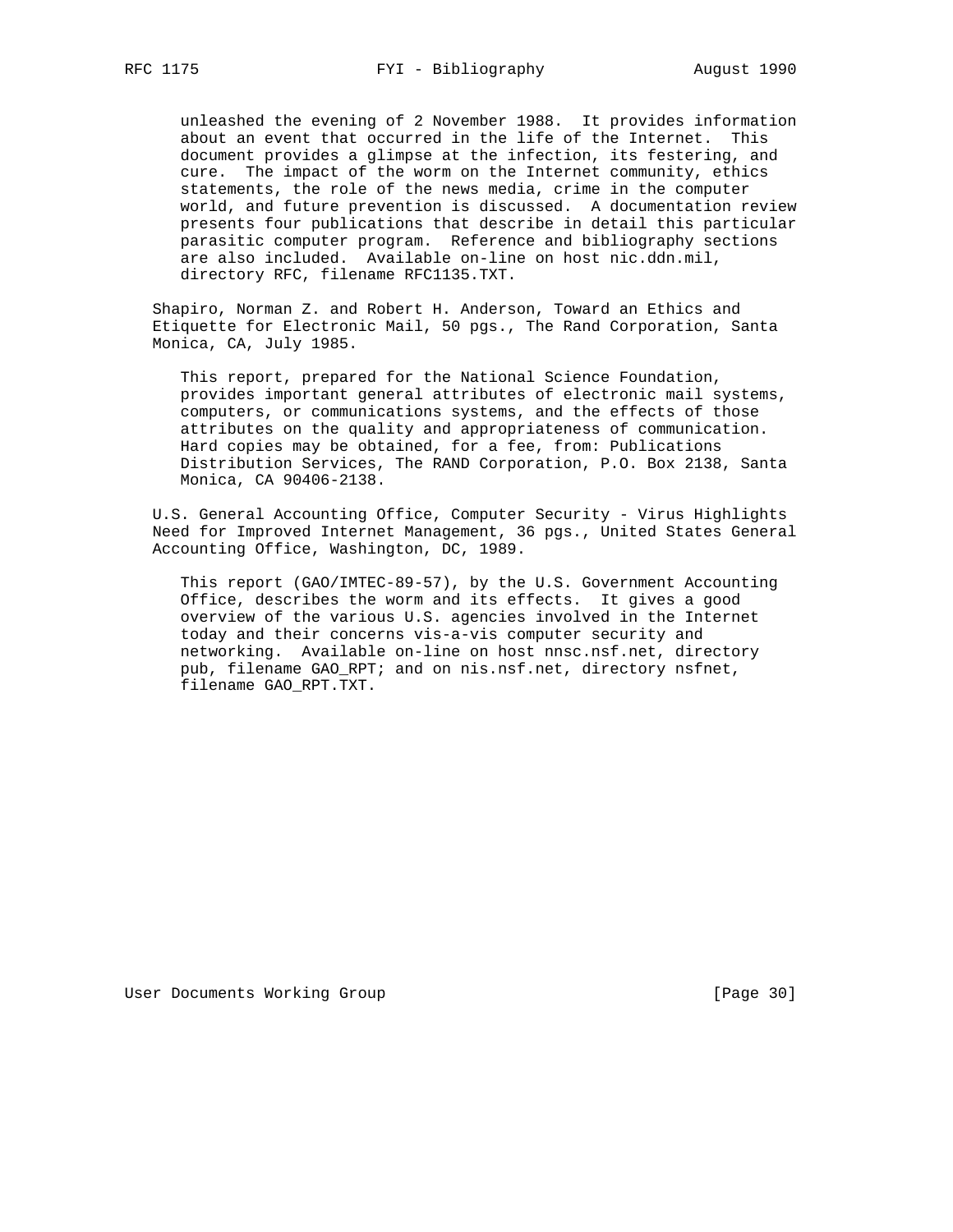11. REQUEST FOR COMMENTS (RFC)

11.a The Request for Comments Document Series

 The RFCs are working notes of the Internet research and development community. A document in this series may be on essentially any topic related to computer communication, and may be anything from a meeting report to the specification of a standard.

 Most RFCs are the descriptions of network protocols or services, often giving detailed procedures and formats providing the information necessary for creating implementations. Other RFCs report on the results of policy studies or summarize the work of technical committees or workshops.

 Note: Currently, all standards are published as RFCs, but not all RFCs specify standards.

 Anyone can submit a document for publication as an RFC. Submissions must be made via electronic mail to the RFC Editor. The RFC Editor is Jon Postel (Postel@ISI.EDU).

 While RFCs are not refereed publications, they do receive technical review from either the task forces, individual technical experts, or the RFC Editor, as appropriate.

 RFCs are distributed on-line by being stored as public access files, and a short message is sent to the RFC distribution list (RFC- REQUEST@NIC.DDN.MIL) indicating the availability of the memo.

 The on-line files are copied by the interested people and printed or displayed at their site on their equipment. An RFC may also be returned via email in response to an email query. RFCs can be obtained via FTP from NIC.DDN.MIL, with the pathname RFC:RFCnnnn.TXT (where "nnnn" refers to the number of the RFC). Login with FTP, username "anonymous", password "guest".

 The DDN Network Information Center (NIC) also provides an automatic mail service for those sites which cannot use FTP. Address the request to SERVICE@NIC.DDN.MIL and in the subject field of the message indicate the RFC number, as in "Subject: RFC nnnn".

 RFCs can also be contained via FTP from NIS.NSF.NET. Using FTP, login with username "anonymous", and password "guest"; then connect to the RFC directory (cd RFC). The file name is of the form RFCnnnn.TXT-1 (where "nnnn" refers to the number of the RFC).

The NSFNet Network Information Service (NIS) also provides an

User Documents Working Group and the contract of the contract of the contract of the contract of the US of the C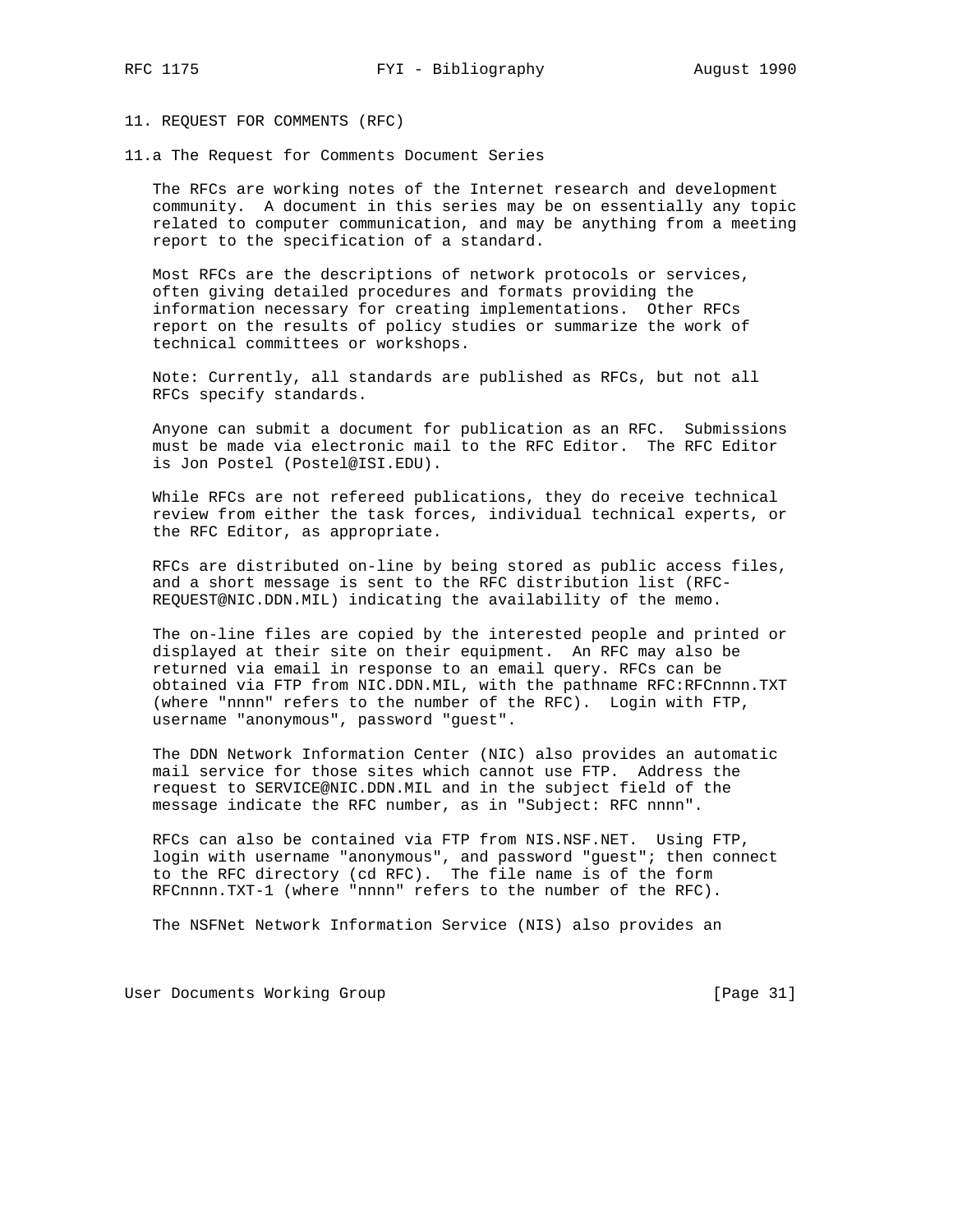automatic mail service for those sites which cannot use FTP. Address the request to NIS-INFO@NIS.NSF.NET and leave the subject field of the message blank. The first line of the text of the message must be "SEND RFCnnnn.TXT-1", where "nnnn" is replaced by the RFC number. This means that the format of the online files must meet the constraints of a wide variety of printing and display equipment.

 Once a document is assigned an RFC number and published, that RFC is never revised or re-issued with the same number. There is never a question of having the most recent version of a particular RFC. However, a protocol (such as File Transfer Protocol (FTP)) may be improved and re-documented many times in several different RFCs. It is important to verify that you have the most recent RFC on a particular protocol.

 The Internet Activities Board (IAB) published the "IAB Official Protocol Standards" (currently RFC-1140), which describes the state of standardization of protocols used in the Internet. This document is issued quarterly. Current copies may be obtained from the DDN Network Information Center or from the Internet Assigned Numbers Authority. Please refer to the latest edition of the "IAB Protocol Standards" RFC for current information on the state and status of standard Internet protocols.

 The complete set of all RFCs issued is maintained at, and available from, the DDN Network Information Center at SRI International. For further information, phone: 1-800-235-3155 (E-mail: NIC@NIC.DDN.MIL). Subsets of this master set (shadow copies) are maintained at MERIT and CSNET. Use of the RFC repositories at these sites may be more suitable to your network connectivity requirements. Please note, however, that the NIC.DDN.MIL is the central repository and will contain the most up-to-date set of RFCs.

11b. Key Basic Beige RFC Abstracts

 The following material is organized as abstracts of key "Basic Beige" RFCs. Please see RFC 1140 for an explanation of the Internet Standards process and the definitions of the terms (e.g., Recommended versus Required).

RFC-768 User Datagram Protocol (UDP)

 A Recommended Standard Protocol. Provides a datagram service to applications. Adds port addressing to the IP services.

User Documents Working Group **[Page 32]**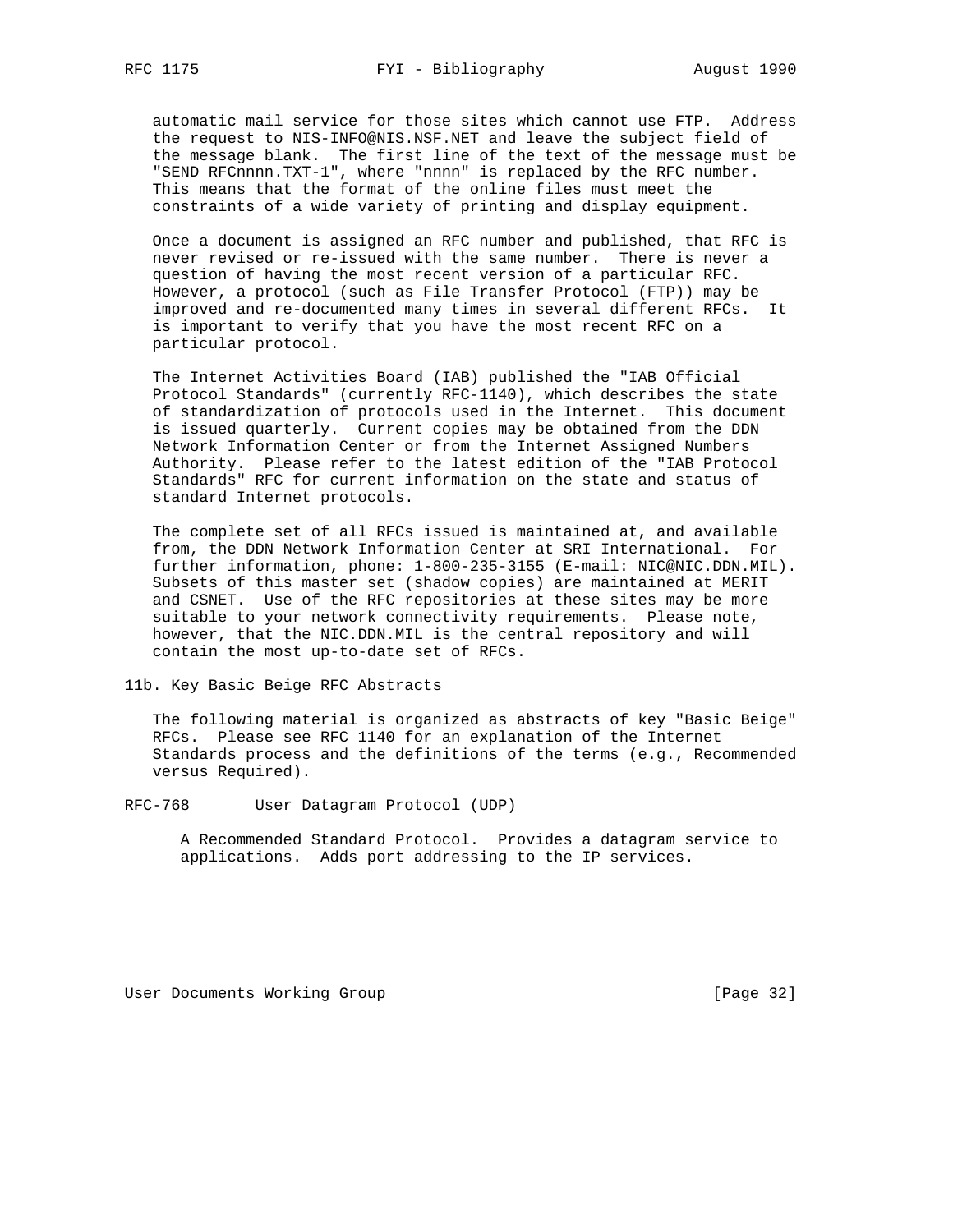RFC-791 Internet Protocol (IP)

 A Required Standard Protocol. This is the universal protocol of the Internet. This datagram protocol provides the universal addressing of hosts in the Internet.

RFC-792 Internet Control Message Protocol (ICMP)

 A Required Standard Protocol. The control messages and error reports that go with the Internet Protocol.

RFC-793 Transmission Control Protocol (TCP)

 A Recommended Standard Protocol. Provides reliable end-to-end data stream service.

RFC-821 Simple Mail Transfer Protocol (SMTP)

 A Recommended Standard Protocol. The procedure for transmitting computer mail between hosts.

RFC-822 Standard for the Format of ARPA Internet Text Messages

 A Recommended Standard Protocol. Defines the standard for the format of Internet text messages.

RFC-826 Ethernet Address Resolution Protocol

 An Elective Network Specific Standard Protocol. This is a procedure for finding the network hardware address corresponding to an Internet Address.

RFC-854 Telnet Protocol

 A Recommended Standard Protocol. The protocol for remote terminal access.

RFC-862 Echo Protocol

 A Recommended Standard Protocol. Debugging protocol, sends back whatever you send it.

RFC-894 A Standard for the Transmission of IP Datagrams over Ethernet Networks

> An Elective Network Specific Standard Protocol. A standard method of encapsulating Internet Protocol datagrams on a Ethernet.

User Documents Working Group [Page 33]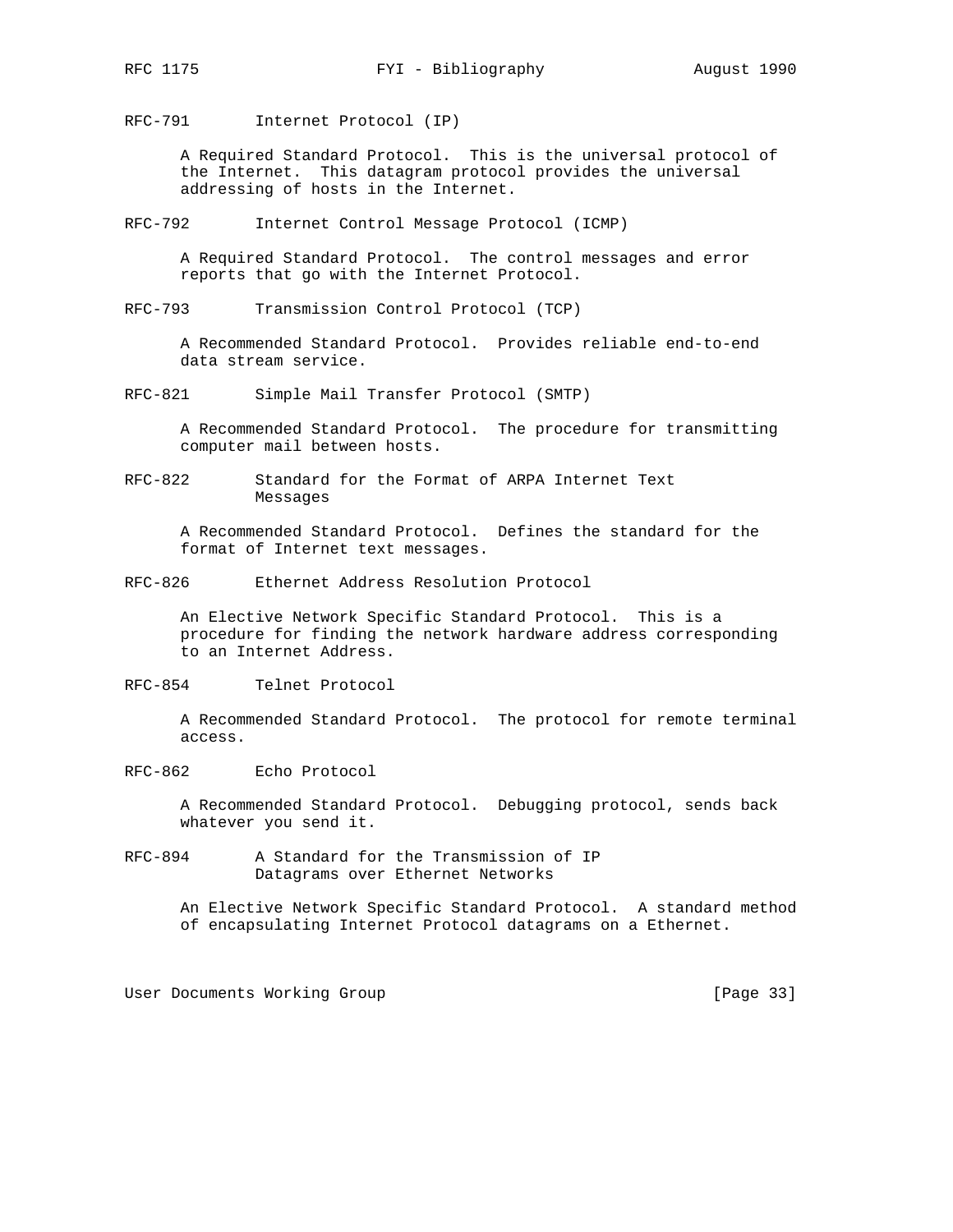RFC-904 Exterior Gateway Protocol

 A Recommended Standard Protocol. The protocol used between gateways of different administrations to exchange routing information.

RFC-919 Broadcasting Internet Datagrams

 A Required Standard Protocol. A protocol of simple rules for broadcasting Internet datagrams on local networks that support broadcast, for addressing broadcasts, and for how gateways should handle them. Recommended in the sense of "if you do broadcasting at all, then do it this way".

RFC-922 Broadcasting Internet Datagrams in the Presence of Subnets

 A Required Standard Protocol. A protocol of simple rules for broadcasting Internet datagrams on local networks that support broadcast, for addressing broadcasts, and for how gateways should handle them. Recommended in the sense of "if you do broadcasting with subnets at all, then do it this way".

RFC-950 Internet Standard Subnetting Procedure

 A Required Standard Protocol. This is a very important feature and must be included in all IP implementations. Specifies procedures for the use of subnets, which are logical sub-sections of a single Internet network.

RFC-951 Bootstrap Protocol (BOOTP)

 A Recommended Draft Standard Protocol. This proposed protocol provides an IP/UDP bootstrap protocol which allows a diskless client machine to discover its own IP address, the address of a server host, and the name of a file to be loaded into memory and executed.

RFC-959 File Transfer Protocol (FTP)

 A Recommended Standard Protocol. The protocol for moving files between Internet hosts. Provides for access control and negotiation of file parameters.

RFC-1000 The Request for Comments Reference Guide

 The RFC Reference Guide provides a historical account of the Request for Comments series of documents by categorizing and

User Documents Working Group and the contract of the User Case 34]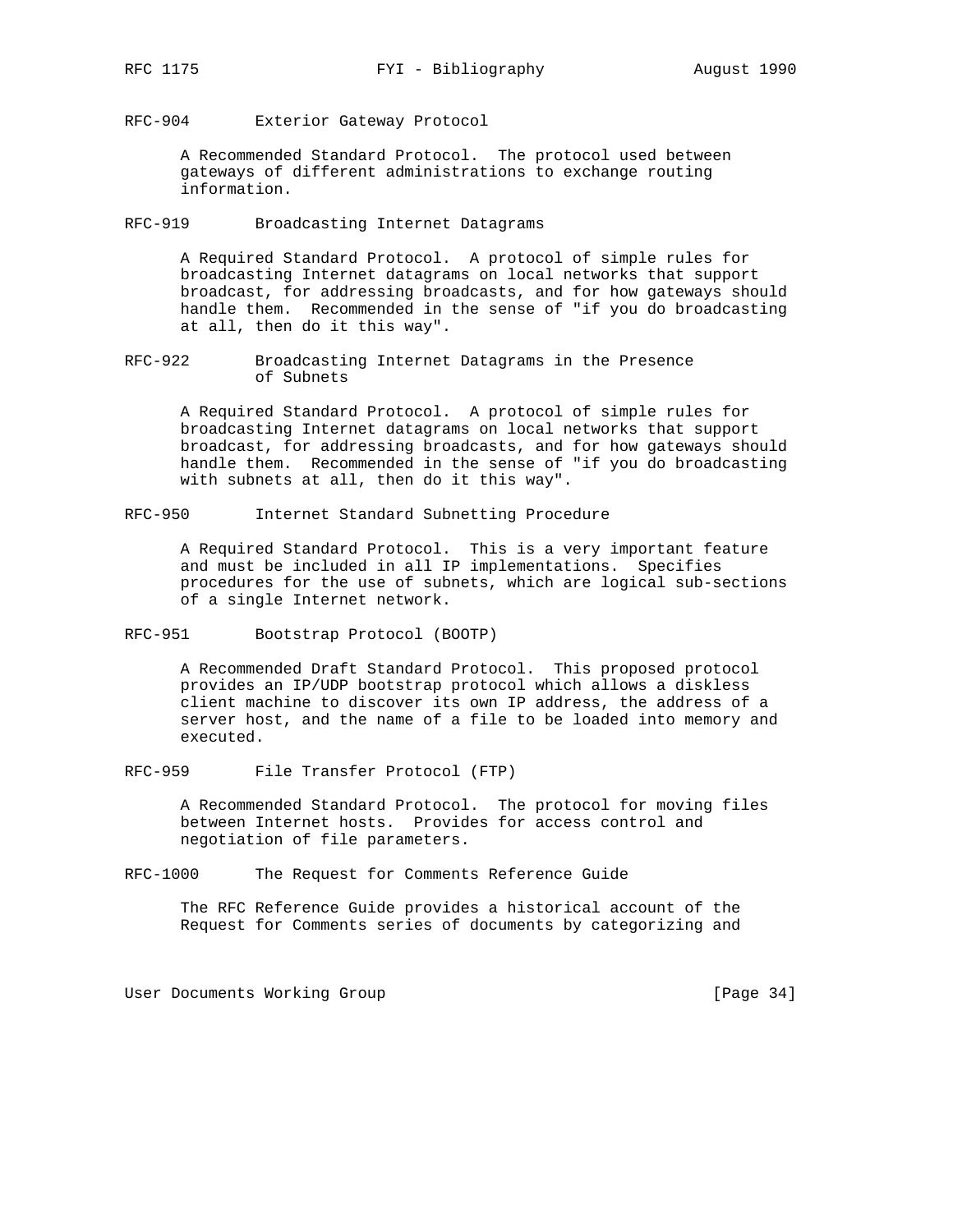summarizing of the Request for Comments numbers 1 through 999 issued between the years 1969-1987. These documents have been crossed referenced to indicate which RFCs are current, obsolete, or revised.

RFC-1009 Requirements for Internet Gateways

 A Required Standard Protocol. An official specification for the Internet community. This RFC summarizes the requirements for gateways to be used between networks supporting the Internet protocols. This document is a formal statement of the requirements to be met by gateways used in the Internet system.

RFC-1011 Official Internet Protocols

 A Required Standard Memo. This RFC is an official status report on the protocols used in the Internet community. It identifies the documents specifying the official protocols used in the Internet. Comments indicate any revisions or changes planned.

RFC-1012 Bibliography of Request for Comments 1 through 999

 This RFC is a reference guide for the Internet community which provides a bibliographic summary of the Request for Comments numbers 1 through 999 issued between the years 1969-1987.

RFC-1034 Domain Names - Concepts and Facilities

 A Recommended Standard Protocol. This RFC is the revised basic definition of The Domain Name System. It obsoletes RFC-882. This memo describes the domain style names and their use for host address look up and electronic mail forwarding. It discusses the clients and servers in the domain name system and the protocol used between them.

RFC-1035 Domain Names - Implementation

 A Recommended Standard Protocol. This RFC is the revised specification of the protocol and format used in the implementation of the Domain Name System. It obsoletes RFC-883. This memo documents the details of the domain name client - server communication.

RFC-1042 A Standard for the Transmission of IP Datagrams over IEEE 802 Networks

An Elective Network Specific Standard. This RFC specifies a

User Documents Working Group **[Page 35]**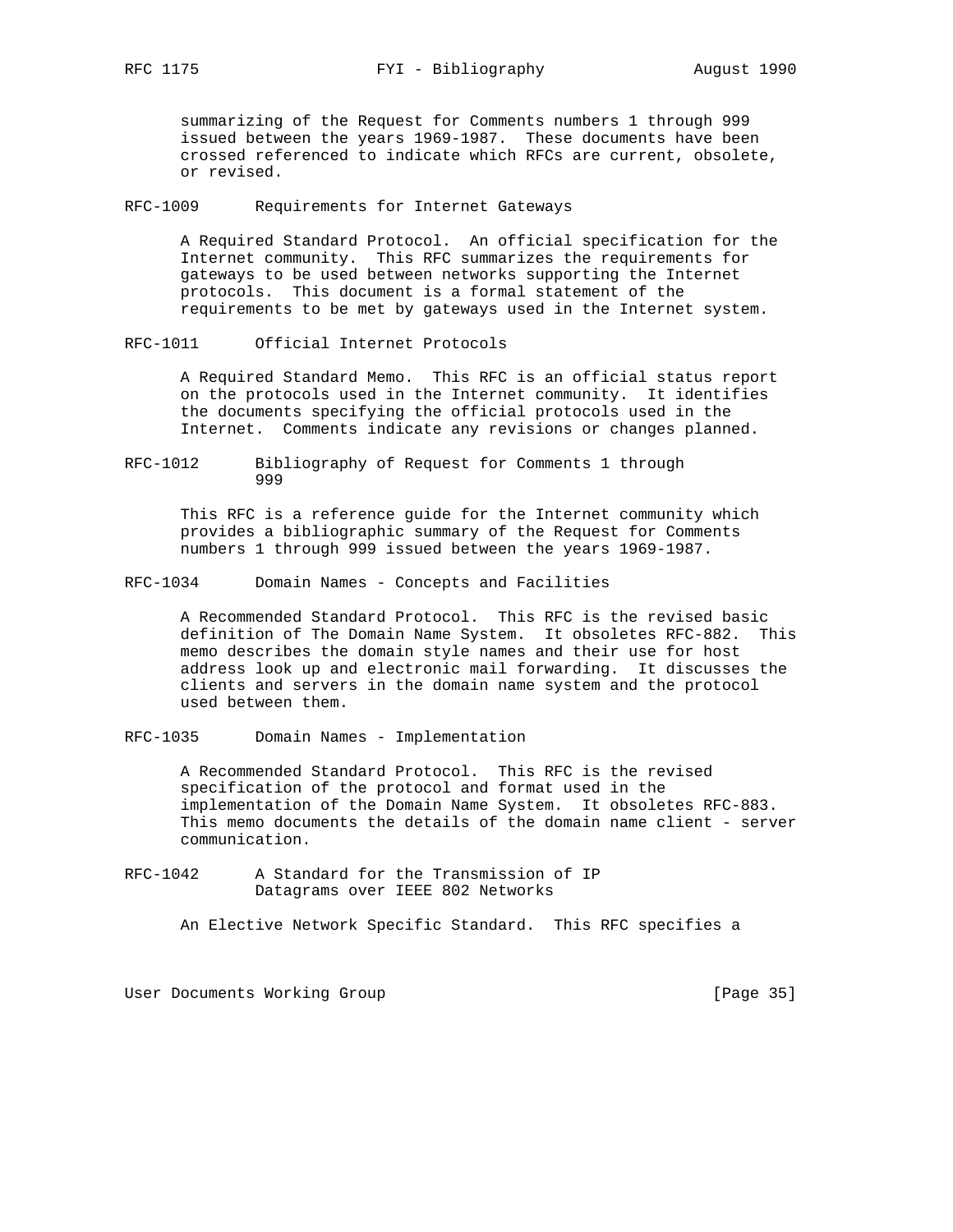standard method of encapsulating the Internet Protocol (IP) datagrams and Address Resolution Protocol (ARP) requests and replies on IEEE 802 Networks to allow compatible and interoperable implementations.

RFC-1048 BOOTP Vendor Information Extensions

 A Recommended Draft Standard. This memo proposes an addition to the Bootstrap Protocol (BOOTP).

RFC-1058 Routing Information Protocol

 An Elective Draft Standard Proposed Protocol. This RFC describes an existing protocol for exchanging routing information among gateways and other hosts. It is intended to be used as a basis for developing gateway software for use in the Internet community.

RFC-1060 Assigned Numbers

 A Required Standard Memo. This RFC is an official status report on the numbers used in protocols in the Internet community. It documents the currently assigned values from several series of numbers including link, socket, port, and protocol, used in network protocol implementations.

RFC-1084 BOOTP Vendor Information Extensions

 A Recommended Draft Standard. This RFC is a slight revision and extension of RFC-1048 by Philip Prindeville, who should be credited with the original work in this memo. This memo will be updated as additional tags are defined. This edition introduces Tag 13 for Boot File Size.

RFC-1087 Ethics and the Internet

 This memo is a statement of policy by the Internet Activities Board (IAB) concerning the proper use of the resources of the Internet.

RFC-1095 The Common Management Information Services and Protocol over TCP/IP (CMOT)

> A Recommended Draft Standard. This memo defines a network management architecture that uses the International Organization for Standardization's (ISO) Common Management Information Services/Common Management Information Protocol (CMIS/CMIP) in a TCP/IP environment. This architecture provides a means by which control and monitoring information can be exchanged between a

User Documents Working Group **[Page 36]** [Page 36]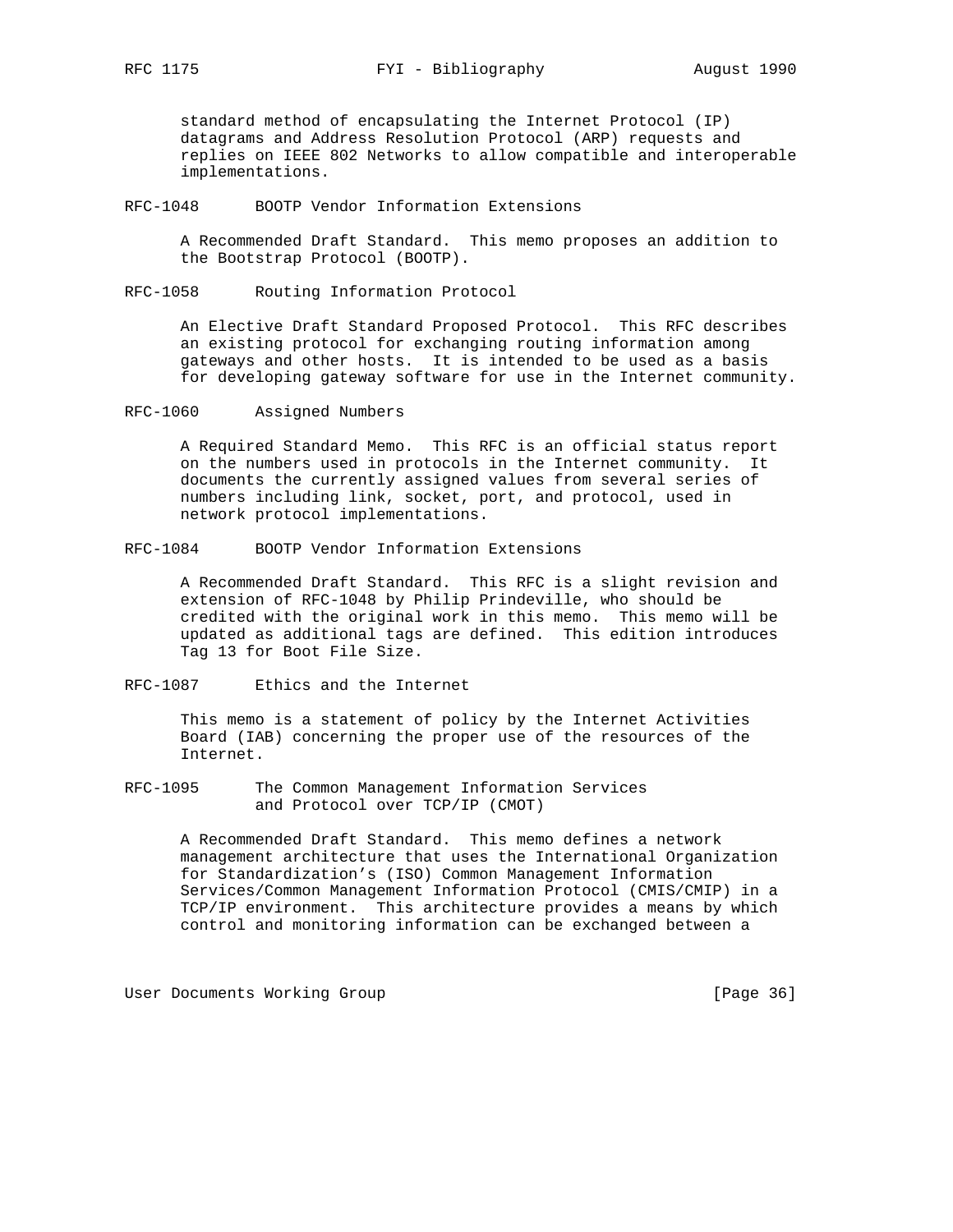manager and a remote network element. In particular, this memo defines the means for implementing the Draft International Standard (DIS) version of CMIS/CMIP on top of Internet transport protocols for the purpose of carrying management information defined in the Internet-standard management information base.

RFC-1112 Host Extensions for IP Multicasting

 A Recommended Standard for IP multicasting in the Internet. This memo specifies the extensions required of a host implementation of the Internet Protocol (IP) to support multicasting.

RFC-1119 Network Time Protocol (NTP)

 A Recommended Standard Protocol. This document describes the Network Time Protocol (NTP), specifies its formal structure and summarizes information useful for its implementation. NTP provides the mechanisms to synchronize time and coordinate time distribution in a large, diverse internet operating at rates from mundane to lightwave.

RFC-1122 Requirements for Internet Hosts - Communication Layers

> A Required Standard. An official specification for the Internet community. This memo incorporates by reference, amends, corrects, and supplements the primary protocol standards documents relating to hosts. This is one RFC of a pair (see RFC 1123) that defines and discusses the requirements for Internet host software. This RFC covers the communications protocol layers: link layer, IP layer, and transport layer.

RFC-1123 Requirements for Internet Hosts - Application and Support

> A Required Standard. An official specification for the Internet community. This memo incorporates by reference, amends, corrects, and supplements the primary protocol standards documents relating to hosts. This RFC is one of a pair (see RFC 1122) that defines and discusses the requirements for Internet host software. This RFC covers the application and support protocols.

RFC-1140 IAB Official Protocol Standards

 This memo describes the state of standardization of protocols used in the Internet as determined by the Internet Activities Board (IAB). This memo is issued quarterly, please be sure the copy you are reading is dated within the last three months.

User Documents Working Group and the contract of the contract of the contract of the contract of the US of the C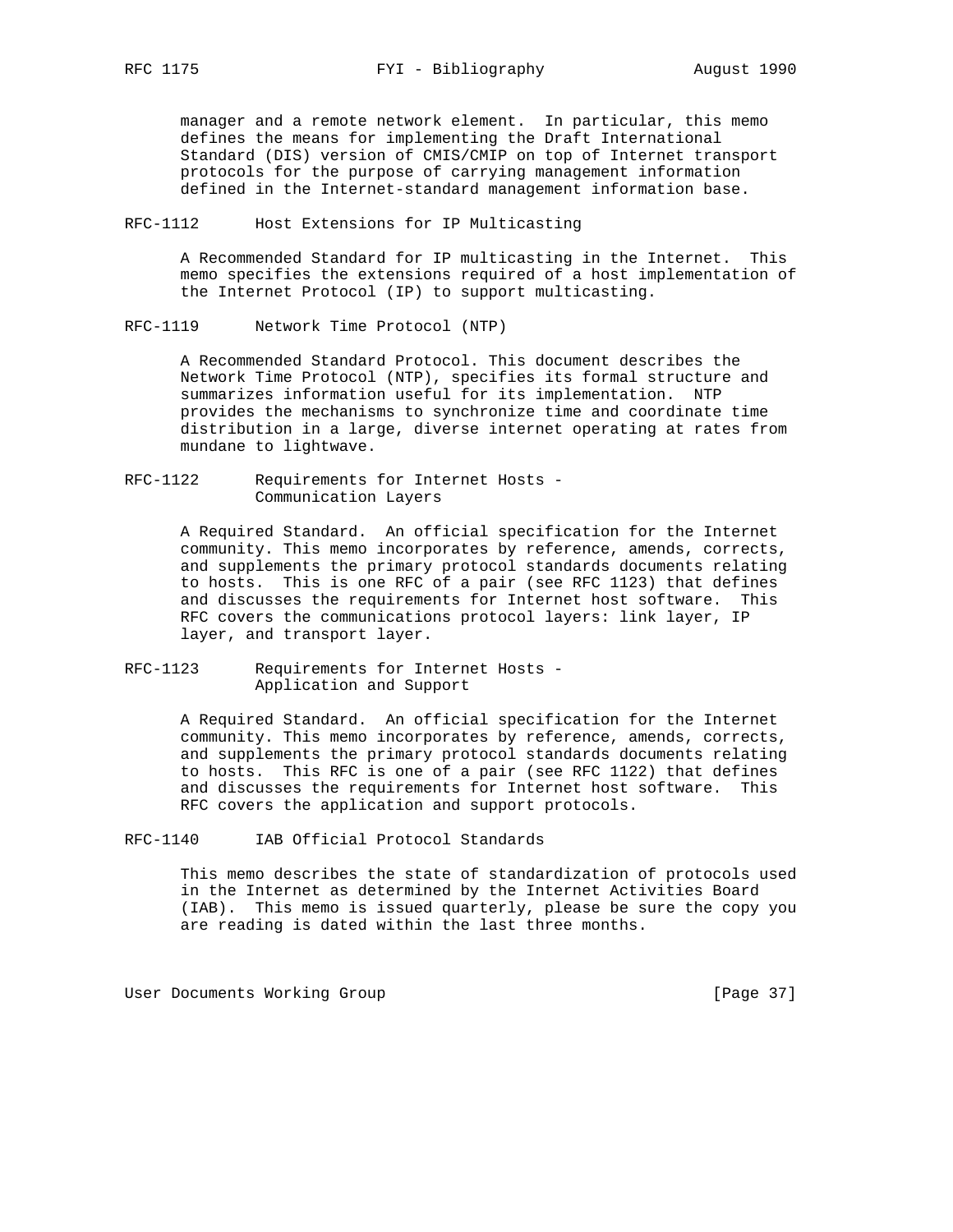RFC-1155 Structure and Identification of Management Information for TCP/IP-based Internets

> A Recommended Standard. This RFC provides the common definitions for the structure and identification of management information for TCP/IP-based internets. In particular, together with its companion memos, which describe the initial management information base along with the initial network management protocol, these documents provide a simple, working architecture and system for managing TCP/IP-based internets and in particular, the Internet. TCP/IP implementations in the Internet which are network manageable are expected to adopt and implement this specification.

RFC-1156 Management Information Base for Network Management of TCP/IP-based Internets

> A Recommended Standard. This RFC provides the initial version of the Management Information Base (MIB) for use with network management protocols in TCP/IP-based internets in the short-term. In particular, together with its companion memos which describe the structure of management information along with the initial network management protocol, these documents provide a simple, workable architecture and system for managing TCP/IP-based internets, and in particular, the Internet. TCP/IP implementations in the Internet which are network manageable are expected to adopt and implement this specification.

RFC-1157 A Simple Network Management Protocol (SNMP)

 A Recommended Standard. This memo defines a simple protocol by which management information for a network element may be inspected or altered by logical remote users. In particular, together with its companion memos which describe the structure of management information along with the initial management information base, these documents provide a simple, workable architecture and system for managing TCP/IP-based internets and in particular, the Internet.

RFC-1160 The Internet Activities Board

 A history and description of the Internet Activities Board (IAB) and its subsidiary organizations. This memo is for informational use and does not constitute a standard.

#### RFC-1166 Internet Numbers

 An official status report for the Internet community. This memo describes the fields of network numbers and autonomous system

User Documents Working Group **[Page 38]** [Page 38]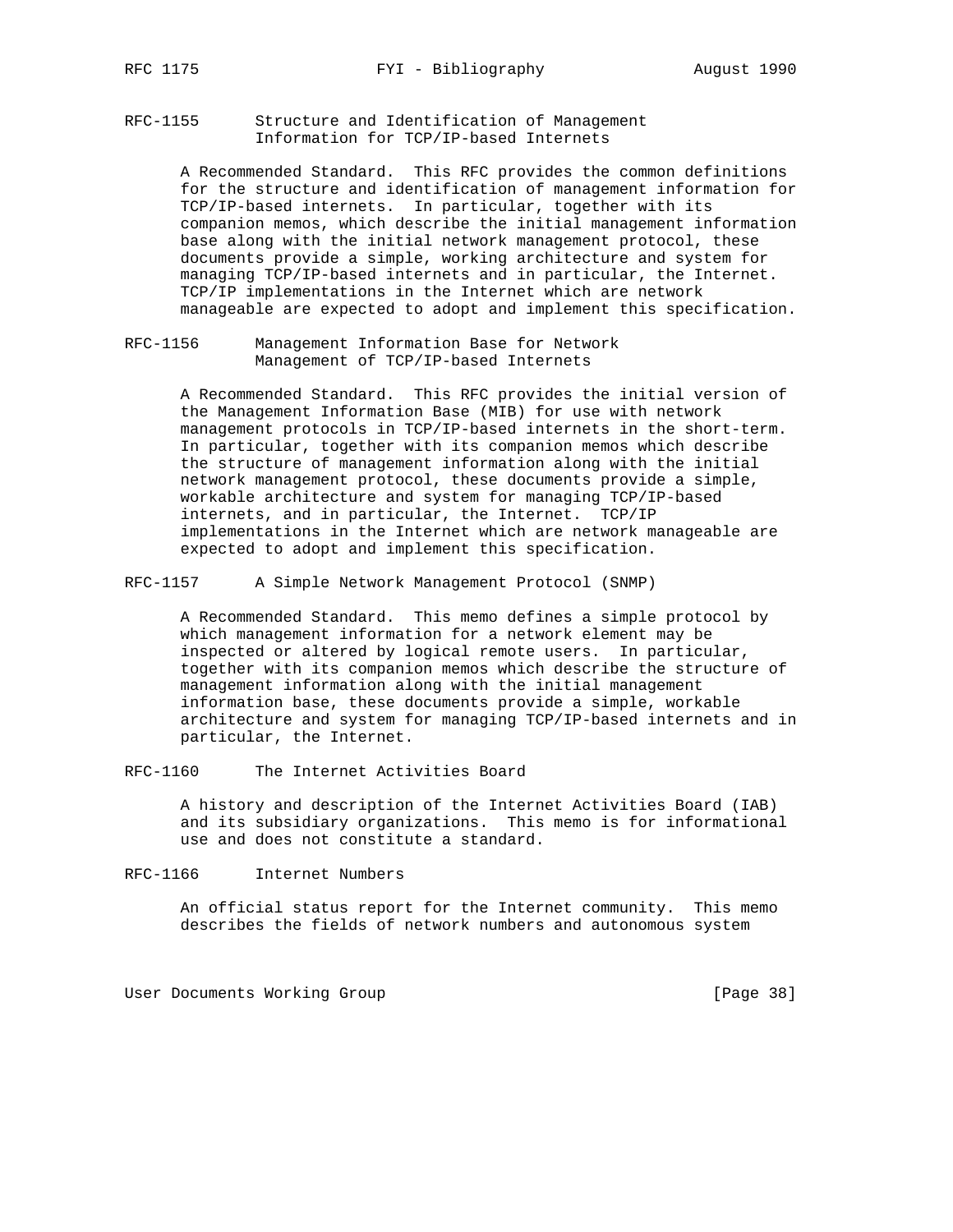numbers that are assigned specific values for actual use, and lists the currently assigned values.

## APPENDIX A

#### DISCLAIMER

 Neither the Internet Engineering Task Force, Internet Activities Board, nor the United States Government, nor the National Science Foundation, nor any of their employees makes any warranty or assumes the legal liability or responsibility for the accuracy, completeness, or usefulness of any information, apparatus, product, or process disclosed, or represents that its use would not infringe privately owned rights. Reference to any special commercial products, trademark, manufacturer, or otherwise, does not necessarily constitute or imply its endorsement, recommendation, or favoring by the Internet Engineering Task Force, nor the Internet Activities Board, nor the United States Government nor the National Science Foundation. The views and opinions of the author(s) do not necessarily state or reflect those of the Internet Engineering Task Force, Internet Activities Board, nor the United States Government nor the National Science Foundation and shall not be used for advertising or product endorsement.

User Documents Working Group **[Page 39]** [Page 39]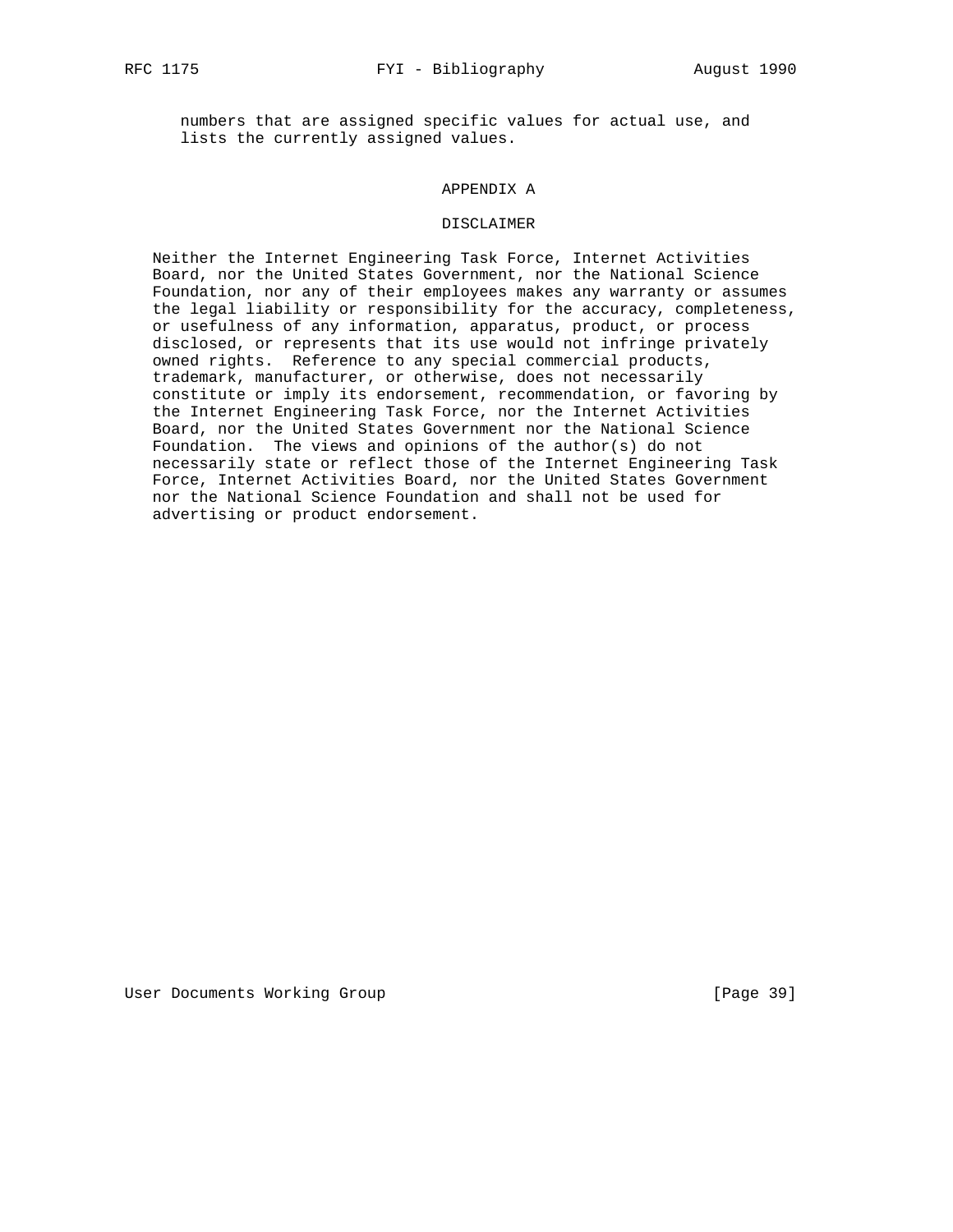# APPENDIX B

# LIST OF ACRONYMS

| ARP<br>ASCII          | Address Resolution Protocol<br>American Standard Code for Information Interchange |
|-----------------------|-----------------------------------------------------------------------------------|
| <b>BBN</b>            | Bolt, Beranek, and Newman, Inc.                                                   |
| <b>BOOTP</b>          | Bootstrap Protocol                                                                |
| CACM                  | Communications on Association for Computing Machinery                             |
| CCITT                 | International Telegraph and Telephone Consultative<br>Committee                   |
| CERFnet               | California Education and Research Federation Network                              |
| CIC.                  | Committee on Institutional Cooperation                                            |
| CMIS                  | Common Management Information Services                                            |
| CMIP                  | Common Management Information Protocol                                            |
| CMOT                  | Common Management Information Services and<br>Protocol Over TCP/IP                |
| CNRI                  | Corporation for National Research Initiatives                                     |
| DARPA                 | Defense Advanced Research Projects Agency                                         |
| <b>DDN</b>            | Defense Data Network                                                              |
| DIS                   | Draft International Standard                                                      |
| DNS.                  | Domain Name System                                                                |
| DoD                   | Department of Defense                                                             |
| EARN<br><b>EDUCOM</b> | European Academic Research Network                                                |
| EGP                   | Exterior Gateway Protocol                                                         |
| EUnet                 | European Unix Network                                                             |
| <b>FCCSET</b>         | Federal Coordinating Council for Science,<br>Engineering and Technology           |
| FDDI                  | Fiber Distributed Data Interface                                                  |
| FRICC                 | Federal Research Internet Coordinating Committee                                  |
| FTP                   | File Transfer Protocol                                                            |
| IAB                   | Internet Activities Board                                                         |
| ICMP                  | Internet Control Message Protocol                                                 |
| IETF                  | Internet Engineering Task Force                                                   |
| ΙP                    | Internet Protocol                                                                 |
| ISDN                  | Integrated Services Digital Network                                               |
| ISI                   | Information Sciences Institute                                                    |
| ISO                   | International Organization for Standardization                                    |
| JvNC                  | John von Neumann National Supercomputer Center                                    |

User Documents Working Group **[Page 40]**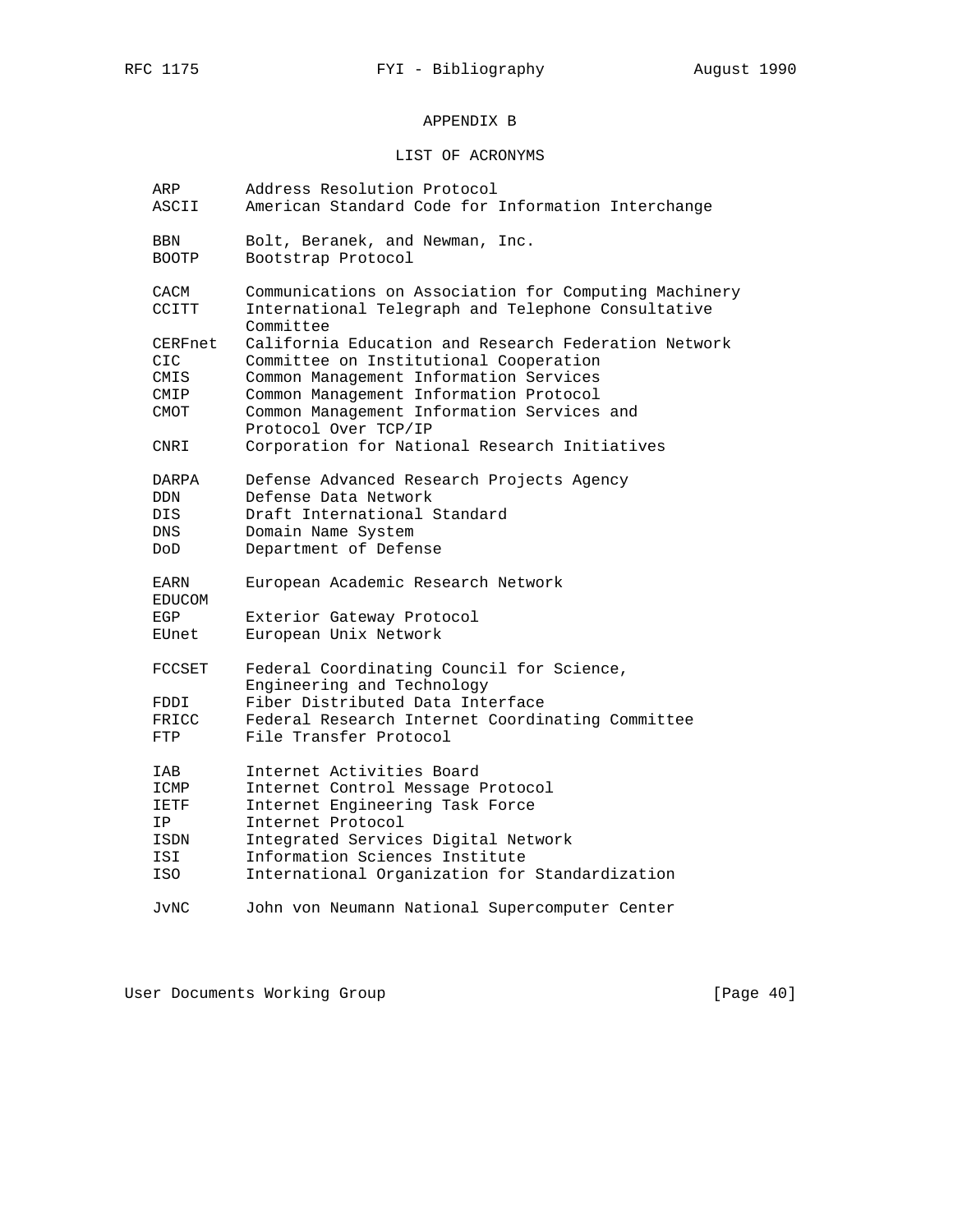LAN Local Area Network

MIB Management Information Base

|                         | NEARnet<br>NIC.<br>NNTF<br>NREN<br>NSF<br>NTP<br>NWNET | New England Academic and Research Network<br>Network Information Center<br>Networking and Telecommunications Task Force<br>National Research and Education Network<br>National Science Foundation<br>Network Time Protocol<br>NorthWestNet |  |  |  |
|-------------------------|--------------------------------------------------------|--------------------------------------------------------------------------------------------------------------------------------------------------------------------------------------------------------------------------------------------|--|--|--|
|                         | OS<br>OSI                                              | Operation System<br>Open Systems Interconnection                                                                                                                                                                                           |  |  |  |
|                         | RFC.                                                   | Request For Comments                                                                                                                                                                                                                       |  |  |  |
|                         | SIG<br>SMTP<br>SNMP                                    | Special Interest Group<br>Simple Mail Transfer Protocol<br>Simple Network Management Protocol                                                                                                                                              |  |  |  |
|                         | TCP/IP<br>TP4                                          | Transmission Control Protocol/Internet Protocol<br>Transport Protocol, class 4                                                                                                                                                             |  |  |  |
|                         | UDP<br><b>USC</b><br><b>UUCP</b><br>UTnet              | User Datagram Protocol<br>University of Southern California<br>Unix-to-Unix Copy Program<br>University of Texas Network                                                                                                                    |  |  |  |
|                         | WRL                                                    | DEC Western Research Laboratory                                                                                                                                                                                                            |  |  |  |
| Security Considerations |                                                        |                                                                                                                                                                                                                                            |  |  |  |
|                         | Security issues are not discussed in this memo.        |                                                                                                                                                                                                                                            |  |  |  |

Authors' Addresses

 Karen Bowers Corporation for National Research Initiatives 1895 Preston White Drive, Suite 100 Reston, VA 22091 Phone: (703) 582-8990 E-Mail: kbowers@nri.reston.va.us

User Documents Working Group and the control of the User Change of the User Change of the User Change of the U